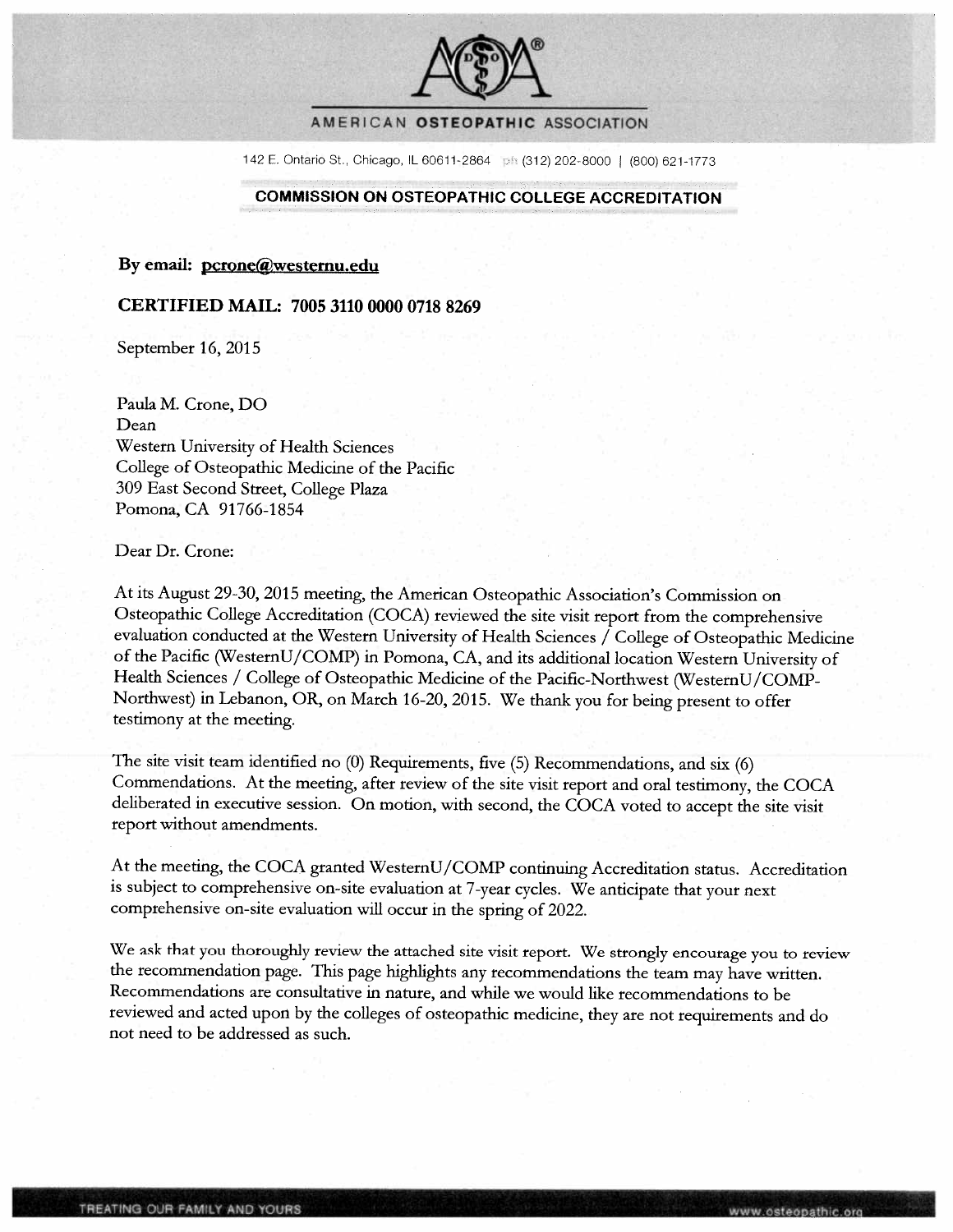Paula M. Crone, DO September 16, 2015 Page 2

If you have any questions, please do not hesitate to contact me (312-202-8048; 800-621-1773 Ext. 8048; fax 312-202-8209; e-mail acraftdo@osteopathic.org). You may also contact Andrea Williams, MA, Assistant Secretary to the COCA (312-202-8096; awilliams@osteopathic.org), or feel free to leave a message with Maria Kozicz, Specialist, Accreditation (312-202-8124).

Sincerely

Alissa Craft, DO, MBA Secretary, Commission on Osteopathic College Accreditation

Gary Gugelchuk, PhD, Interim President, Provost and Chief Operating Officer, Western  $C:$ University of Health Sciences Kenneth H. Johnson, DO, FAAO, Chair, Commission on Osteopathic College Accreditation John B. Bulger, DO, MBA, Vice-Chair, Commission on Osteopathic College Accreditation Andrea Williams, MA, Assistant Secretary, Commission on Osteopathic College Accreditation Annette Puzan, MBA, Manager, Predoctoral Education File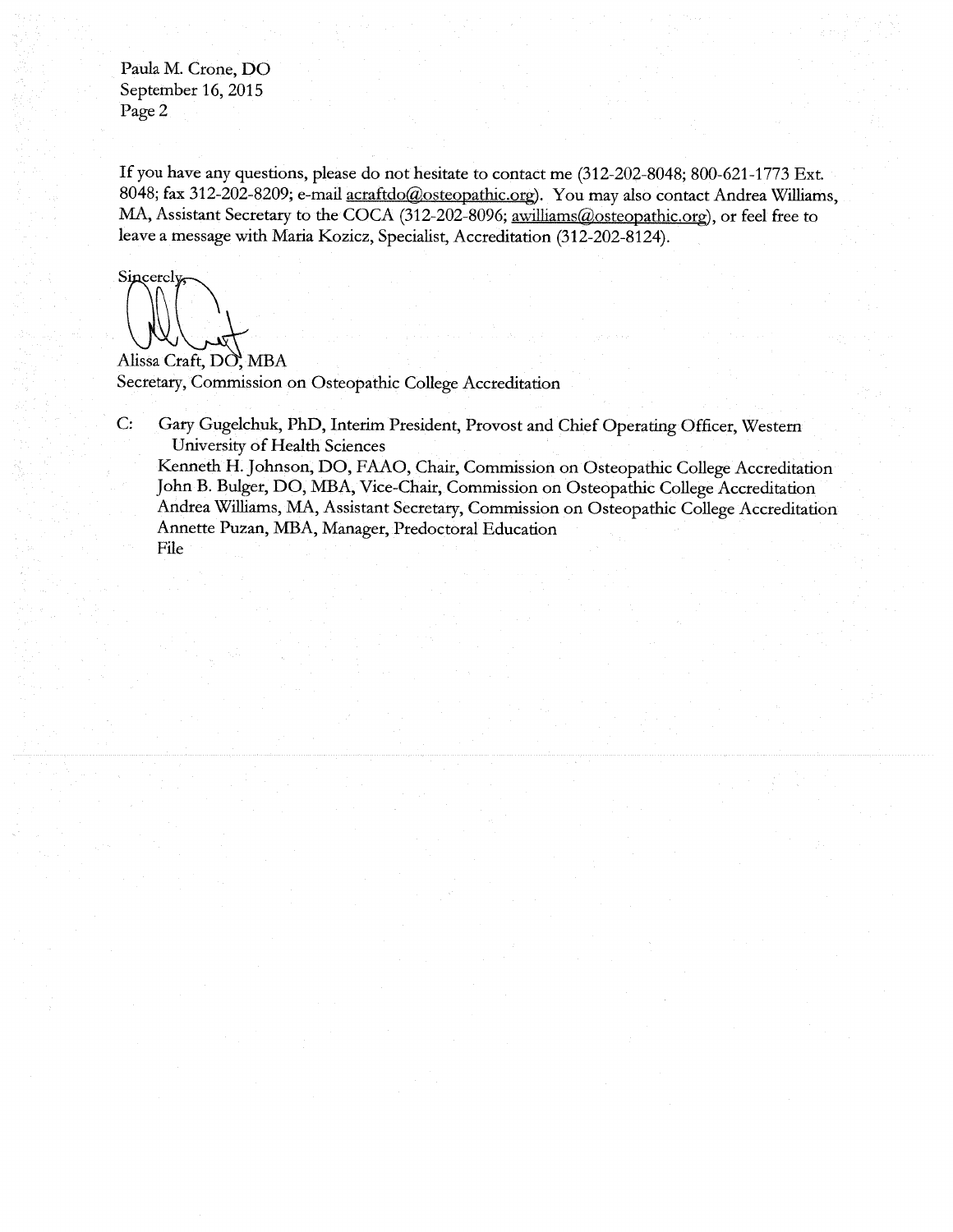# **COMMISSION ON OSTEOPATHIC COLLEGE ACCREDITATION**

## **VISITING TEAM REPORT**

Comprehensive Site Visit Report

**WESTERN UNIVERSITY OF HEALTH SCIENCES COLLEGE OF OSTEOPATHIC MEDICINE OF THE PACIFIC Pomona, CA** 

**WESTERN UNIVERSITY OF HEALTH SCIENCES COLLEGE OF OSTEOPATHIC MEDICINE OF THE PACIFIC-NORTHWEST Lebanon, OR** 

**March 16-20, 2015** 

#### **FINAL REPORT**

Printed: 9/16/15

This report was prepared by all members of the on-site team and reviewed for comment by the Western University of Health Sciences/College of Osteopathic Medicine of the Pacific.

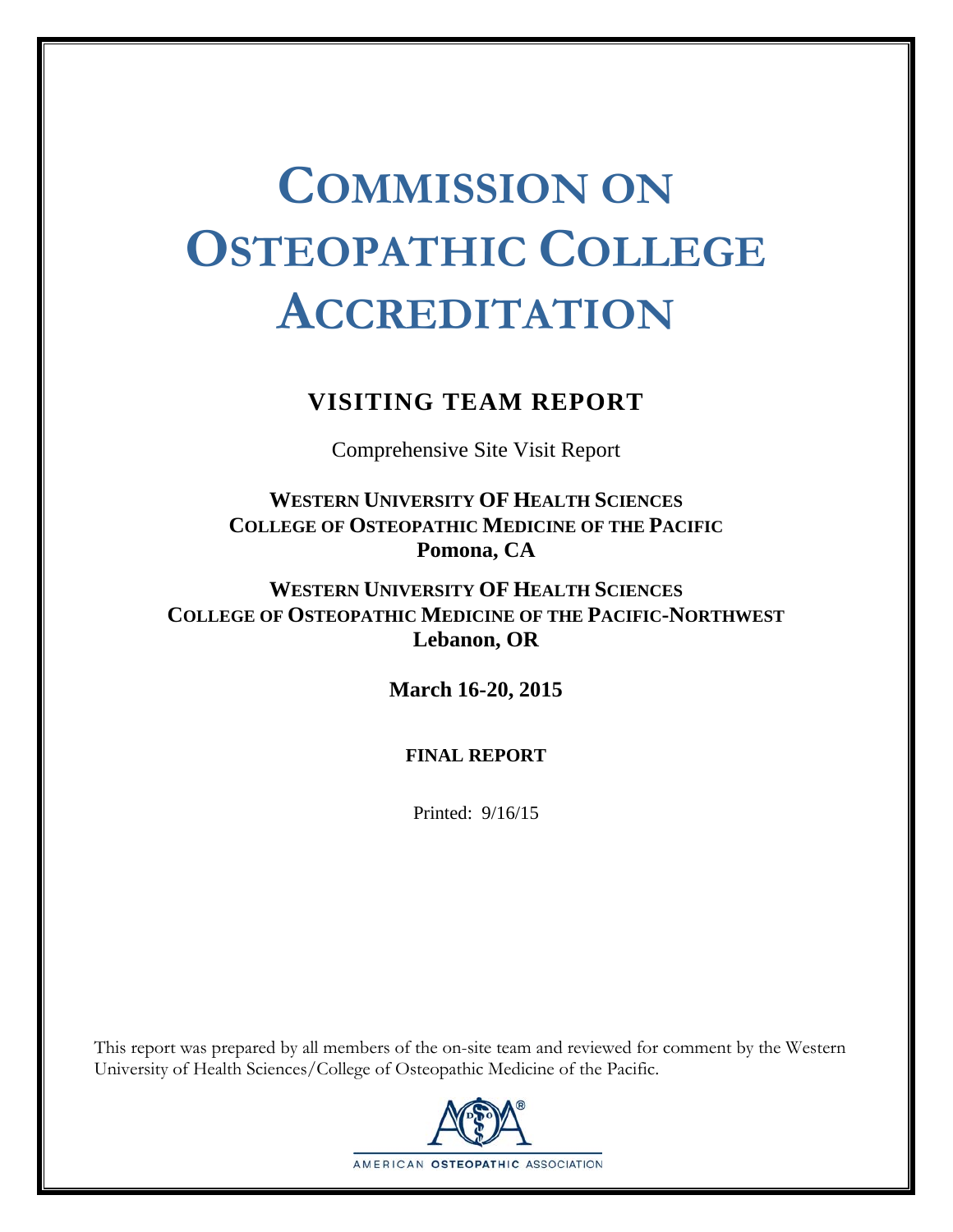## **TABLE OF CONTENTS**

This site visit report is organized into the following sections:

| Appendix A - Individuals Interviewed and Documents Reviewed 43 |  |
|----------------------------------------------------------------|--|
|                                                                |  |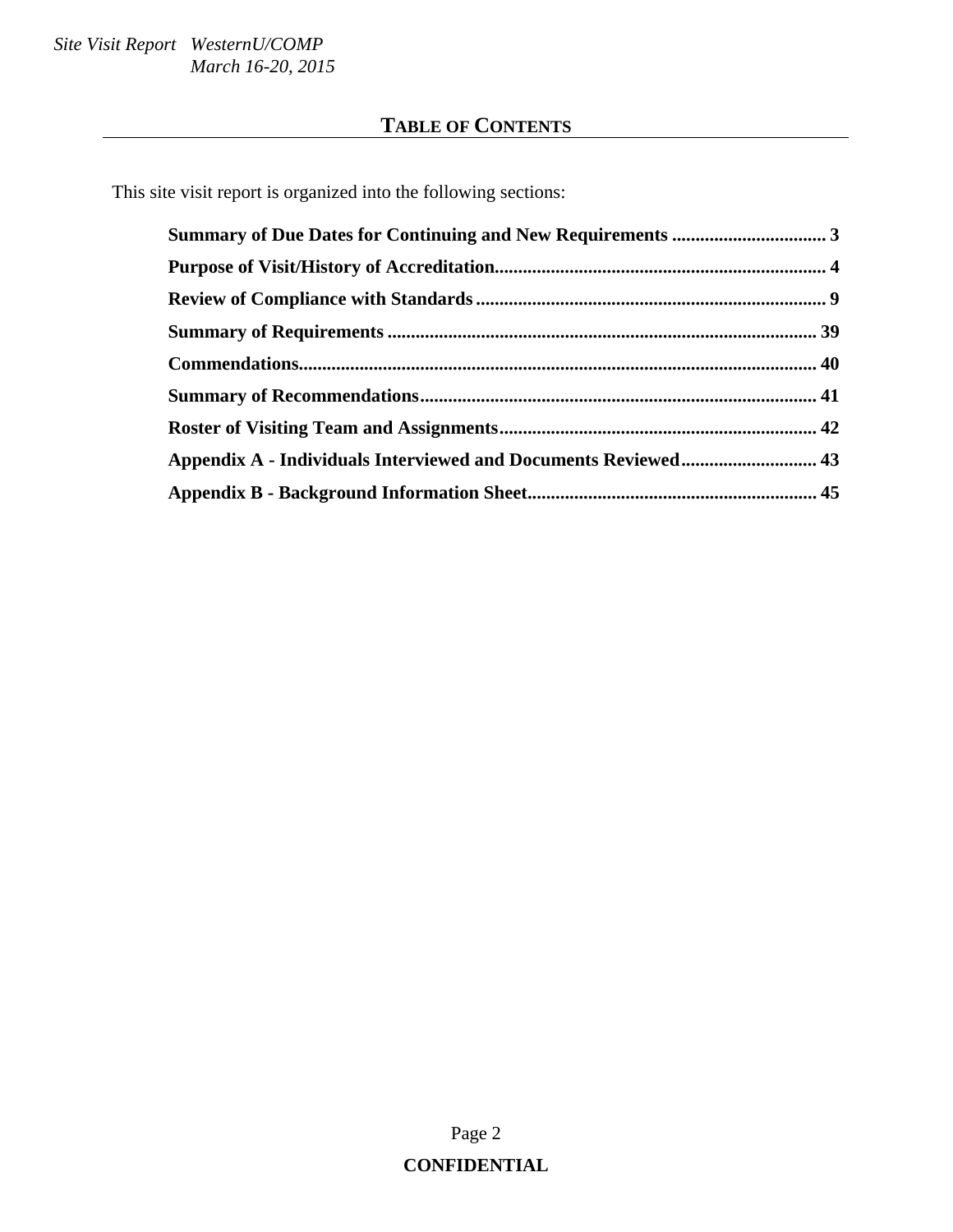### **SUMMARY OF DUE DATES FOR CONTINUING AND NEW REQUIREMENTS Western University of Health Sciences/College of Osteopathic Medicine of the Pacific Western University of Health Sciences/College of Osteopathic Medicine of the Pacific-NW March 16-20, 2015**

This summary is designed to provide an overview of the standard sections that the on-site evaluation team found to be out of compliance and need further review. Each Requirement must be submitted to the Commission on Osteopathic College Accreditation (COCA) in the form of a Progress Report by the due date cited. Please refer to the on-site evaluation report for specific information on these standard sections.

*There were no Requirements cited on this visit.*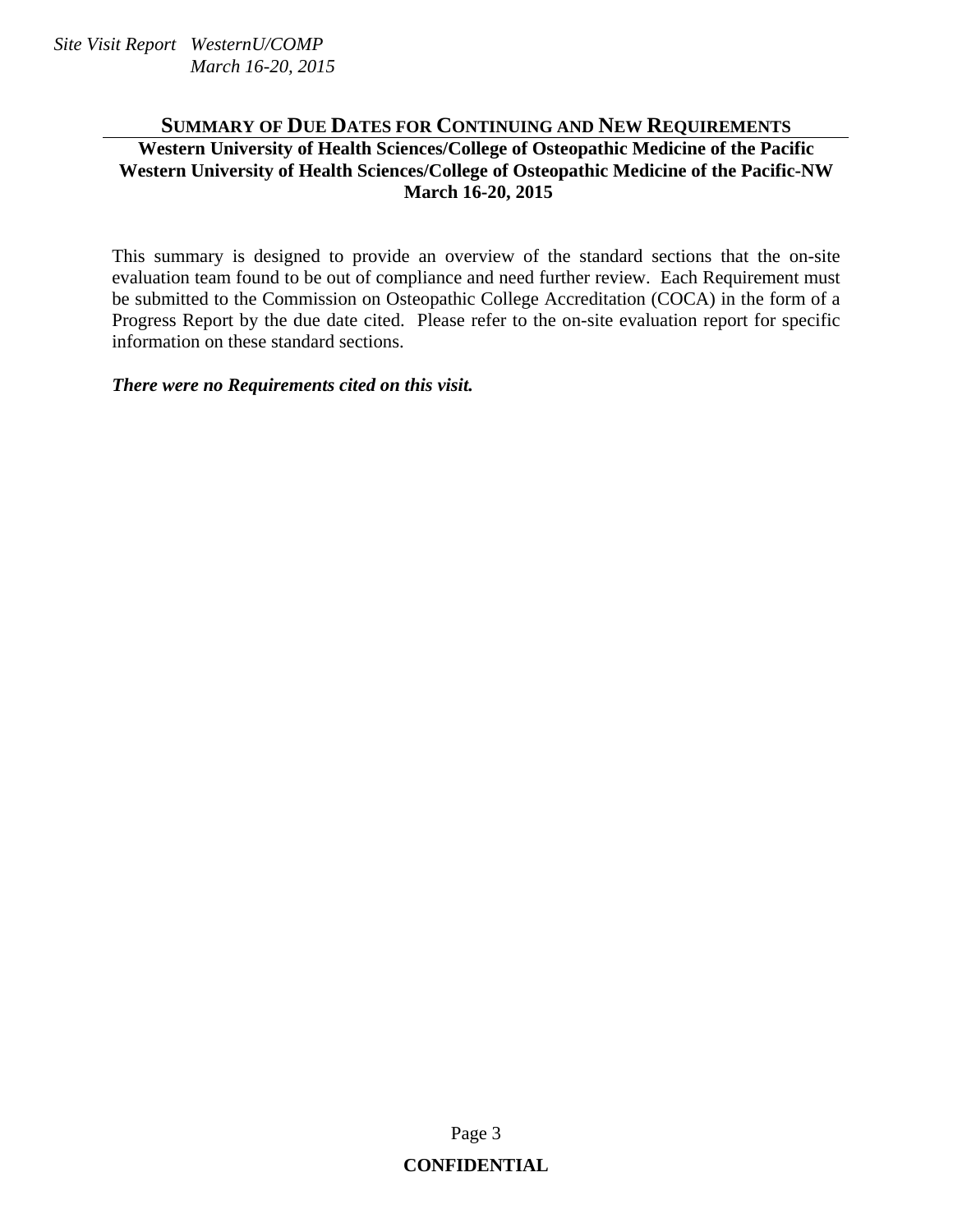#### **COMPREHENSIVE SITE VISIT**

#### **Western University of Health Sciences/College of Osteopathic Medicine of the Pacific Western University of Health Sciences/College of Osteopathic Medicine of the Pacific-NW March 16-20, 2015**

#### **Purpose of Visit**

 A visiting team of the AOA Commission on Osteopathic College Accreditation (COCA) conducted a **Comprehensive Visitation** accreditation on-site evaluation to the **Western University of Health Sciences College of Osteopathic Medicine of the Pacific (WesternU/COMP)**, located in **Pomona, CA** on **March 16-17, 2015,** and to its Additional Location, **Western University of Health Sciences College of Osteopathic Medicine of the Pacific-Northwest (WesternU/COMP-NW)**, located in **Lebanon, OR**, on **March 18-20, 2015** . This visit was conducted for the purposes of reviewing all standards of accreditation.

#### *History of Accreditation*

 WesternU/COMP was founded as a private, non-profit graduate health care educational institution in 1977; gained Provisional Accreditation in 1978; and was awarded Accreditation status in 1982, prior to the graduation of its charter class. WesternU/COMP is located in Pomona, California, which is approximately 35 miles east of Los Angeles, near the foothills of the San Gabriel Mountains. WesternU/COMP is organizationally part of the Western University of Health Sciences, which is regionally accredited by the Accrediting Commission for Senior Colleges and Universities of the Western Association of Schools and Colleges.

 A visiting team of the AOA Council on Predoctoral Education (CPE) conducted a Comprehensive accreditation on-site evaluation to WesternU/COMP on April 3-6, 2001. This visit was for purposes of reviewing all standards of accreditation. This on-site visit was conducted in accordance with the standards and policies and procedures for accreditation as described in the *Accreditation of Colleges of Osteopathic Medicine, 1999*. This evaluation also reviewed Recommendations from the previous Full Accreditation site visit on May 10-13, 1994. The team wrote four Requirements as part of the site visit report.

 On January 16, 2002, WesternU/COMP submitted a Progress Report to the CPE addressing Standard III.A.2.1 (1) and Standard V.A.1 and on March 12, 2002, WesternU/COMP submitted a Progress Report addressing Standards II.A and III.A.2 (2). At the April 13, 2002, meeting of CPE, it was resolved that those standards were not met. WesternU/COMP was directed to submit a Progress Report on October 1, 2002, addressing the same standards.

 On July 24, 2002, WesternU/COMP submitted a Progress Report to the CPE which addressed Requirements II.A.; III.A.2.(1); III.A.2.(2); and V.A.1. At the October 26, 2002 meeting of the BPE, the Progress Report was accepted and the standards were met.

## Page 4 **CONFIDENTIAL**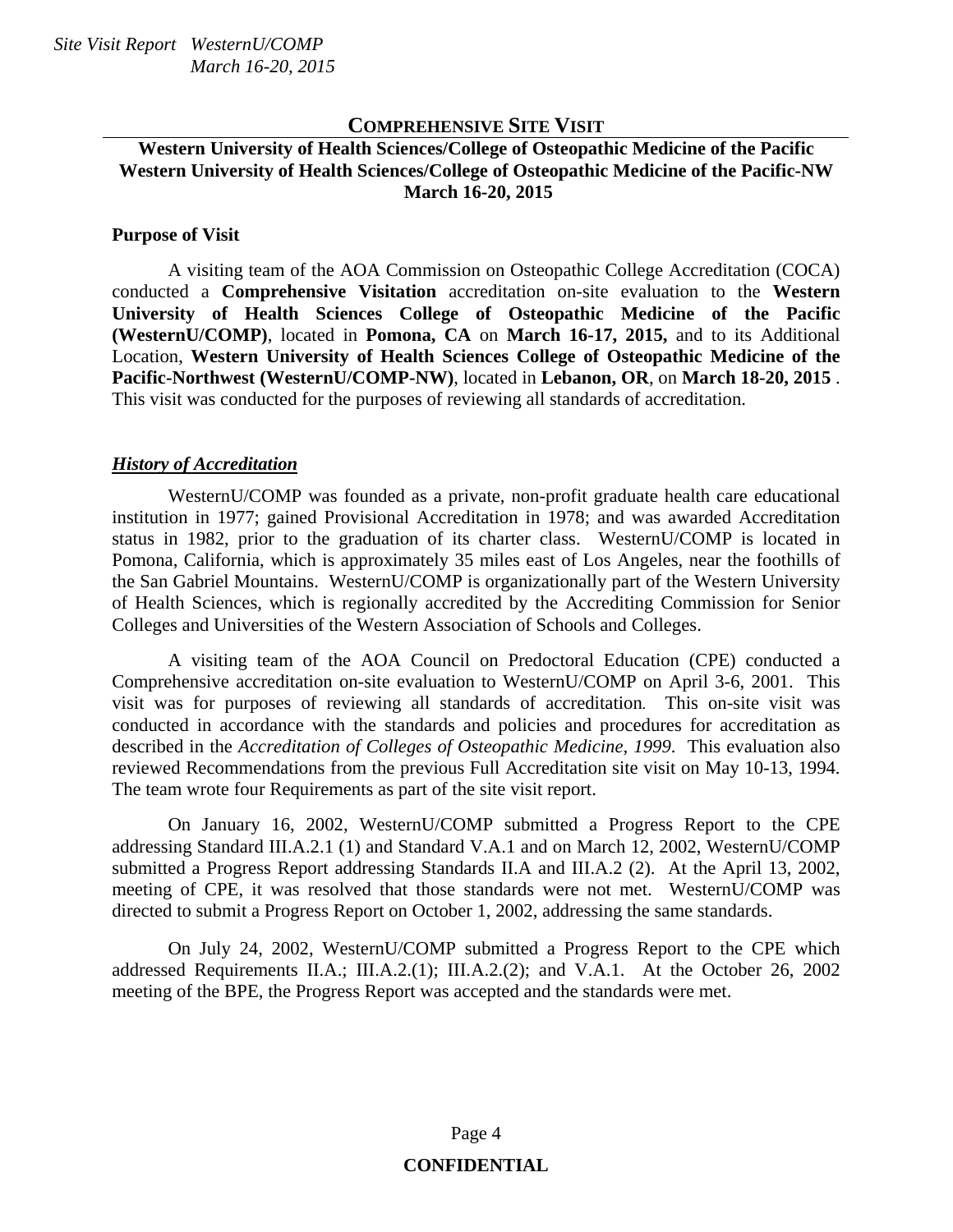On March 28, 2003, WesternU/COMP submitted a request for a substantive change to develop a WesternU/COMP Northwest Track and increase the class size by 30 students. At its meeting of October 3-4, 2003, the BPE approved this request to begin with the 2004-2005 academic year. A Focused Visitation for the purpose of reviewing the faculty and facilities resources to be available for the Northwest Track would be conducted at WesternU/COMP and reported back to the BPE by its January 2004 meeting. In addition, a Focused Visitation would be conducted Year 1 (academic year 2004-2005) and Year 3 (academic year 2006-2007) of implementation of the class size increase.

 At its January 17, 2004 meeting, the COCA accepted the report from a Focused Visitation to WesternU/COMP, conducted on November 7, 2003. In order to evaluate faculty and facilities resources, the following standards were reviewed: II.A.4; II.C; III.A; III.A.2; and VI.A. All standards were met.

 On January 14, 2005, a visiting team of the COCA conducted a Focused Visitation to WesternU/COMP for the purpose of monitoring a substantive change to develop a WesternU/COMP Northwest Track and increase the class size by 30 students. As set forth in the *Accreditation of Colleges of Osteopathic Medicine: COM Accreditation Standards and Procedures* (effective January 2005) the following standards were reviewed at that visit:

 Standard Two: Governance, Administration, and Finance – Standard 2.2 Standard Three: Facilities, Equipment, and Resources – Standards 3.1 through 3.3 Standard Four: Faculty – Standards 4.1 and 4.1.1 Standard Five: Students – Standard 5.5 Standard Six: Curriculum – Standards 6.6 and 6.9

 At its April 30-May 1, 2005 meeting, the COCA accepted a site visit report from the Focused Visitation to WesternU/COMP, conducted on January 14, 2005. As a result of the site visit report, the "Year 1" visitation requirement to be conducted during the 2004-2005 academic year was met.

 A visiting team of the COCA conducted a Focused Visitation to the WesternU/COMP– Northwest Track Program (NWT) offices, located at 2121 SW Broadway, Suite 380 in Portland, OR, on January 22-23, 2007. This visit was conducted for the purpose of monitoring a substantive change as set forth in the *Standards for the Accreditation of Colleges of Osteopathic Medicine: COM Accreditation Standards and Procedures* (effective October 1, 2006), and the following standards were reviewed.

Standard Three: Facilities, Equipment and Resources – Standard 3.3 Standard Four: Faculty – Standard 4.1.2 Standard Six: Curriculum – Standards 6.6, 6.9, 6.11 and 6.12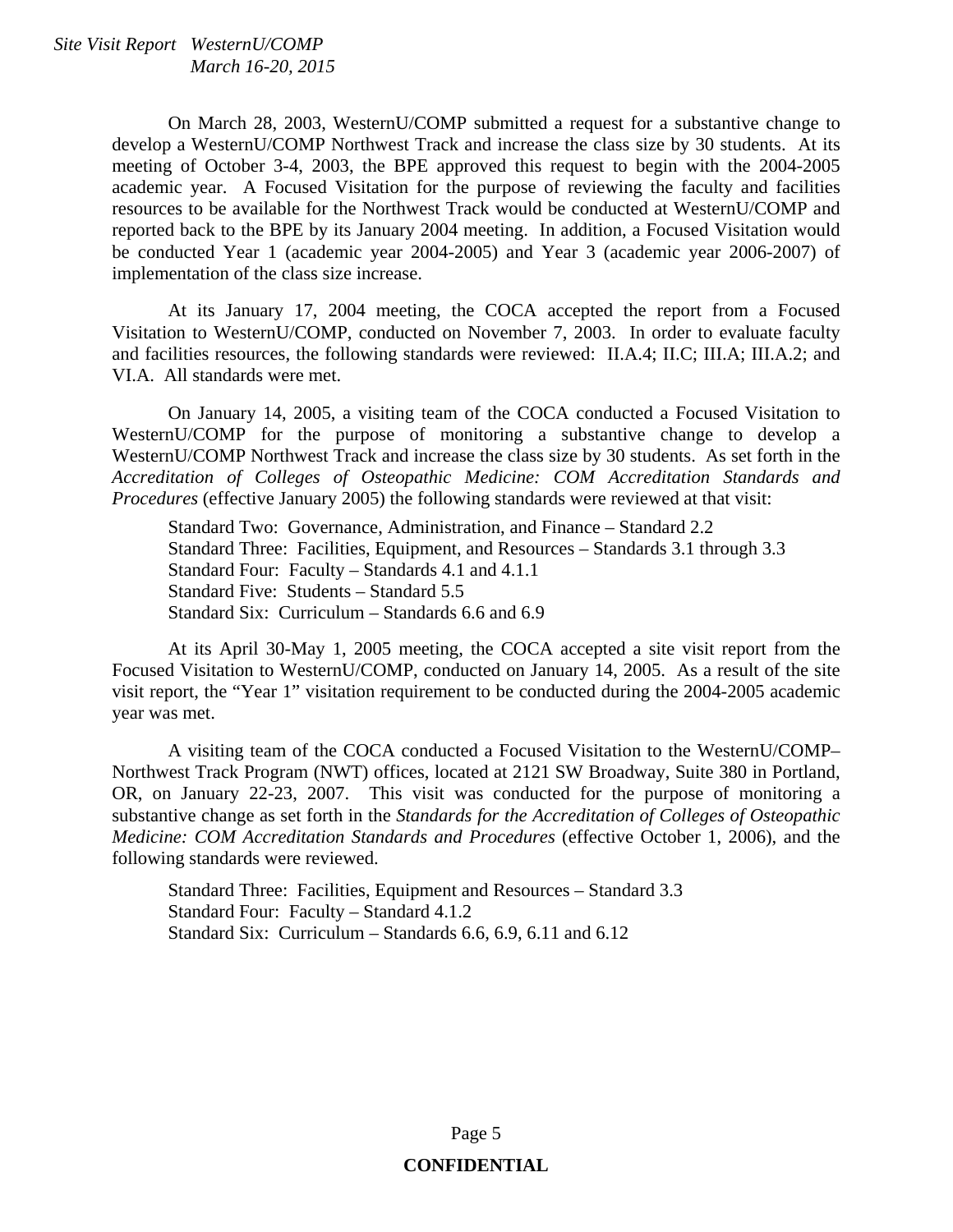At its April 21-22, 2007 meeting, the COCA accepted the report from the Focused Visitation, conducted on January 22-23, 2007 to the Northwest Track program in Portland, OR. The site visit team identified one new Requirement in Standard Four: Faculty (4.1.2). A Progress Report was due by June 30, 2007.

 At its August 25-26, 2007 meeting, the COCA accepted the Progress Report from the WesternU/COMP Northwest Track Program, dated June 22, 2007. As a result of the Report, Standard 4.1.2 was met.

 A visiting team of the COCA conducted a Comprehensive accreditation site visit evaluation to WesternU/COMP on January 30-February 1, 2008. This visit was conducted with a full team of evaluators and in accordance with the standards and policies and procedures for accreditation as described in the *Accreditation of Colleges of Osteopathic Medicine: COM Accreditation Standards and Procedures (effective: July 1, 2007)*. All standards of accreditation were addressed at this site evaluation.

 At its April 26-27, 2008 meeting, the COCA granted WesternU/COMP continuing Accreditation status. The site visit team identified three (3) Requirements, four (4) Recommendations and two (2) Commendations during the site visit. A Progress Report addressing the requirements was due by July 1, 2008.

At its September 6-7, 2008 meeting, COCA accepted the Progress Report from WesternU/COMP, dated June 12, 2008. The COCA determined that some of the standards that were addressed in that Report were met as required for that report. Those standards were in the following domains: Standard Four: Faculty (4.4) and Standard Five: Students (5.2.2). The COCA also determined that one of the standards addressed in that Progress Report was **not** met as required for that report. This standard was in the following standard domain: Standard Two: Governance, Administration, and Finance (2.8). A Progress Report addressing Standard 2.8 was due by November 3, 2008.

 At its December 13-14, 2008 meeting, the COCA accepted the Progress Report dated September 30, 2008. After review the COCA determined that the standard that Standard 2.8 addressed in that Progress Report was met as required for that report.

 In a letter dated August 11, 2008, WesternU/COMP submitted a request for a Substantive Change-Additional Location/Class Size Increase for 100 students to begin at the proposed location Lebanon, OR, in August 2011. At the time, WesternU-COMP had an approved class size of 30 students at its Northwest Track location in Portland, OR. For purposes of assignment, the 30 students in the Northwest Track would complete their education, along with that of 70 additional students at the new site in Lebanon, OR.

 In addition, WesternU/COMP requested a class size increase for the Pomona campus. At that time, the class size in Pomona was 176 students. WesternU/COMP requested to increase the class size by 44 students for a total of 220 at the Pomona campus. The combined total number of students at the main campus in Pomona, CA, and the additional location in Lebanon, OR, would be 320 students.

## Page 6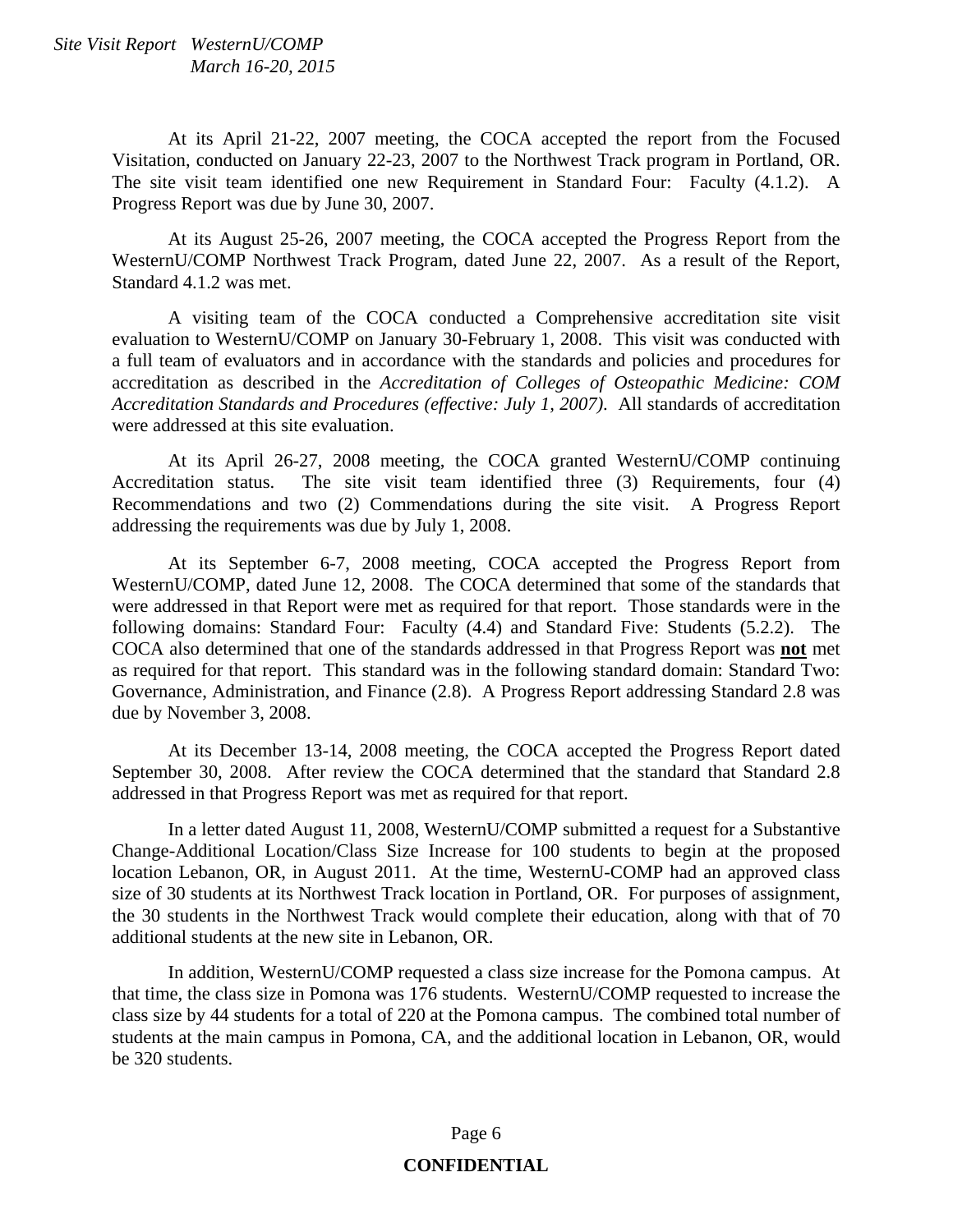At its meeting on December 13-14, 2008, the COCA reviewed the WesternU/COMP request for a Substantive Change–Class Size Increase at the Pomona campus and the request for Substantive Change–Additional Location/Class Size Increase for Lebanon. Based upon the written documentation, and the testimony provided, the COCA approved all three substantive changes as specified in the table below.

| <b>Western University of the Health Sciences</b><br>College of Osteopathic Medicine of the Pacific (WesternU/COMP) |                                                                          |                   |                                 |  |  |
|--------------------------------------------------------------------------------------------------------------------|--------------------------------------------------------------------------|-------------------|---------------------------------|--|--|
| <b>Site</b>                                                                                                        | Change in number<br><b>Currently</b><br>approved students<br>of approved |                   | <b>New Approved</b><br>students |  |  |
| <b>CA</b><br>Pomona,<br>(parent<br>campus)                                                                         | (December 2009)<br>176                                                   | students<br>$+44$ | (entering Fall 2011)<br>220     |  |  |
| Portland, OR (Northwest<br>Track)                                                                                  | 30                                                                       | $-30$             |                                 |  |  |
| Lebanon, OR (additional<br>location)                                                                               | 0                                                                        | $+100$            | 100                             |  |  |
| $\textbf{TOTAL} =$                                                                                                 | 206                                                                      | + 114             | 320                             |  |  |

 The monitoring for this Substantive Change included a Focused Visitation during the first year of implementation to both the Pomona and Lebanon campuses to review the following standards:

 Standard Two: Governance, Administration and Finance – 2.3 Standard Three: Facilities, Equipment and Resources – all Standard Four: Faculty (4.1, 4.1.1 and 4.1.2)

 A visiting team of the COCA conducted a Focused Visitation to WesternU/COMP, in Pomona, CA on January 17, 2012, and to its Additional Location, WesternU/COMP-NW, in Lebanon, OR, on January 18-19, 2012. The following Standards were reviewed during this site visit: 2.3, 3.1, 3.1.1, 3.2, 3.3, 4.1, 4.1.1 and 4.1.2. At its April 21-22, 2012 meeting, the COCA reviewed and accepted the site visit report from the Visitation. The site visit team identified no (0) Requirements, one (1) Recommendation, and one (1) Commendation during the visit.

 At its September 8-9, 2012 meeting, the COCA voted to add the Additional Location, WesternU/COMP-NW in Lebanon, OR, into the accreditation of the parent institution, WesternU/COMP in Pomona, CA. Future comprehensive evaluations of the WesternU/COMP will include both the parent campus in Pomona, CA, and the Lebanon, OR, campus.

 At its September 7-8, 2013 meeting, the COCA reviewed and accepted the Progress Report dated July 1, 2013 submitted as part of the monitoring for WesternU/WesternU/COMP's Substantive Change–Class Size Increases in Pomona, CA, and Lebanon, OR. After review and deliberation, the COCA determined that Standards 4.1 and 4.1.1 were not met.The COCA also determined that the remaining standards addressed in that Progress Report were met as required for that report. Another Progress Report was due by November 1, 2013.

## Page 7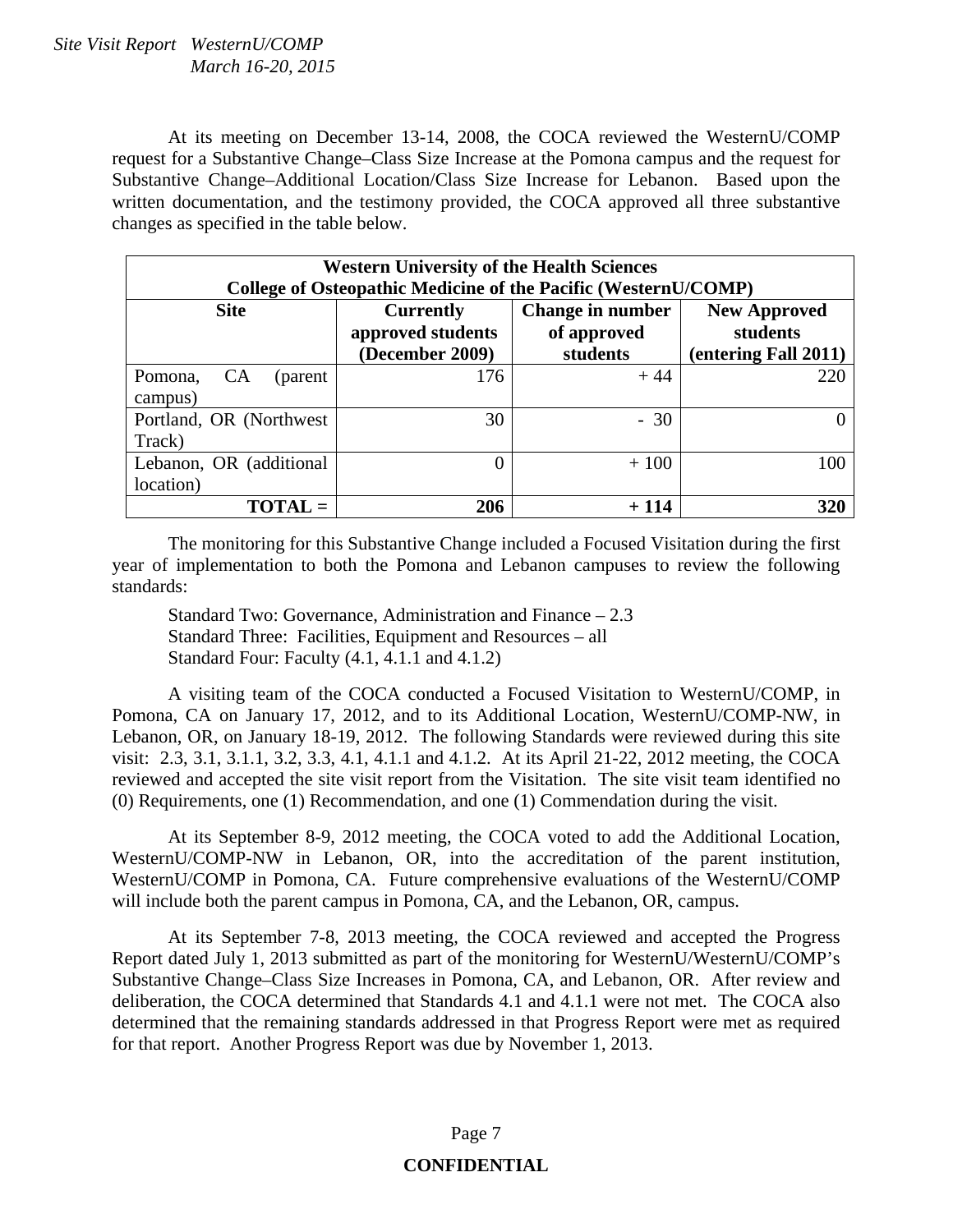At its December 7-8, 2013 meeting, the COCA reviewed and accepted the Progress Report dated October 31, 2013 for WesternU/WesternU/COMP's Substantive Change–Class Size Increases in Pomona, CA, and Lebanon, OR. After review and deliberation, the COCA determined that the standards addressed in the Progress Report were met as required for that report.

 A visiting team of the COCA conducted a Focused Visitation accreditation on-site evaluation to the WesternU/COMP in Pomona, CA, on January 29, 2014, and to its Additional Location WesternU/COMP-NW in Lebanon, OR, on January 30-31, 2014. This "Year 3 Focused Visitation" was conducted for the purpose of reviewing the following standards and monitoring procedures for a Substantive Change-Additional Location/Class Size Increase to include the development of an Additional Location in Lebanon, Oregon and for a Substantive Change-Class Size Increase for WesternU/COMP:

 Standard Six: Curriculum – clerkship training (6.8-6.13) Standard Eight: GME Outcomes (8.1, 8.2 and 8.3)

 The team on this visit consisted of a Team Chair/Clinical Education evaluator and a Team Secretary. The site visit team identified one (1) Requirement (6.8), one (1) Commendation and five (5) Recommendations. At its May 3-4, 2014 meeting, the COCA reviewed and accepted the report without amendments.

WesternU/COMP submitted a Progress Report dated July 1, 2014. This Progress Report addressed Standard 6.8 which was determined to be not met at the time of the Focused Visitation conducted on January 29-31, 2014. At its September 6-7, 2014 meeting, the COCA accepted the report and determined that Standard 6.8 was met as required for that report.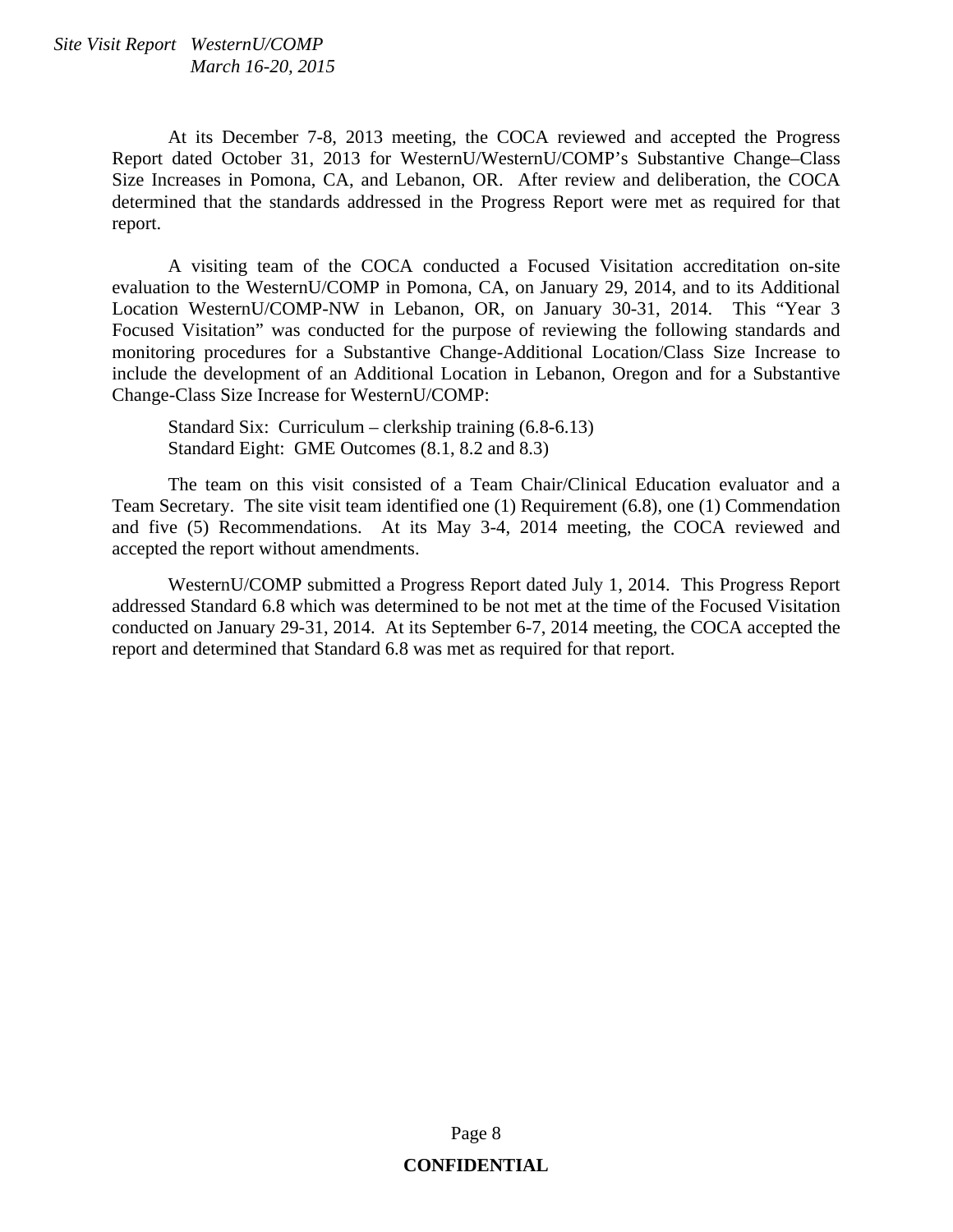#### *REVIEW OF COMPLIANCE WITH STANDARDS*

#### **Standard One: MISSION, GOALS, AND OBJECTIVES**

#### **Introduction**

 Western University of Health Sciences College of Osteopathic Medicine of the Pacific (Western/COMP) has a long term mission which is easily accessed on Western University's website and in its College catalog and Policies and Procedures manual. Western University and WesternU/COMP strategic planning documents reference core elements of the COM's mission with high priorities given to research and clinical education agendas. Distinctive osteopathic healthcare is addressed through robust clinical opportunities at both the Pomona and Lebanon campuses, as well as through robust community outreach agendas on both campuses. WesternU/COMP's connection to OPTI-West Educational Consortium is reflected in the COM's strategic planning documents. There was one Commendation written for *Standard One: Mission, Goals, and Objectives*.

#### **Current Findings - Standard 1.1**

 WesternU/COMP has a mission statement which includes all the elements required by COCA and also includes cultural sensitivity and compassion. The mission statement is linked to AOA's seven core competencies: medical knowledge, osteopathic philosophy, patient care, professionalism, interpersonal and communication skills, practice based learning and improvement, and systems based practice. The Self-Study provided evidence of periodic mission review and revision approved by the COM's accreditation cabinet and faculty. This Standard is met.

#### **Current Findings - Standard 1.1.1**

 WesternU/COMP's Self-Study provided evidence that its Mid-Cycle report was submitted on February 15, 2012 and accepted by COCA on December 2, 2012. This Standard is met.

#### **Current Findings - Standard 1.2**

 WesternU/COMP's Self-Study contained evidence of its authorization to function from the Western Association of Schools and Colleges Accrediting Commission for Senior Colleges and Universities and Oregon's Higher Education Coordinating Commission Office of Degree Authorization. This Standard is met.

#### **Current Findings - Standard 1.3**

 Western University and WesternU/COMP have engaged in numerous processes linking learning objectives to strategic planning processes. These activities include updating its 2008- 2018 strategic plan with its most recent version finalized in the Fall of 2014, a strategic retreat, and the development of departmental strategic plans. Strategic goals strongly reflect education, health care, research, interprofessional education, and community engagement components of

#### Page 9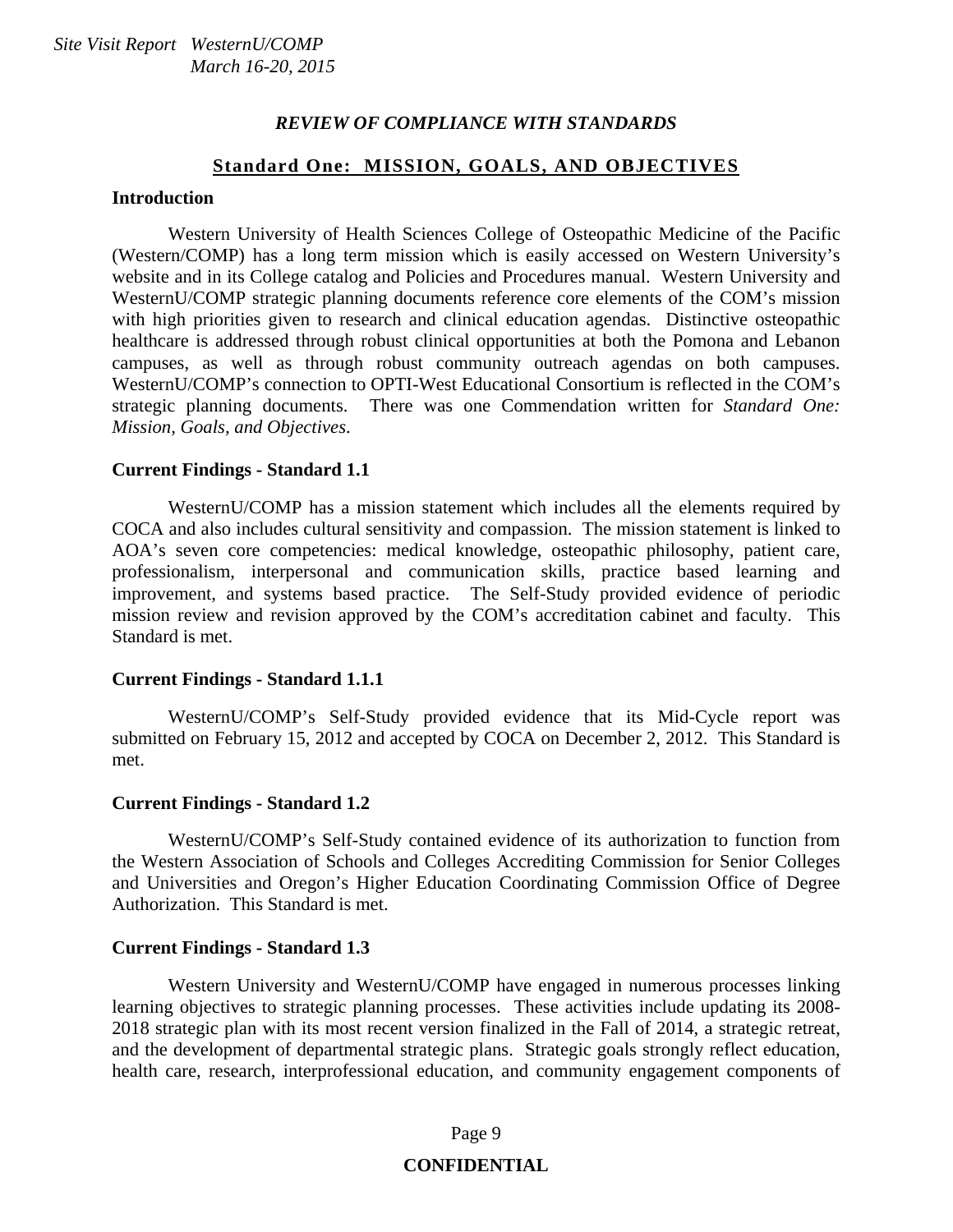WesternU/COMP's mission, among others. Moreover, the alignment of core competencies and mission has fostered an assessment system that identifies every learning activity in the curriculum and the core competencies derived therefrom. The linkage of core competencies and mission elements to learning activities enhances the strategic planning process by targeting multiple formative and summative assessments of these mission elements. This Standard is met. A Commendation is written.

#### **Commendation:**

**WesternU/COMP is to be commended for its strategic planning process and its linkage to key mission elements including academic achievement and outcomes assessment, research, and distinctive osteopathic health care delivery.** 

#### **Current Findings - Standard 1.3.1**

 The WesternU/COMP Self-Study contained comprehensive grids linking learning objectives to assessment mechanisms. COMLEX-USA Level 1, 2 and 3 passage rates are monitored and presented on Western University's website in easy to comprehend graphical form. Data on residency placement, including specialty and geographic distribution, are also clearly presented. The COM has analyzed the trends of its student residency placement to assess the number of needed residency slots within its OPTI. AOA Board certification will be tracked through the AOA physician data base. This Standard is met.

#### **Current Findings - Standard 1.4**

 Expansion of research is a strategic goal of Western University and WesternU/COMP. The recent creation of Western's Graduate College of Biomedical Sciences is intended to create new biomedical researchers. Strategies augmenting funding and space have been developed and implemented. The number of manuscripts, abstracts and presentations is growing. New researchers with histories of extra-mural funding have been hired. This Standard is met.

#### **Current Findings - Standard 1.5**

 Both of WesternU/COMP's locations offer distinctive osteopathic health care. The Pomona campus has two clinics and has solicited proposals for additional clinical activity. Facilities on the Pomona campus provide family medicine, OMM, physical medicine and rehabilitation healthcare. The Western Diabetes Institute allows students from many of Western University's programs including Osteopathic Medicine, Optometry, Physician Assistant, and Nursing to interact in real life clinical settings. The Lebanon campus has integrated clinical service opportunities into the Samaritan Healthcare System. This Standard is met.

#### **Current Findings - Standard 1.6**

 WesternU/COMP's Self-Study described a dynamic process which involves year-long monitoring of clinical rotation availability. The goal of this process is to be 30% above capacity for core rotations. WesternU/COMP's association with OPTI-West Educational Consortium assures opportunities for COM students to interact with post-doctoral interns and residents.

#### Page 10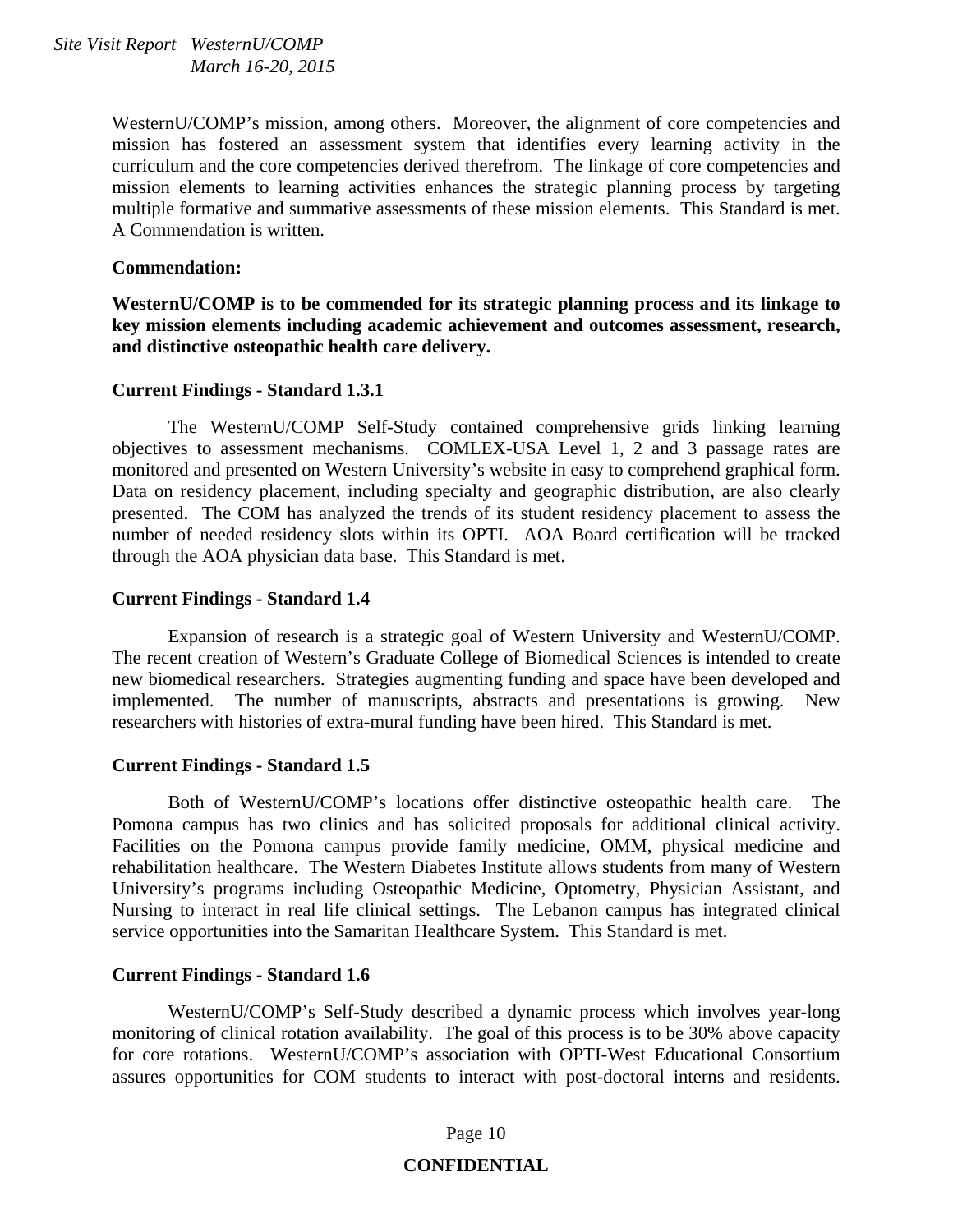OPTI-West has 19 hospital members and five community partners, with 67 approved GME programs and 846 positions. There are 208 first year residency positions available in the OPTI-West. This Standard is met.

#### **Standard Two: GOVERNANCE, ADMINISTRATION, AND FINANCE**

#### **Introduction**

 Western University by-laws define the processes and responsibilities related to the operation of the Board of Trustees. The by-laws also define the core roles of the President, the Provost and COO, and the Chief Financial Officer/Treasurer. The importance of evaluating any potential "self-dealing transaction" is addressed in the Board by-laws. Responsibilities of the administration, academic officers and faculty are delineated in the Faculty Handbook. Conflict of interest, due process and non-discrimination policies are included in the Self-Study and are accessible through the University Policy Office website. The Chief Academic Officer has responsibility and authority for the fiscal management of WesternU/COMP. The COM has sufficient resources to carry out its mission as it routinely operates under budget. Research is highlighted in strategic planning and fiscal support for research is growing. The Self-Study appendices quantify research publications. Individually and collectively, WesternU/COMP's administrators demonstrate the competencies described in the glossary of the Standards. There were no Requirements or Recommendations written for *Standard Two: Governance, Administration, and Finance*.

#### **Current Findings - Standard 2.1**

 Western University has by-laws which have been periodically revised and which define the roles and powers of the Board of Trustees. The Board currently has thirteen members. The by-laws define the location of Western University, the number of trustees, terms of office, Board powers, vacancies, the Annual Meeting, officer and committees of the Board, officers of Western University (President, Provost and Chief Operating Officer, Chief Financial Officer/Treasurer), execution of instruments, deposits and funds, and by-law amendments. The Executive Compensation Committee: "shall not recommend any 'self-dealing transaction' unless it determines that the standards contained in California Corporation Code 5233 and/or any other applicable statutes have been satisfied." This Standard is met.

#### **Current Findings - Standard 2.1.1**

 The roles of the President, Provost, and Chief Financial Officer/Treasurer are described in the Western University by-Laws. These roles, and those of other executive officers, are described in the Faculty Handbook. The Handbook also describes faculty rights and responsibilities, employment policies and procedures, faculty participation in the governance of Western University, and policies and procedures for revision of the above mentioned sections. Faculty Handbook appendices include Constitution and By-Laws of the Academic Senate, Grievance Procedures, other Faculty Processes and Procedures, and Research Policies and Procedures. This Standard is met.

## Page 11 **CONFIDENTIAL**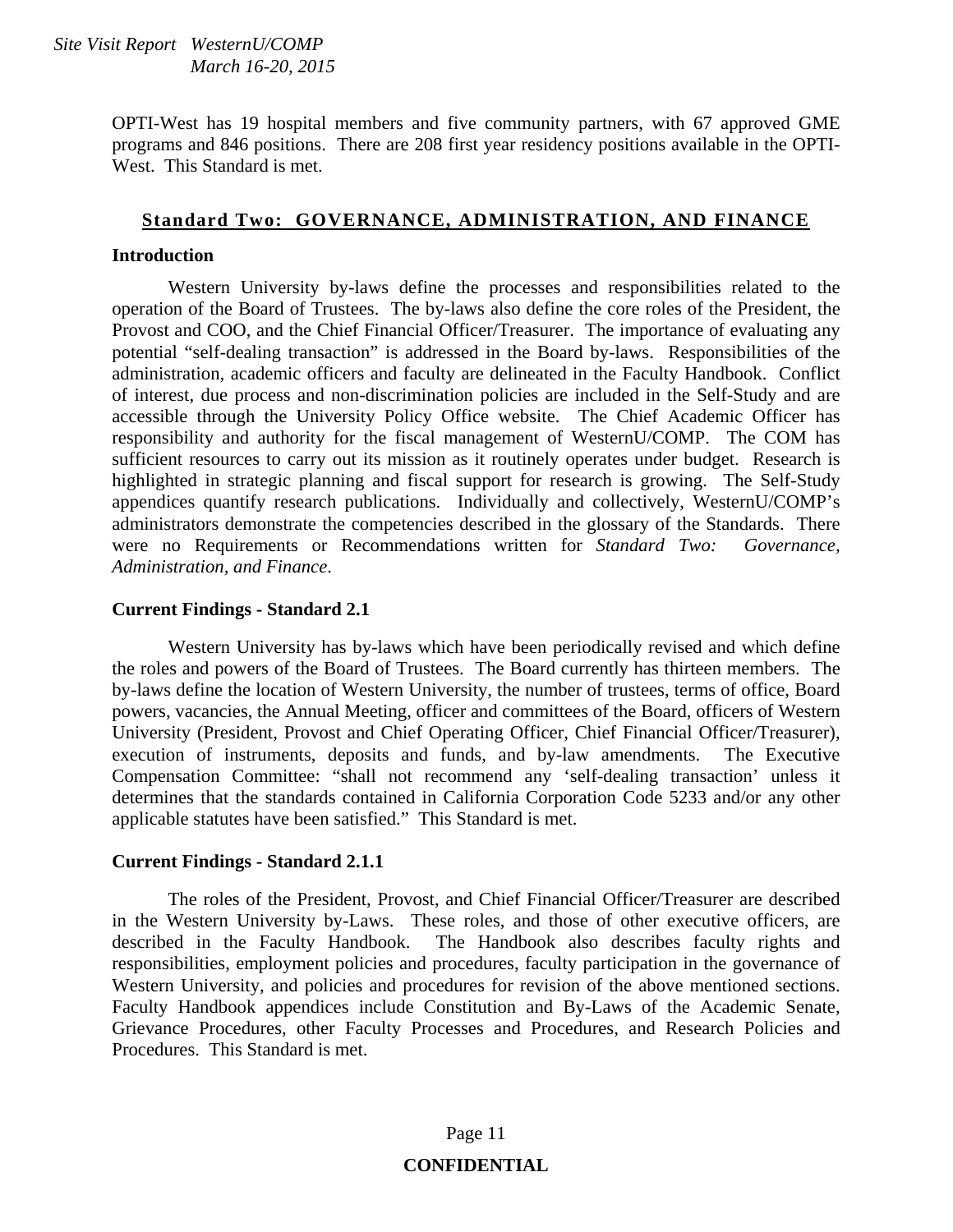#### **Current Findings - Standard 2.1.2**

 Every Western University trustee, administrator, faculty member, and employee must annually certify compliance with the Conflict of Interest Policy. Due process policies exist for faculty and staff. Western University has a Policy on Protection Against Retaliation for Whistle-Blowing or Engaging in Protected Activity. Its policy of non-discrimination and equal employment opportunity prohibits discrimination on the basis of gender, race, color, religion, national origin, handicap, or sexual orientation. The policy further prohibits discrimination against employees or applicants for employment on the basis of, age, ethnic origin, marital status, sexual orientation, disabled veterans, Vietnam era veterans, medical condition, citizenship, or any other basis protected by law. Western University policy prohibits acts of sexual harassment. Western University has a FERPA adherence policy and HIPAA policies easily accessible on the University website. A Confidentiality of Records policy is contained in the Employee Handbook. Western University has a fiscal accountability policy. This Standard is met.

#### **Current Findings - Standard 2.1.3**

 WesternU/COMP's Self-Study contained evidence of its authorization to function by the Western Association of Schools and Colleges Accrediting Commission for Senior Colleges and Universities and the Oregon Higher Education Coordinating Commission Office of Degree Authorization. This Standard is met.

#### **Current Findings - Standard 2.2**

 WesternU/COMP confers the Doctor of Osteopathic Medicine degree, as evidenced by the College Catalog and minutes of the Board of Trustees. This Standard is met.

#### **Current Findings - Standard 2.3**

 Western University's Consolidated Statement of Activities for 2014 shows revenues of \$174.9 million and expenditures of \$161.2 million with a \$13.7 million increase of net assets. WesternU/COMP's operating budget has grown from \$14.9 million in 2007 to \$35.3 million in 2013. The COM has continually operated below budget and completed fiscal year 2014 with a \$1.4 million operating surplus. This Standard is met.

#### **Current Findings - Standard 2.4**

 Western University's organization chart shows the WesternU/COMP Dean reports directly to the Provost. The Dean's job description shows that she is responsible for overseeing all academic functions of the COM, including its fiscal oversight. The Dean recommends to the Provost/COO allocation and utilization of fiscal resources. This Standard is met.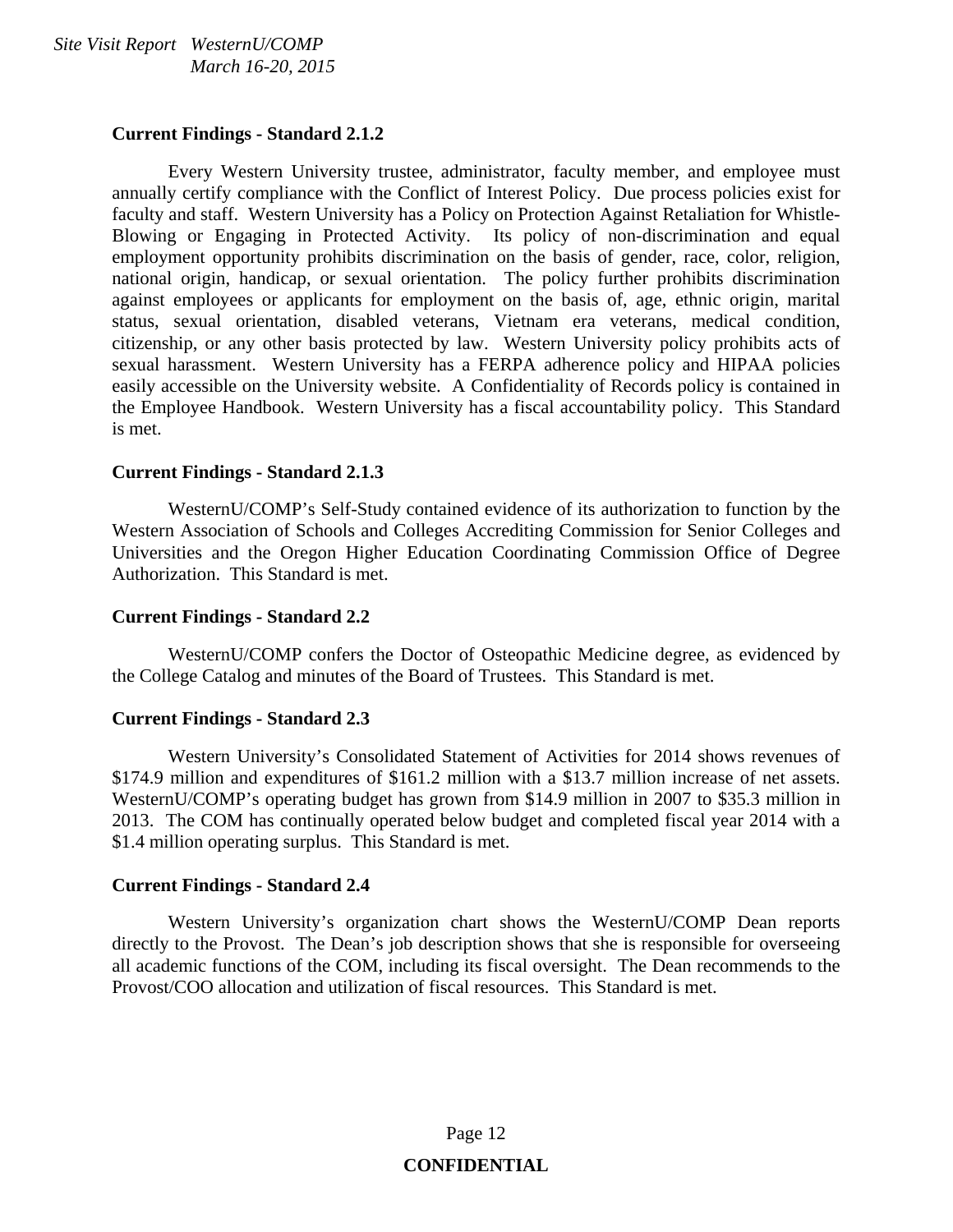#### **Current Findings - Standard 2.5**

 The WesternU/COMP Dean received the Doctor of Osteopathic Medicine degree and is Board certified by the AOA in Family Medicine/OMT. Previously, she has served as Interim Dean of the COM, Executive Assistant Dean of WesternU/COMP-Northwest, and Program Director, Family Practice Residency Program, Eastmoreland Hospital in Portland, Oregon. This Standard is met.

#### **Current Findings - Standard 2.5.1**

 The WesternU/COMP Dean is a graduate of WesternU/COMP, as verified by the University registrar. This Standard is met.

#### **Current Findings - Standard 2.5.2**

 The WesternU/COMP Dean is board certified by the AOA in Family Medicine/OMT, as documented by the American Osteopathic Information Association. This Standard is met.

#### **Current Findings - Standard 2.5.3**

 The WesternU/COMP Dean's job description indicates that 100% of her time is to be allocated to her administrative responsibilities. This Standard is met.

#### **Current Findings - Standard 2.5.4**

 The WesternU/COMP Dean is an award winning osteopathic physician with a history of successful practice, health policy advocacy, clinical education leadership, and COM administration. This experience has allowed her to develop the competencies needed to effectively lead the COM. During her tenure, WesternU/COMP's academic and fiscal strength have increased. As manifested in the Self-Study and in interviews, student satisfaction levels are high. These outcomes validate the Dean's ability to recruit and manage COM employees; assess the adequacy of curricular models and delivery systems; participate in the development of mission, vision, goals, budgets and strategic plans; and advocate for the resources necessary to operate and grow the COM. This Standard is met.

#### **Current Findings - Standard 2.6**

 WesternU and WesternU/COMP have an experienced fiscal leadership team. The Western University Chief Financial Officer/Treasurer has degrees in business administration, accounting, and marketing. He has served Western University in various capacities over 25 years. The Senior Director of Operations for WesternU/COMP is a financial and operational advisor to the Dean who works closely with the COM to develop and implement its budget. He holds degrees in law and society and accountancy. His consultancies have related to financial planning, treasury management, and revenue model development. He has been part of the Western University community since 2007. This Standard is met.

## Page 13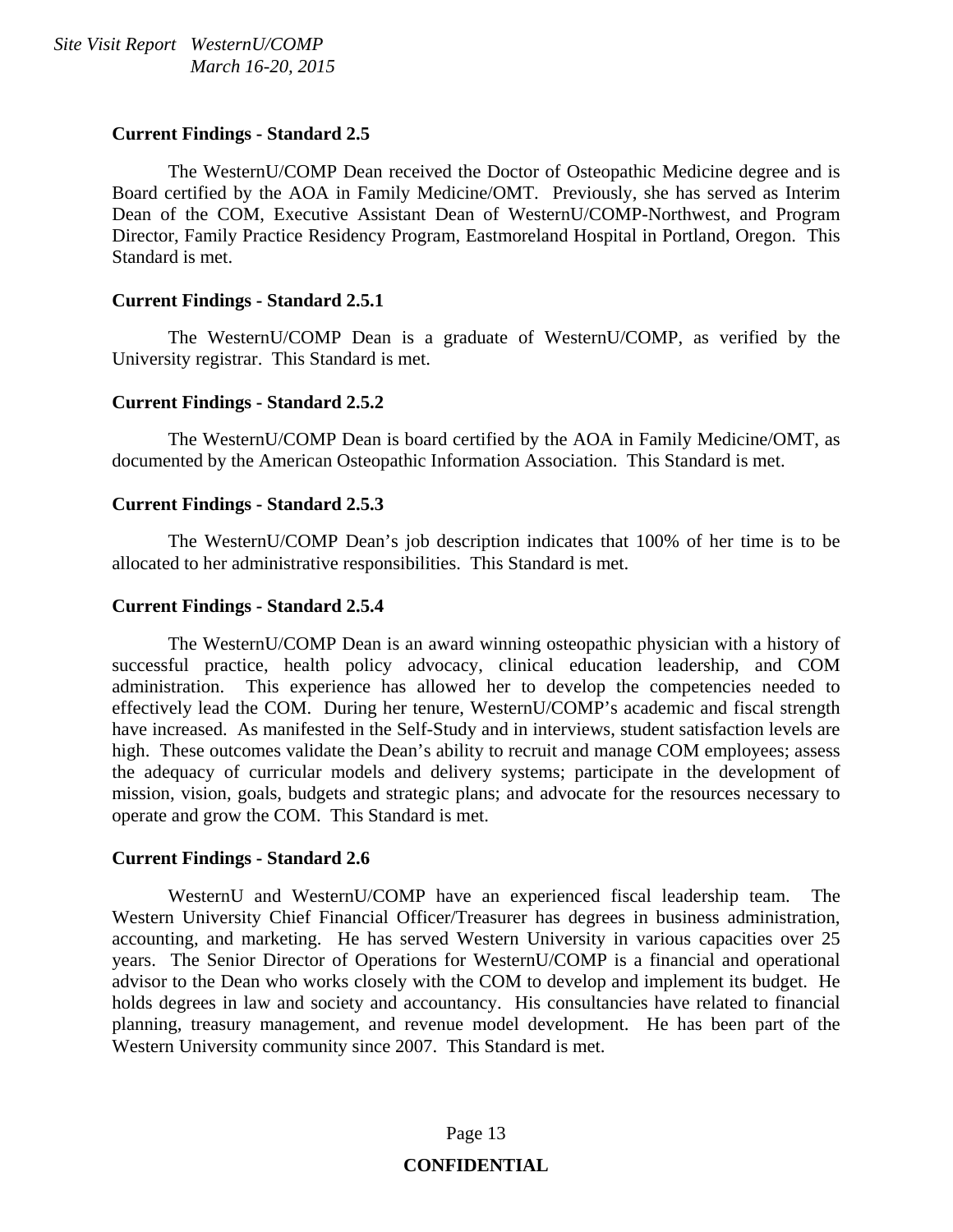#### **Current Findings - Standard 2.6.1**

 WesternU/COMP is not a single degree program institution. This Standard is not applicable.

#### **Current Findings - Standard 2.7**

 Review of Curriculum Vitae confirm that WesternU/COMP has an appropriately degreed, highly experienced, and long standing leadership team composed of the founding President of the University; Provost/COO; Chief Financial Officer/Treasurer; Dean; Vice-Dean; Associate Deans; Senior Advisor for Strategic Leadership and External Affairs; Director of Operations; COMP-Northwest; and Senior Director of Operations who collectively possess the experience and capability in higher and medical education to sustain and enhance the COM. This Standard is met.

#### **Current Findings - Standard 2.7.1**

 WesternU/COMP is not a single degree program institution. This Standard is not applicable.

#### **Current Findings -Standard 2.8**

 Western University has a comprehensive non-discrimination policy which precludes discrimination on the basis of "gender, race, color, national origin, religion, handicap or sexual orientation." The policy forbids acts of sexual harassment. The policy precludes discrimination against employees or job applicants on the basis of age, ethnic origin, marital status, veteran's disability or Vietnam era veterans, medical conditions, or citizenship within the limits imposed by law. This Standard is met.

#### **Standard Three: FACILITIES, EQUIPMENT, AND RESOURCES**

#### **Introduction**

 WesternU/COMP operates an urban 25 acre campus located on Second Street in Pomona, CA. There are 10 buildings on the campus for a total of over 700,000 square feet of space. In 2010, the COM completed construction on the 178, 000 sq. ft. Health Education Center (HEC) which now houses faculty/staff/administrative offices, research labs, food service, lecture halls, and student breakout rooms. The COM currently operates an Osteopathic Family Medicine Medical Center on the Pomona campus in the Patient Care Center, as well as an off-campus site in Rancho Cucamonga, CA. WesternU/COMP sponsors multiple community outreach programs to reinforce its instruction and to serve the local community. The clinical education program is supported by an extensive network of core clinical training sites, a five COM OPTI-WEST consortium, two Osteopathic Postgraduate Training Institute (OPTI) affiliate members, five OPTI community partners, 19 training institutions and one inter professional partner.

## Page 14 **CONFIDENTIAL**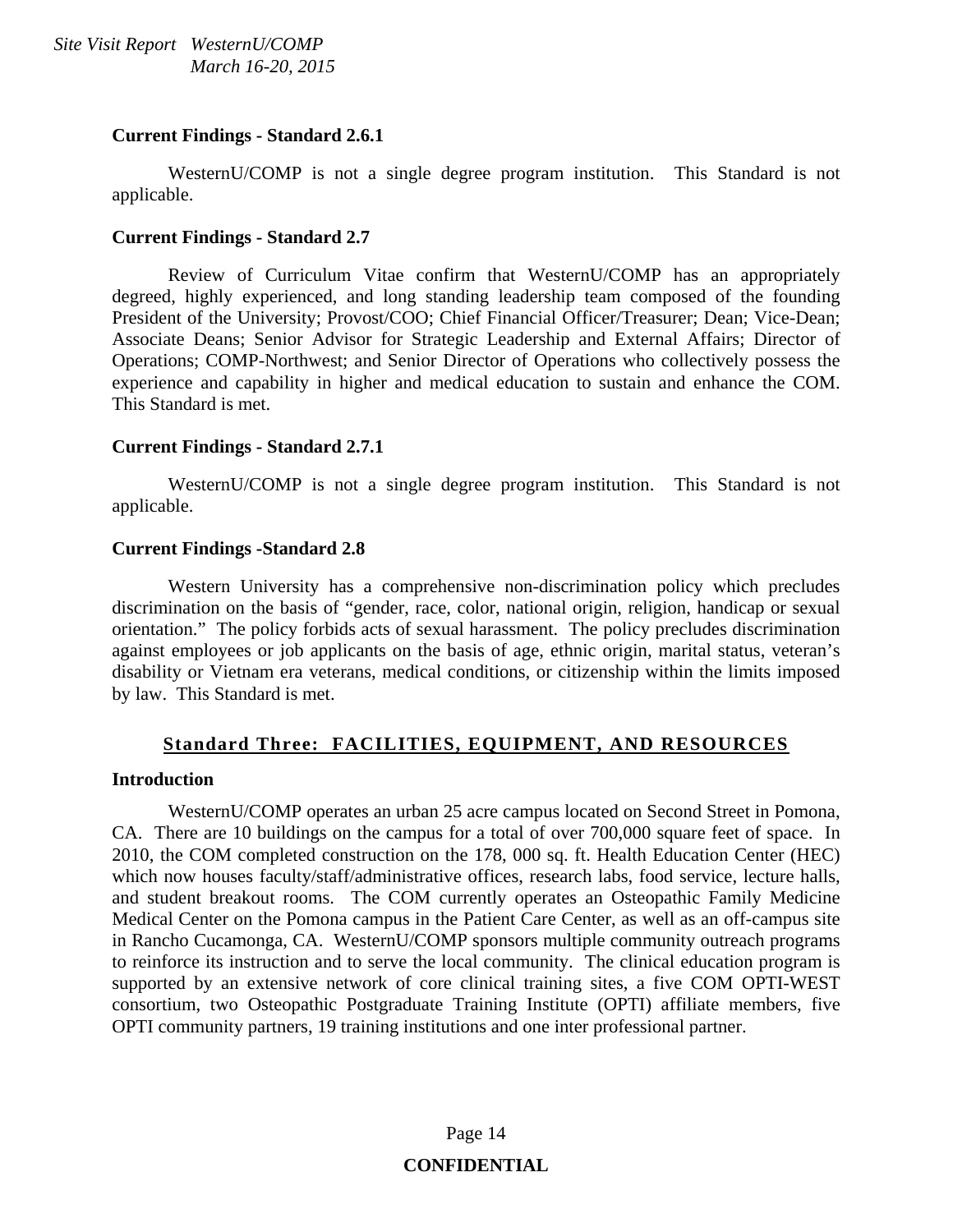WesternU/COMP operates an "Additional Location" in Lebanon, OR (WesternU/COMP-NW) which opened in the Spring of 2011 and operates in a 55,000 square foot facility constructed in partnership with Samaritan Health Services. The building is leased from Samaritan Health Services and includes 9,743 square feet of available research space. There are plans to occupy additional space in the future to pursue the strategic plan initiatives which may include additional colleges or centers. There are lectures halls and classrooms, administrative offices, recreational space, breakout/group study space and library space, and NMM/OMM lab space for teaching, with adequate tables to accommodate student learning. Additionally there are research labs and a vivarium to accommodate both basic science and clinical research.

 WesternU/COMP-NW operates as an "Additional Location" to WesternU/COMP as defined by the COCA; therefore, it utilizes the same administration, faculty, and budgetary structure as the WesternU/COMP campus in Pomona, CA. Students are admitted directly to WesternU/COMP as their primary place of enrollment and students from the entire program can take classes at either campus location.

 Research facility maintenance and enhancement have been included in Western University's strategic planning. Square footage at both locations has the capacity to grow the size of the research footprint. Research space is allocated on an institutional basis, but every WesternU/COMP faculty member with more than half time research responsibilities receives research space. A pressure balance issue in one of the laboratories is being addressed. The large number of published manuscripts, abstracts, and presentations is evidence of appropriate research facilities use. There were two Recommendations written for *Standard Three: Facilities, Equipment, and Resources*.

#### **Current Findings - Standard 3.1**

 WesternU/COMP operates an urban 25 acre campus located on Second Street in Pomona, CA. In 2010, the COM completed construction on the 178, 000 sq. ft. Health Education Center (HEC) which houses faculty/staff/administrative offices, research labs, food service, lecture halls, and student breakout rooms. The COM currently operates an Osteopathic Family Medicine Medical Center on the Pomona campus in the Patient Care Center, as well as an offcampus site in Rancho Cucamonga, CA. WesternU/COMP also sponsors multiple community outreach programs to reinforce its instruction and to serve the local community. The clinical education program is supported by an extensive network of core clinical training sites, a five-COM OPTI-WEST consortium, two Osteopathic Postgraduate Training Institute (OPTI) affiliate members, five OPTI community partners, 19 training institutions, and one inter professional partner.

 WesternU/COMP operates an "Additional Location" in Lebanon, OR (WesternU/COMP-NW) which opened in the Spring of 2011 and operates in a 55,000 square foot facility constructed in partnership with Samaritan Health Services. The building is leased from Samaritan Health Services and includes 9,743 square feet of available research space. There are plans to occupy additional space in the future to pursue the strategic plan initiatives which may

## Page 15 **CONFIDENTIAL**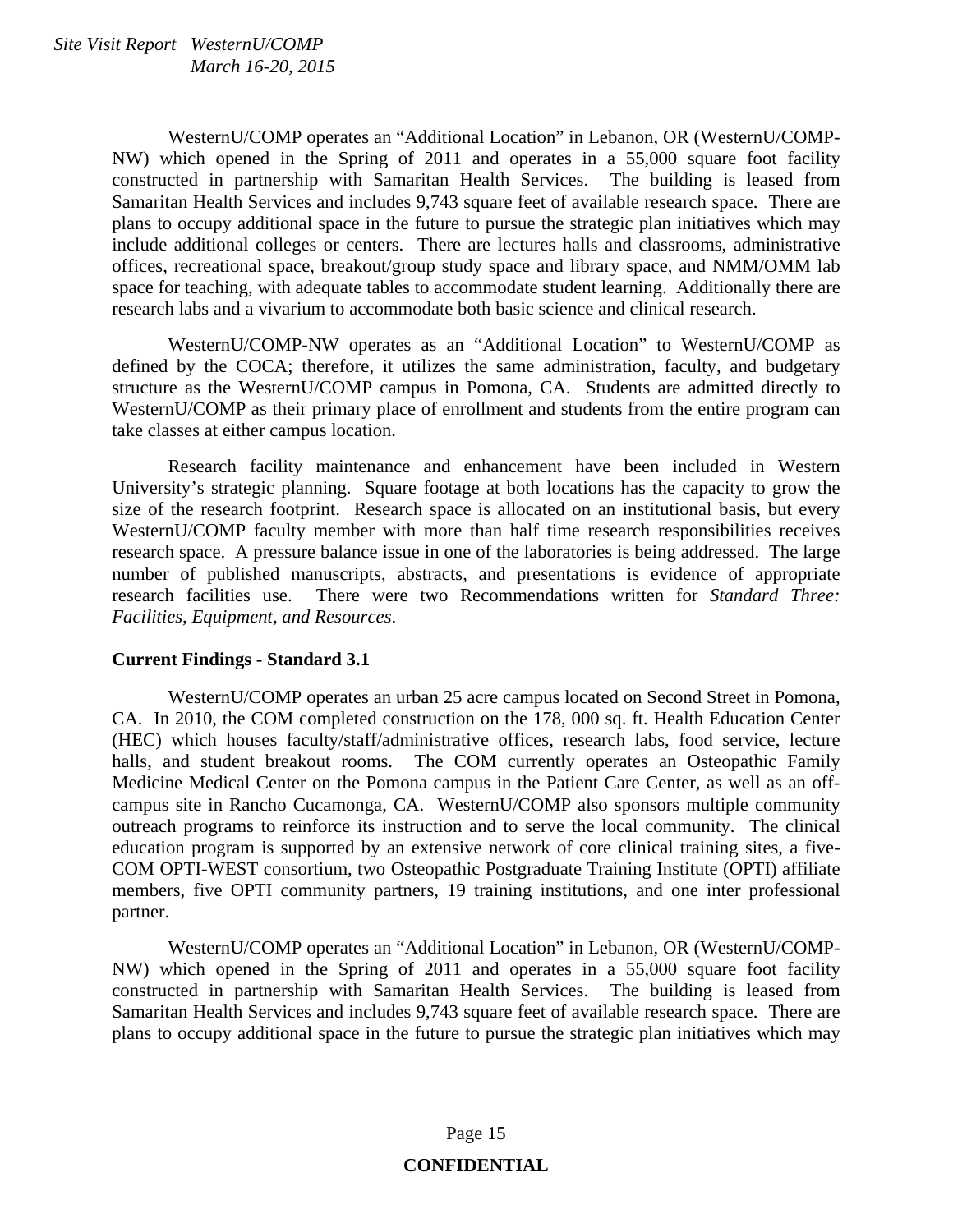include additional colleges or centers. There are lectures halls and classrooms, administrative offices, recreational space, breakout/group study space and library space, and NMM/OMM lab space for teaching, with adequate tables to accommodate student learning. Additionally there are research labs and a vivarium to accommodate both basic science and clinical research.

 WesternU/COMP-NW utilizes the same administration, faculty, and budgetary structure as the WesternU/COMP campus in Pomona, CA. Students are admitted directly to WesternU/COMP as their primary place of enrollment and students from the entire program can take classes at either campus location.

 Any faculty member on either campus with more than half time allocation to research has her/his own dedicated research space. HVAC pressure balance issues have been an obstacle to the receipt of Animal Biosafety Laboratory level 3 certification. WesternU/COMP plans to engage outside consultants to address this issue. In general, research laboratories, clinical practice sites, COM teaching and simulation labs and library and counseling spaces enable the achievement of WesternU/COMP's mission. The COM has more than adequate facilities at each campus to fulfil its mission and objectives. This Standard is met.

#### **Current Findings - Standard 3.1.1**

 The Western University Space Planning Committee has a formal process for space planning which requires each college to annually submit short and long-term (one year and three year) space plan summaries. Feedback from the executive leadership team and student body prompted creation of a student learning resource center and expansion of the Clinical Skills and Simulation Labs in Pomona. Research space allocations for Western University are made by the Vice President for Research based on a hierarchy of externally funded projects, funded competitive intra-mural projects, as a recruitment tool for prospective faculty, and as available for pilot investigations and short term studies.

 The WesternU/COMP Office of Operations is responsible for activities at both campus locations and serves as the primary mechanism for conducting and evaluating facility resources to achieve the mission and objectives of the WesternU/COMP. The COM, in conjunction with the Western University Facilities and Physical Plant, develops and submits biannual need projections to the Western University administration for consideration. Research space allocations are performed by the VP for Research utilizing a multifactorial approach to ensure the available Western University research space is maximized. The University Facilities and Physical Plant department ensures all physical assets are up to code and functioning properly. This Standard is met.

#### **Current Findings - Standard 3.2**

 The Harriet K and Philip Pumerantz Library has electronic resources accessible at both campuses and remote locations. The number of data base searches has increased each year. Study room reservations have increased and more study space is being planned. Lebanon

## Page 16 **CONFIDENTIAL**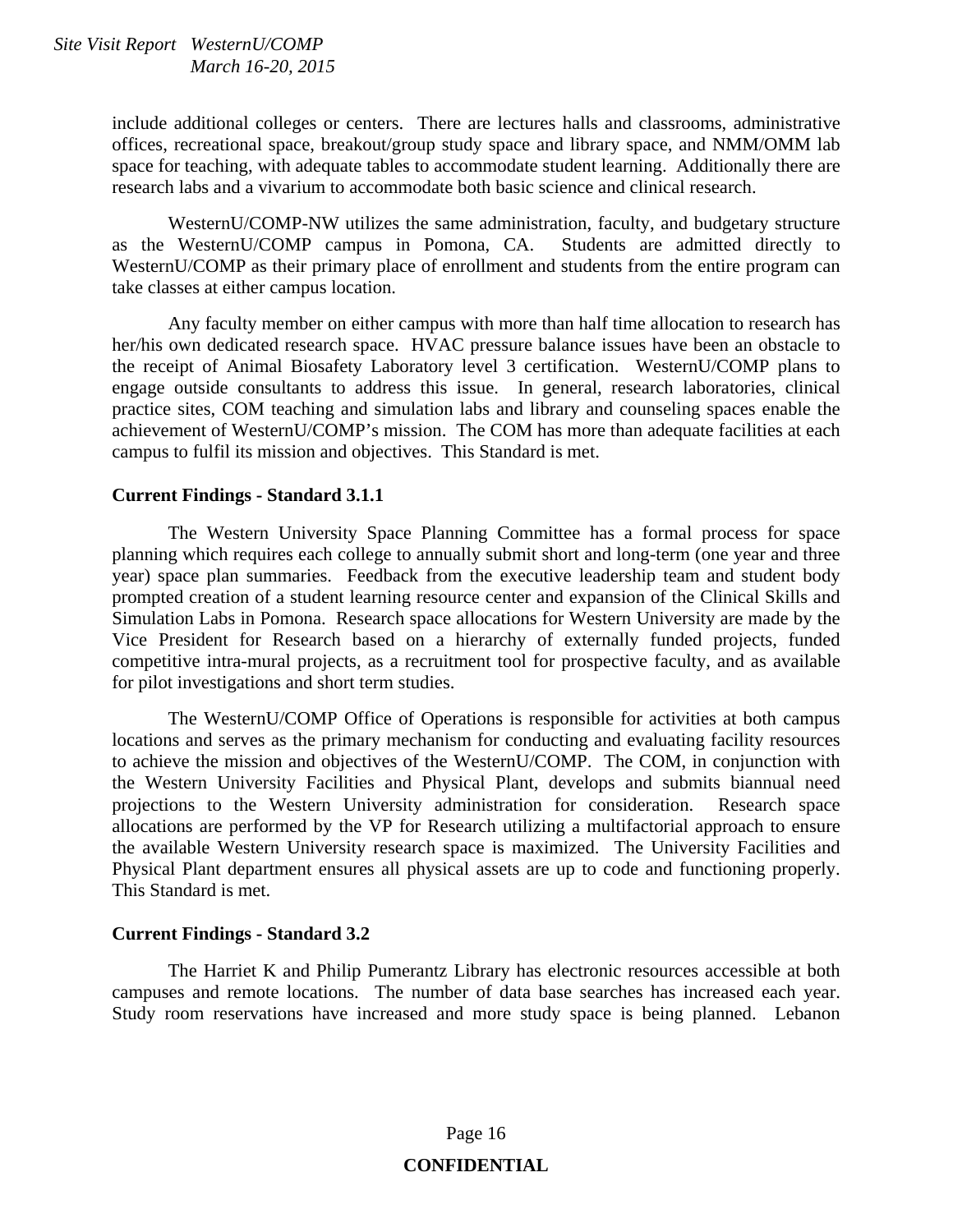campus faculty, staff and students also have access to the Good Samaritan Medical Center Regional Library, Samaritan Albany General Hospital Library, and the Lebanon Public Library. COM students are required to have laptop computers to facilitate linkage to electronic resources, including Share Point and Blackboard. WesternU/COMP uses a lecture capture system and testing software. On-line tools are being integrated into clinical clerkship activities and learning outcomes assessment. In addition to the traditional facilities budget, a new university-wide budget process will allocate a pool of dollars annually to capital improvement.

 The Harriet and Philip Pumerantz Library located on the Pomona campus has full electronic availability for both campus sites and other remote locations for students during their clinical rotations. Policies and procedures for online access are continually updated to facilitate the use of electronic resources from both campus locations. SharePoint and Blackboard are utilized as the mechanism to disseminate the curriculum, reference material, research data, and other student related information to both campuses. Echo360 system provides students on both campuses 24/7 access to all lectures. Online library resources e.g., UpToDate and other on line resources have increased in usage. Documents and references from the print collection are available to be scanned and delivered to individuals electronically free of charge for both campuses.

 Outcomes from the Student-Driven Analysis and DO Graduating Student Survey are assessed and utilized to form action plans regarding learning resources. Computer support services at both campuses are most capable and the support for student lectures, student clubs, and faculty meetings to be conducted at both campuses concurrently is impressive and very functional.

 WesternU/COMP provides adequate learning resources at both campuses, although technology remains somewhat challenging as shared learning via streaming and recordings still is prominent within the one-curriculum approach offered at two sites. It seems to be working, though, and the COM has adapted based upon assessment feedback from faculty and students to continually improve. Library resources also appear adequate. One issue mentioned by both students and faculty was the need for an enhanced microphone system in the large classrooms. Sharing of limited microphones with large classes impedes the instructional interaction. As such, students commented they no longer ask questions, except when absolutely necessary, because of the hassle involved and out of respect for classmates due to the awkward nature of passing microphones among the class. This Standard is met. A Recommendation is written.

#### **Current Findings - Standard 3.3**

 All WesternU/COMP affiliated sites are evaluated annually by COM faculty and administrators. Included in site assessments are areas for student study, facilities for on call students, access to reference materials, access to internet, and site safety. Student evaluations of sites include learning resources, with low scoring sites identified for immediate attention. Town Hall meetings with students are used to gather additional information on learning resources. New technology based interventions, such as an embedded OMM experience, are evaluated with comparison of traditional and embedded instruction students on outcome measures including COMAT and OSCE examinations.

## Page 17 **CONFIDENTIAL**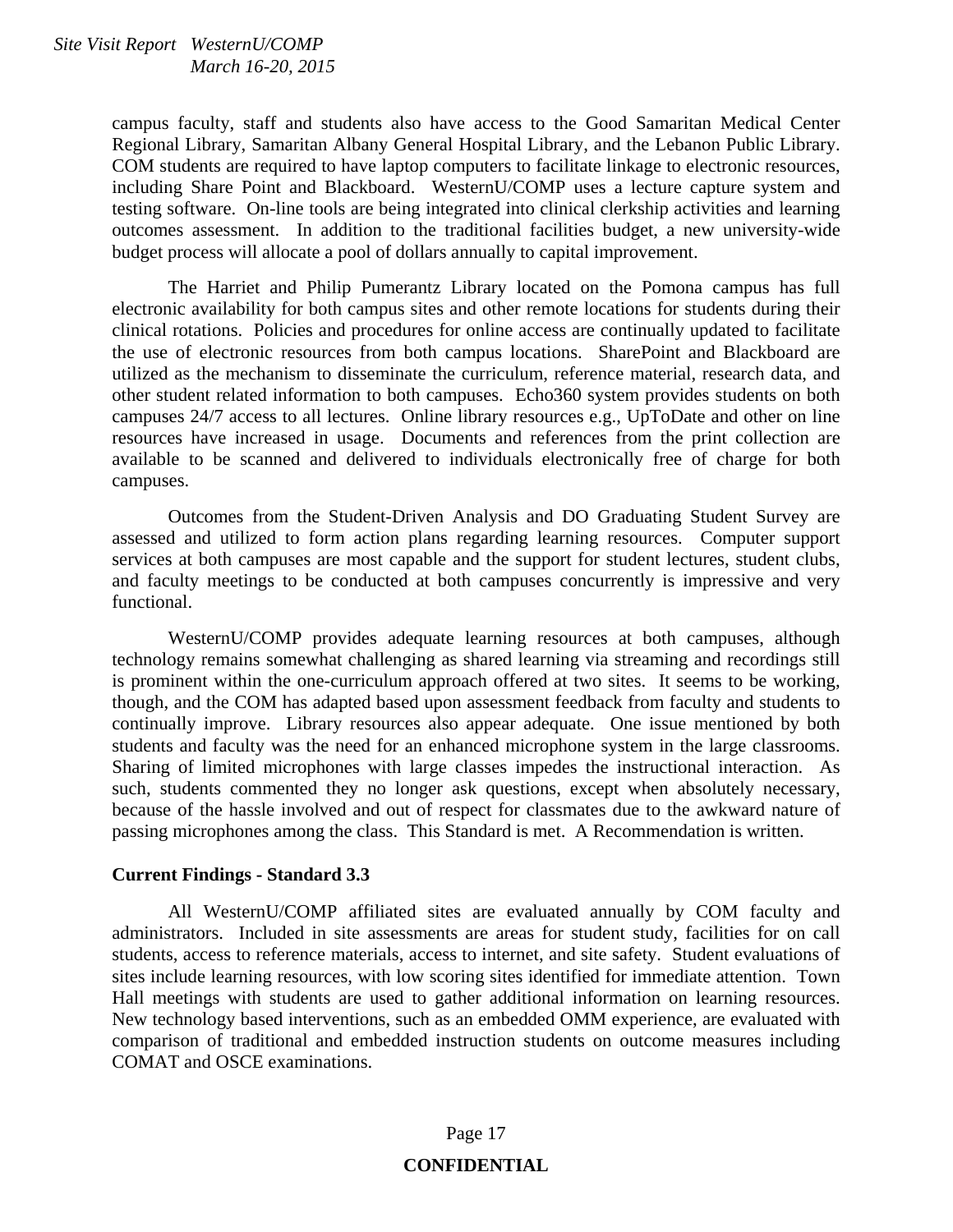WesternU/COMP has identified necessary learning resources for the delivery of the curriculum relevant to affiliated teaching sites and monitors its clinical training sites to ensure that learning resources are in place to meet the mission and objectives of the COM. New core rotation sites are assessed for adequate learning resources prior to initiating student rotations. Assessments by students of the individual rotations are evaluated at the department Chair and Director of Clinical Education level.

 All affiliated sites are evaluated by faculty and administrators through annual site visits as well as multiple visits by the Director of Clinical Education. Deficits in learning resources are identified and addressed during these site visits. Students complete online evaluations of all affiliated sites and specifically review learning resources. Low scores on evaluation of sites are identified through the New Innovations system and flagged for immediate attention. Evaluation data is compiled and analyzed annually for trends in performance at each site. A Town Hall for students on rotations is conducted during each didactic week and students are encouraged to give feedback regarding sites directly to administrators. These meetings appear to be fairly well attended by students.

 WesternU/COMP does review learning resources at both campuses and affiliated sites. However, in discussions with stakeholders, it was apparent that assessment of learning resources at distant sites and both campuses, as well as instruction for students on the learning resources, would be enhanced by additional staff charged, in part, with this oversight. This Standard is met. A Recommendation is written.

#### **Standard Four: FACULTY**

#### **Introduction**

 The faculty at both the WesternU/COMP Pomona, CA campus and COMP-Northwest are organized into departments, the Chairs of which report to the Vice Dean. These Departments include Clinical Sciences, Family Medicine, Internal Medicine, NMM/OMM, and Basic Medical Sciences (which includes Anatomy). The Chairs of these departments are Pomona-based, while the Vice-Chairs (which exist for the Family Medicine, NMM/OMM, Basic Medical Sciences, and Anatomy Departments) are based out of the Lebanon campus. Faculty adequacy across the OMS I and II curriculum is determined by a Faculty Adequacy Model. Upon hire, faculty credentials are verified, and once hired, faculty members are supported by a robust faculty development program. A COM-specific Faculty Assembly exists, and COM faculty also have representation (from both campuses) on the University Faculty Senate. There were two Commendations and one Recommendation written for Standard Four: Faculty.

#### **Current Findings - Standard 4.1**

 WesternU/COMP has a faculty adequacy model that provides sufficient basic science and clinical faculty to fulfill the mission and goals of the COM. There is a mix of full-time, parttime, and volunteer faculty at both sites to demonstrate the ability to satisfy this requirement. The faculty members are required to sign a new contract yearly; the negotiation for changes in the percentage of time for clinical, teaching and research is discussed with the department Chair and decided by the academic dean.

## Page 18 **CONFIDENTIAL**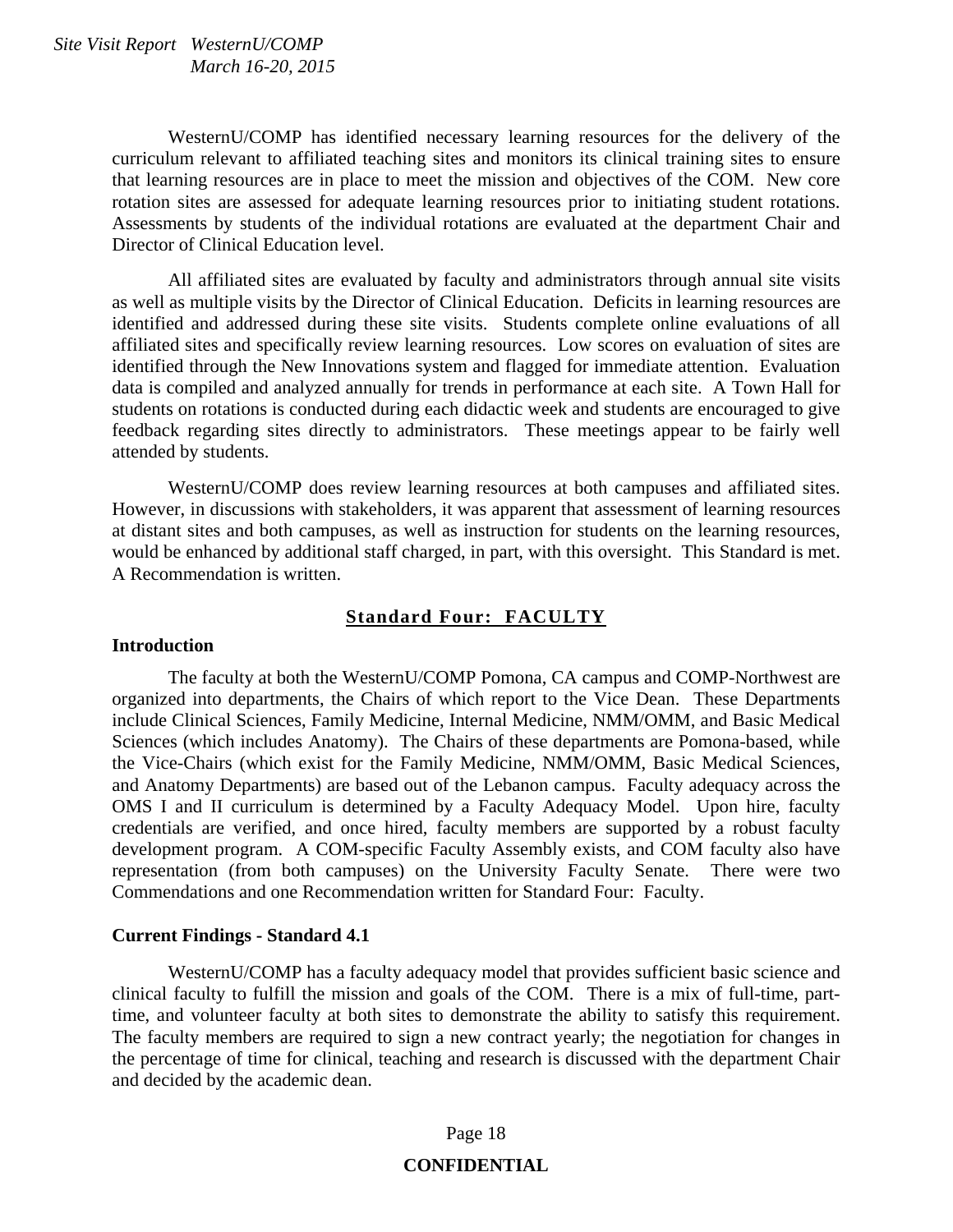There is a defined description of the difference between full time (>37.5 hours per week) versus part time. Adjunct/volunteer faculty definitions are described in the faculty handbook. There are five standing committees for the WesternU/COMP and appropriate representation of faculty to each of these committees. There are strict policies and procedures for the administration of the committees. Committees keep the Faculty Assembly informed regarding their outcomes and make proposals for discussion or action as appropriate. The committees annually assess the effectiveness of their work and report these outcomes to the Faculty Assembly.

 Faculty members are assigned to give lectures at each site and the listing of courses and teachers are identified to students and faculty. Faculty vitae, contracts, and appointments are maintained in the Dean's office. The policies and procedures as well as the code of conduct are provided in the Faculty Handbook.

 The faculty members support student organizations and there are numerous studentinitiated and managed clubs on each campus. Many of the student organizations operate meetings on both campuses simultaneously by use of the streaming and video capability provided by the college. There are also separate clubs that operate individually only on one campus. Sufficient rooms are available with audio/video streaming capability at both campuses to allow both faculty and student meetings to occur simultaneously at both campuses.

 WesternU/COMP has a central database of faculty, department, rank and FT/PT status, as defined in the Western University Employment Handbook. In addition, they maintain a comprehensive listing of lectures assigned and given to the DO students. Lectures are also commonly given to the DPM students, who sit in on many of the COM classes. WesternU/COMP has hired faculty with sufficient expertise in the areas in which they teach and serve the COM, as documented in the faculty CVs. Faculty Adequacy for the fulfillment of the mission and objectives of the COM is determined by comparison of available teaching hours on each campus with the number of hours required to deliver the entire curriculum. By this method of determination, the COM states that they have adequate faculty. However, on both the Pomona and Lebanon campuses, there was a sentiment expressed by several faculty, faculty leaders, and the administrative leadership that it would be beneficial to have more faculty, given the minimal buffer in faculty numbers, should someone fall ill or leave suddenly to take another position. A more precise faculty adequacy model would be beneficial in identifying areas of potential need across teaching, research, service, administration and clinical responsibilities (see also current findings under Standard 4.1.1). The faculty members are clearly dedicated and go above and beyond to meet the mission of the COM and to ensure student success. This Standard is met. A Commendation is written.

#### **Commendation:**

**WesternU/COMP faculty members at both campuses are to be commended for their dedication and commitment to the institution and to their students.**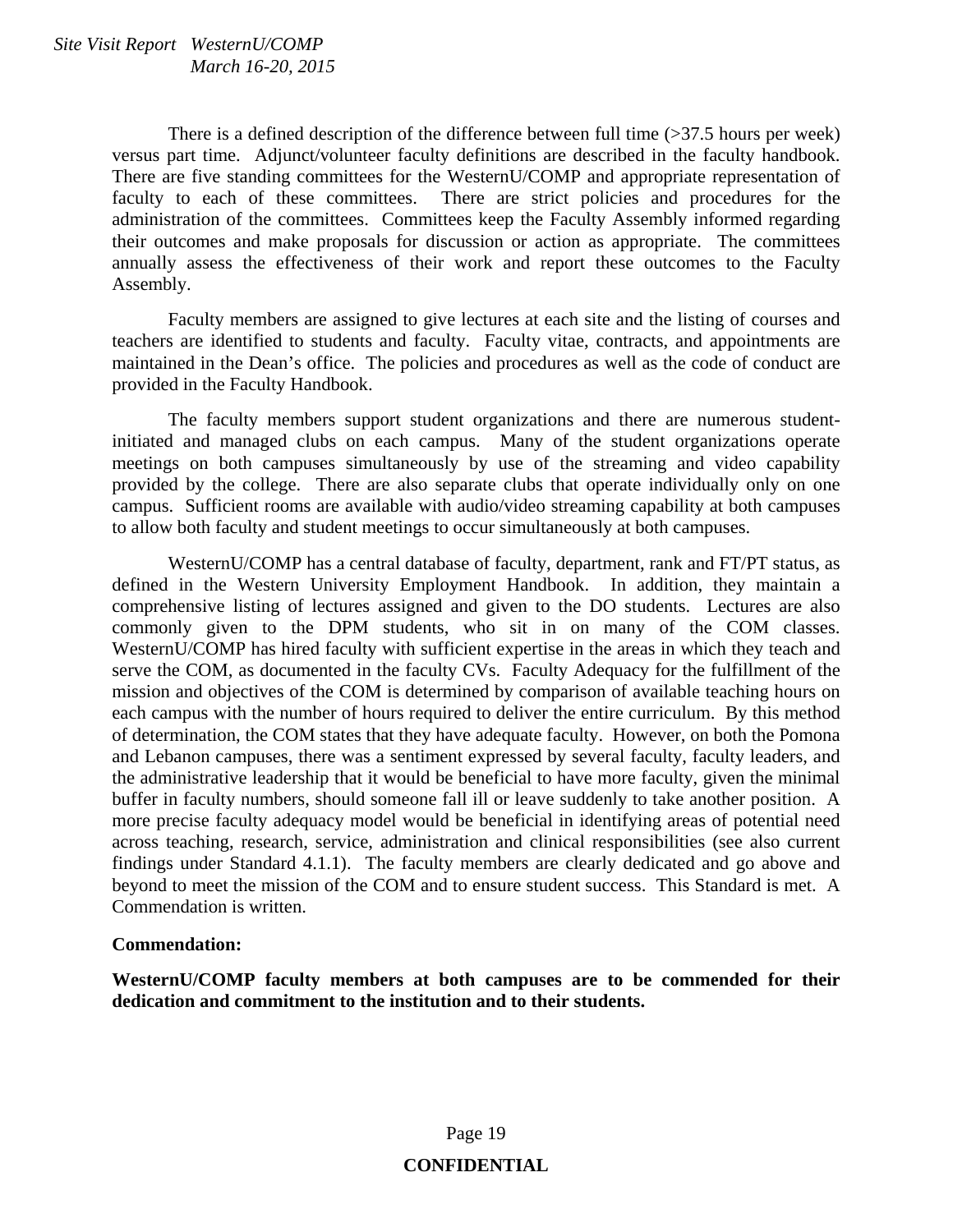#### **Current Findings - Standard 4.1.1**

 WesternU/COMP has sufficient and appropriately trained faculty at each location. Each location has adequate faculty to deliver the curriculum and provide the necessary professional services to the students at each site with faculty resources for each site additionally augmented utilizing streaming and video conferencing technology. The faculty adequacy model identifies faculty teaching responsibilities by location and is listed in references provided.

 Faculty include osteopathic and allopathic physicians, basic scientists (in Anatomy, Biochemistry, Physiology, Microbiology and Pharmacology) as well as other areas to include Public Health, Physician Assistant, and Nursing at both locations. The faulty members are cognizant of the COM's mission statement and seven core competencies and incorporate these ideals whenever appropriate in their course work. This is documented in the Faculty Adequacy Model Summary Dashboard, with percentage reported time spent teaching to each Core Competency.

 Utilizing established curriculum tracking methods, augmented by novel curriculum mapping software, as well as annual reviews of contractual faculty agreements, the WesternU/COMP faculty adequacy model delineates faculty teaching capacity for the preclerkship curriculum at both sites. The model also identifies the total hours required for curriculum delivery. The faculty adequacy model does not specifically define by discipline/department the number of faculty available for teaching at each campus, although it does provide a general capability for teaching for each discipline. It appears that the courses can be delivered adequately by each discipline but arrangements need to outline the percentage of lectures provided by faculty from each campus. The faculty adequacy model also allows for delineation of time for teaching, scholarship, research, clinical practice, administration and other clinical practice that is non-university based.

 The WesternU/COMP faculty adequacy model presents an aggregate number of faculty hours available for teaching, scholarship, Research Activities, Service, Administration, Clinical Practice and other duties by location. The Faculty Adequacy Model showed a significant surplus of teaching hours on the Pomona campus (17,388), but with a much narrower margin of surplus on the Lebanon campus (533). It appeared as though the faculty as a whole did not have a significant part in developing the faculty adequacy model.

 On both the Pomona and Lebanon campuses, there was a sentiment expressed by several faculty, faculty leaders, and the administrative leadership that it would be beneficial to have more faculty, given the minimal buffer in faculty numbers, should someone fall ill or leave suddenly to take another position. In addition, based upon meetings with department and discipline leaders at both campuses, there did seem to be some confusion as to whether faculty positions that were recently, or soon to be vacated, were to be filled. This seemed to reflect a potential weakness in the aggregate way in which the faculty adequacy model is created, in that although overall faculty adequacy is demonstrated, specific faculty needs in any one discipline may potentially be over-looked. This Standard is met. A Recommendation is written.

## Page 20 **CONFIDENTIAL**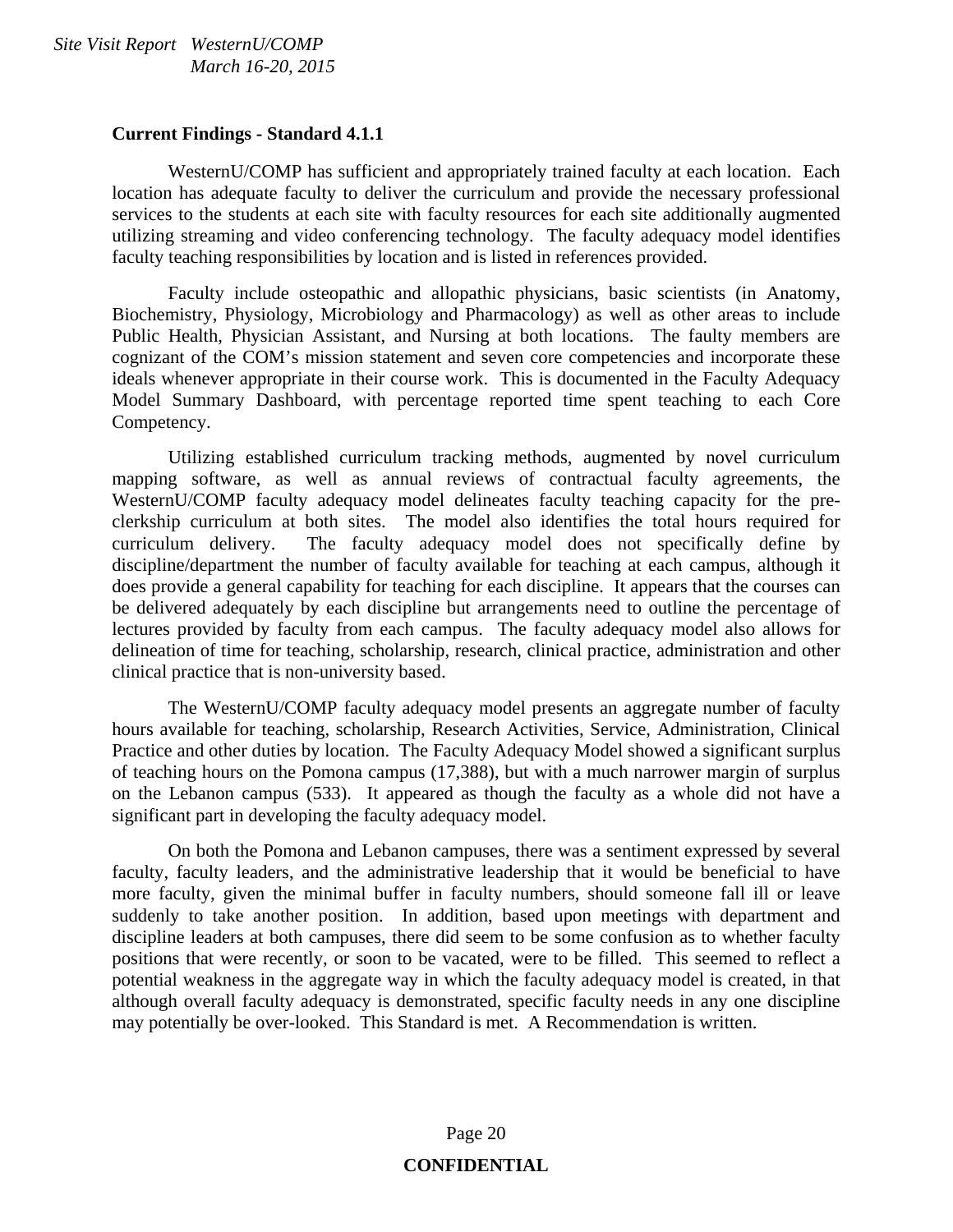#### **Current Findings - Standard 4.1.2**

 Review of available WesternU/COMP documents, and interviews with faculty and administration, confirmed the COM academically credentials its faculty on-site and at affiliated sites. The process of verifying academic and professional credentials is carried out by the Department Chairperson as informed by the comprehensive "Checklist for New Faculty Appointment Packets." Documentation of credentials is compiled by the Chair and provided to the Department of Human Resources. The Chairs consider these credentials in formulating a recommendation which they provide in writing to the Dean who forwards her final recommendation to the Provost. All faculty applicants complete a Faculty Appointment Packet. The Department of Clinical Education maintains a database containing the credentials of all faculty members who teach in the clinical curriculum. This collection is site-specific to either campus location but the processing of the data is centralized on the Pomona campus. A credentialing specialist maintains an Excel spreadsheet with a list of the entire faculty. The Department of Clinical Education also maintains a database containing the credentials of all adjunct clinical faculty members who teach in the clinical curriculum. There is a policy of a five year appointment to each affiliated and educational teaching site faculty member. This Standard is met.

#### **Current Findings - Standard 4.2**

 After review of provided credentials and after interviews, it was determined all WesternU/COMP Biomedical Science and related Chairs have appropriate experience for the positions they hold. All of the clinical department Chairs have had prior academic experience in teaching students at various stages of their previous careers. They have also had leadership roles in the academic institution before assuming the roles of Chair of their respective departments. This prior experience has prepared the new Chairs to lead their respective clinical departments. Curriculum vitae attest to this experience. This Standard is met.

#### **Current Findings - Standard 4.2.1**

 The WesternU/COMP Department Chairs for both Family Medicine and Internal Medicine are AOA board-certified osteopathic physicians. This Standard is met.

#### **Current Findings - Standard 4.2.2**

 The WesternU/COMP Department Chair for Osteopathic Manipulative Medicine/ Neuromusculoskeletal Medicine at the College is board-certified. This Standard is met.

#### **Current Findings - Standard 4.2.3**

 All WesternU/COMP Department Chairs for clinical specialties are board-certified. The COM has a group of specialized physicians serving as clinical Chairs in each of the following departments: OB/GYN, Surgery, Pathology, Pediatrics and Psychiatry. Each Department Chair is currently board-certified. This Standard is met.

#### Page 21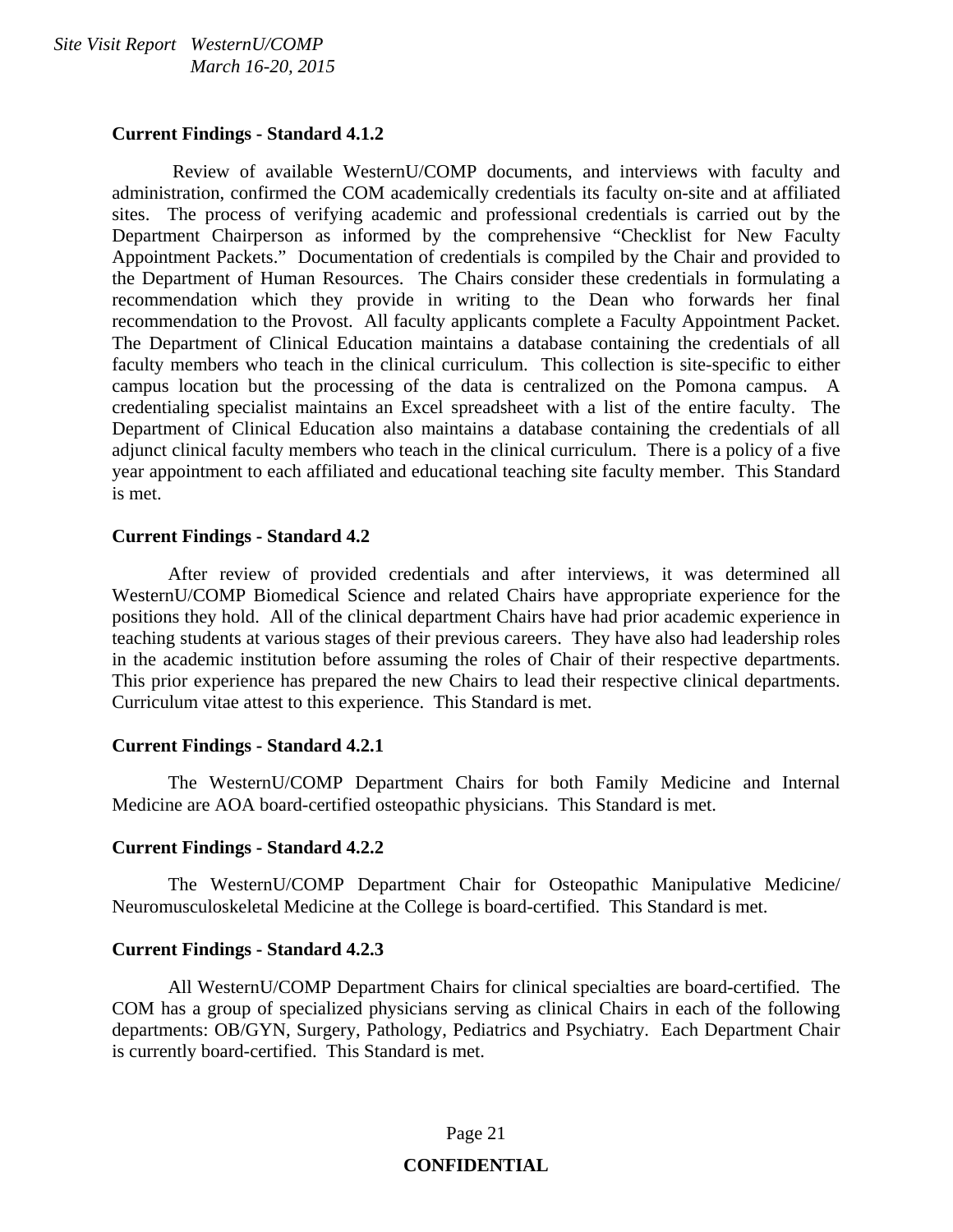#### **Current Findings - Standard 4.2.4**

 All Department Chairs actively recruit, manage and evaluate their faculty and non-faculty staff. They have all demonstrated the expertise to evaluate curriculum models and delivery modalities. All chairs are expected to define the financial, fiscal and human resources needed for their departments. Each year the Department Chairs evaluate the teaching capabilities of their faculty and recommend improvements or changes. The Chairs actively participate in the design, delivery, assessment, and outcome analysis for their assigned curricula. Each Chair serves as an ex-officio member of the Curriculum Committee to ensure that their specialty is integrated throughout the pre clerkship and clerkship curricula. This Standard is met.

#### **Current Findings - Standard 4.3**

 WesternU/COMP enforces a policy of non-discrimination with regards to selection of faculty, administration, and support staff. This is defined in the Western University Faculty Handbook. It is the policy of Western University to provide equal employment to all employees and applicants for employment as required by law without regard to age, race, religion, sex, national origin, marital status, disability, mental or physical handicap, sexual orientation, gender identity, or any other basis protected by law. This Standard is met.

#### **Current Findings - Standard 4.4**

 There are multiple offices that provide faculty development, including The Center for Academic and Professional Enhancement (CAPE), the Institute for Medical Educators (IME), and the Office of Human Resources (HR). CAPE provides continuous faculty development programs throughout the year for all WesternU administration, faculty, and staff.

 The University Faculty Development Committee, which has representation from each of the nine Western University colleges, regularly meets to ensure the curriculum covers topics in Teaching, Research, Service, and Scholarship. Electronic resources are readily available to all faculty members, including adjunct faculty, via the CAPE website. The IME mission is to actively promote the knowledge, skills, and resources necessary to encourage the optimal performance of all faculty members. All IME events are recorded and posted to the IME website, along with any handouts that were provided during the session so that materials can be assessed at any time. The IME hosts a week-long event known as "Professional Development Week" which is geared toward both faculty and staff.

 An Academic Boot Camp and a New Faculty Orientation are required trainings for any new employee, including a workshop on "Osteopathic Principles and Practice for Faculty. Each year, all faculty members are required to attend the "Faculty Advisor Training" session. Finally, outcomes from an annual Faculty Development Needs Assessment and program evaluations are utilized to drive program development. WesternU/COM offers a wide variety of faculty development programs which are also available to volunteer clinical preceptors. These multiple programs vary from the required Boot Camp and Orientation programs to on-going programs developed by several separate offices of the COM. The Center for Academic and Professional

#### Page 22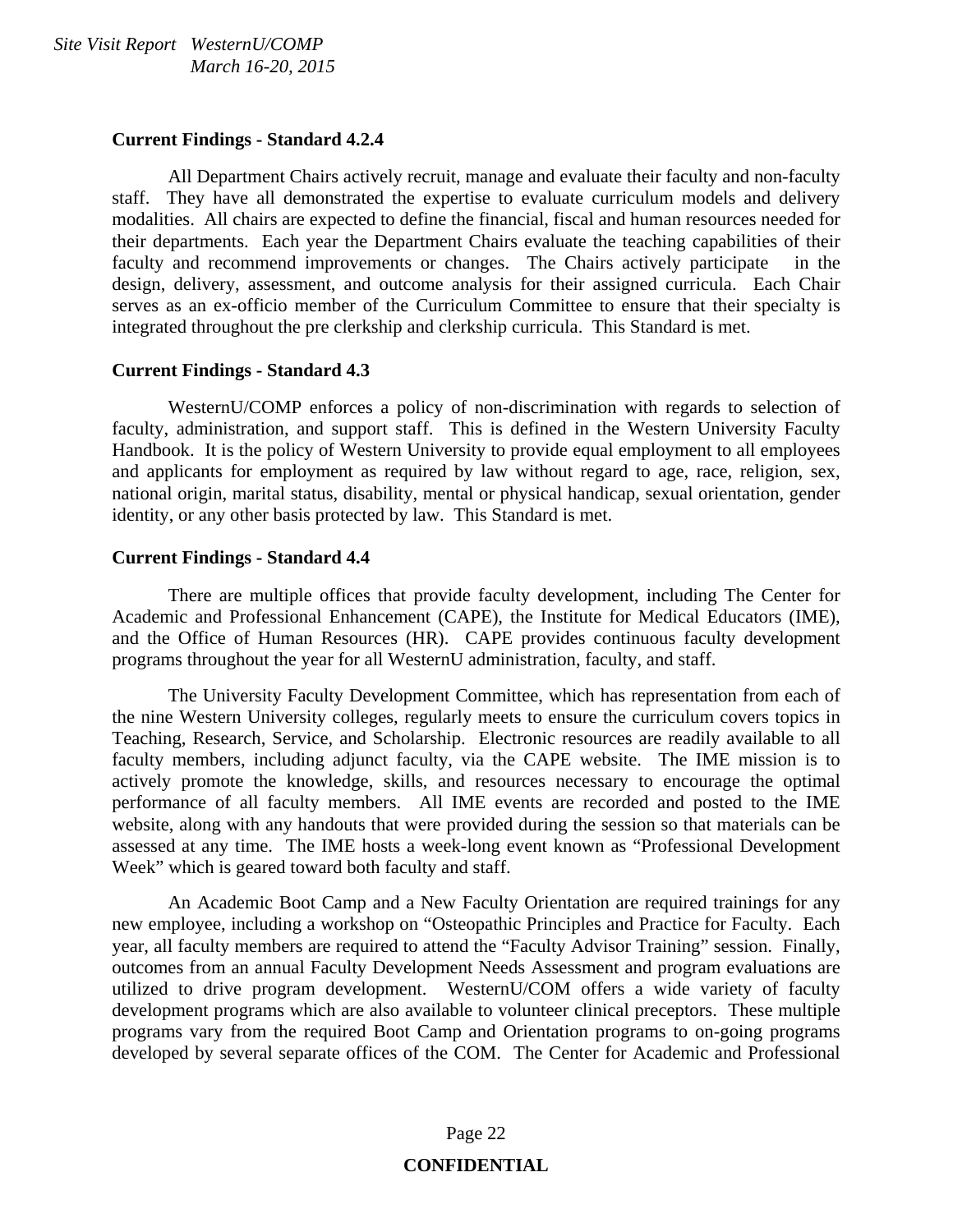Enhancement (CAPE), the Institute for Medical Educators (IME), and the Office of Human Resources (HR) offer a range of programs to promote and enhance the skills of faculty for teaching, research, scholarship and service. A video program is also available to MD volunteer faculty for education regarding the purpose and appropriate use of OMM. This Standard is met. A Commendation is written.

#### **Commendation:**

**WesternU/COMP is to be commended for the large number of faculty development programs that it provides to all of its faculty.** 

#### **Current Findings - Standard 4.4.1**

 As part of the WesternU/COMP New Faculty Orientation, attendance at an "Osteopathic Principles and Practice (OP&P) for Faculty" workshop is required. Education about Osteopathic Medicine/OP&P for Faculty is also provided on the Institute for Medical Educators (IME) website for both clinical and non-clinical faculty whether on or off campus. The faculty development program provides both knowledge and understanding of osteopathic philosophy and principles. The COM's OMM Department is experienced, and they share this experience through faculty development which extends into the affiliated sites as well as on-campus. This Standard is met.

#### **Current Findings - Standard 4.5**

 WesternU/COMP department meetings enable faculty members to discuss concerns, share scientific ideas and announce avenues for collaboration for teaching and research. The COM has a Faculty Assembly, with representation from this group on the Western University Faculty Senate. Meetings with faculty, and review of Faculty Assembly minutes, confirm this is an adequate forum for free exchange of ideas and addressing the needs and concerns of faculty, formulate positions on key issues representing faculty consensus, and make decisions within its delegated scope of authority. This Standard is met.

#### **Current Findings - Standard 4.6**

 Western University has a set of policies and procedures addressing faculty recruitment, promotion, appointments, re-appointment, tenure, academic assignments and responsibilities, sabbaticals, reporting relationships, grievance, conflicts of interest, and benefits. WesternU/COMP has an appropriate Faculty Handbook and an Employee Handbook delineating policies and procedures relevant to faculty. The faculty policies and procedures address faculty recruitment, promotion, appointments, re-appointments, tenure, academic assignments and responsibilities, sabbaticals, reporting relationships, grievance, conflicts of interest, and benefits. This Standard is met.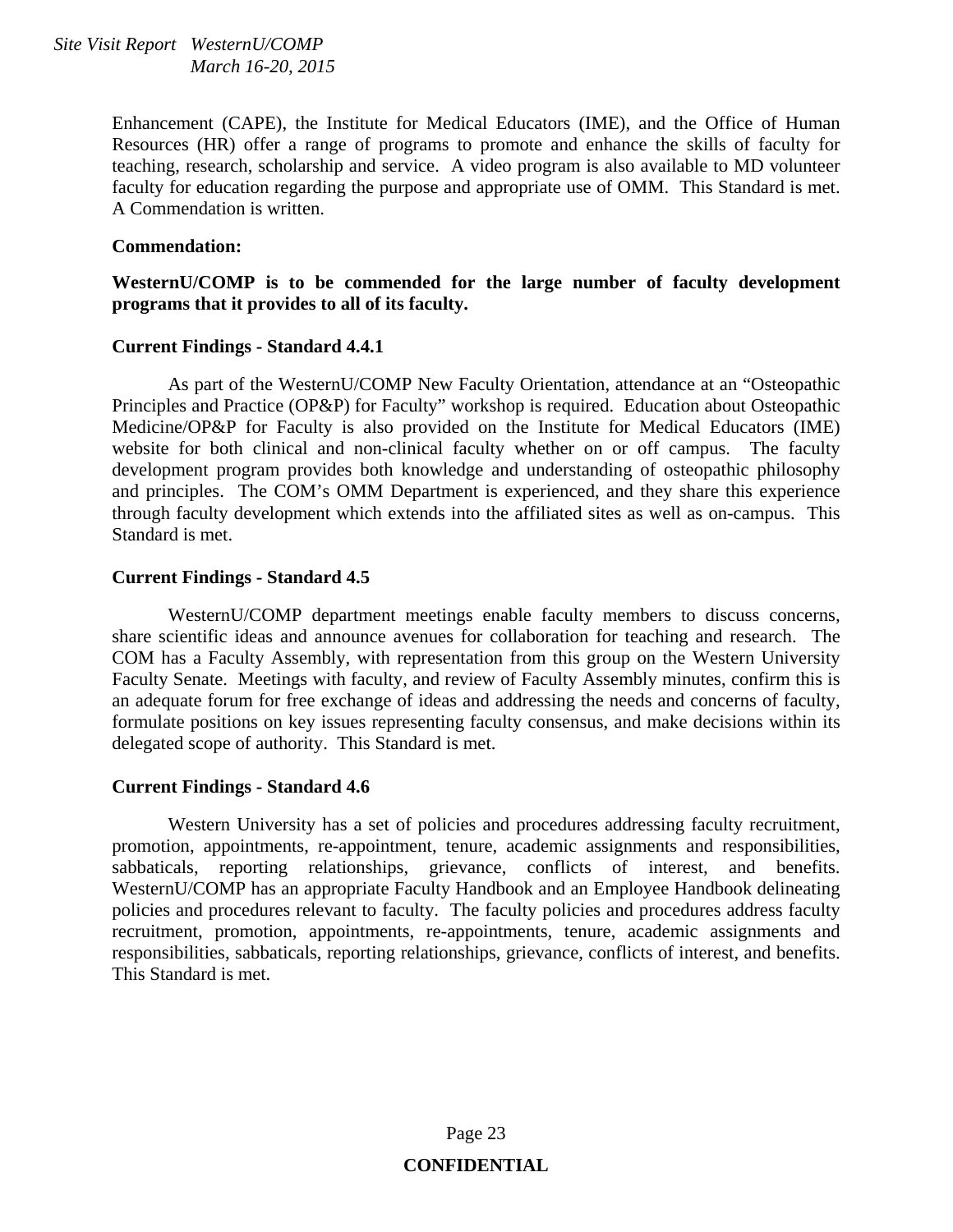#### **Current Findings - Standard 4.7**

 The Employee Handbook contains the WesternU/COMP's Professional Code of Conduct. Western University has adopted a formal "Professional Code of Conduct". The COM has formal policies and procedures found in its Employee Handbook, the Western University Faculty Handbook, the COM Faculty Handbook, and the College Catalog. This Standard is met.

#### **Current Findings - Standard 4.7.1**

WesternU/COMP has adopted the AOA Code of Ethics. This Standard is met.

#### **Standard Five: STUDENTS**

#### **Introduction**

 WesternU/COMP is committed to its students and their success. Students report that the administration is responsive to their feedback, quickly addressing any concerns, and often implements their ideas whether it is related to facilities, curriculum, or student services. The Dean holds regular open office hours for all students and student leaders on both campuses meet with the Dean weekly. Faculty are responsive both through email and in-person meetings and students are assigned a faculty mentor upon matriculation. Students report that the Assistant Dean of Student Affairs and Director of Student Affairs are highly responsive advocates for them.

 Evidence of this commitment is also seen through the Student in Greatest Need (SIGN) task force, which consists of representatives from both pre-clinical and clinical faculty, the Office of Student Services, and the Learning Enhancement and Academic Development Office (LEAD). The purpose of this task force is to identify students who are at risk and refer them for early intervention. Students with poor performance on examinations are referred for appropriate counseling and resources through LEAD. The LEAD office offers academic counseling, advice on time management, test-taking strategies, and stress management. Tutoring is available for all COM students.

 Over the past 18 months an Office of Career and Professional Development was created on each campus. These offices help prepare students for board exams, selecting and planning for specialty choice, and preparing for residency interviews. The Office also provides academic counseling and resources as applicable for these services. The goal is to best prepare students for successful completion of the program and transition to residency in order to meet WesternU/COMP's mission and objectives.

 WesternU/COMP has an appropriate recruitment plan and admissions procedures to meet its mission and objectives. In addition to the standard measures of GPA, MCAT scores, and inperson interview, the COM has incorporated the Multiple Mini Interview (MMI) which measures a candidate's empathy, maturity, cultural sensitivity, teamwork, and communication skills.

## Page 24 **CONFIDENTIAL**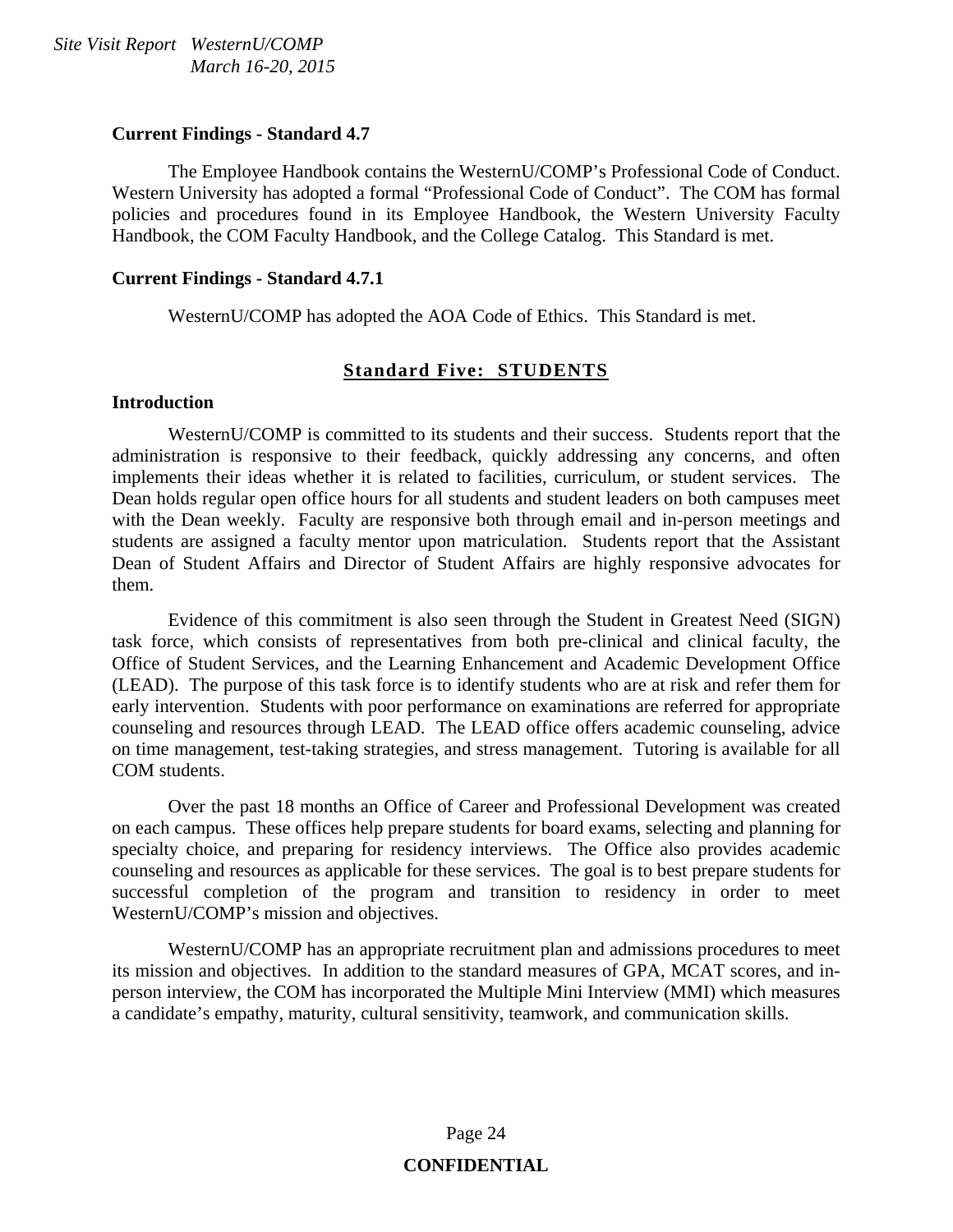WesternU/COMP students are very aware of the confidential behavioral health care services available to them, both on and off campus. Physical health care is available to students in Pomona through the Patient Care Center on campus and in Lebanon through Samaritan Health Services and the Samaritan Urgent Care Center. Students on both campuses report housing is available nearby. There were no Requirements or Recommendations written for *Standard Five: Students*.

#### **Current Findings - Standard 5.1**

 WesternU/COMP has developed detailed admissions policies and procedures to meet its mission and objectives. These policies are provided in its College Catalog and on the prospective student website. All policies and procedures were confirmed by the Executive Director and the Assistant Director of Admissions, as well as, the Admissions Committees on each campus. The WesternU/COMP uses multiple rating scales to standardize the assessment of applicants in order to meet its mission, evaluating GPA, MCAT, and interview scores. In addition, all applicants must participate in the Multiple Mini Interview (MMI) process which is conducted in the Patient Care Center with standardized patients in Pomona and the Clinic Skills Lab in Lebanon to measure a candidate's empathy, maturity, cultural sensitivity, teamwork skills, and communication skills. This Standard is met.

#### **Current Findings - Standard 5.1.1**

 Review of data published on WesternU/COMP's Institutional Research and Effectiveness website, showed that COM students are performing at, or above the national average on COMLEX-USA exams and nearly all students are placed into residency each year. Review of performance and outcomes is conducted by the Admissions Committee to consider changes to admissions policies, procedures, and criteria for future incoming classes in order to ensure continued alignment with COM goals and mission. Members of the Student Performance Committee and the Curriculum Committee also serve on the Admissions Committee, and have opportunity to provide feedback to the Admissions Committee for future consideration of changes to policies, procedures, or criteria for admission.

 Over the past 18 months an Office of Career and Professional Development was created on each campus. These offices help prepare students for board exams, selecting and planning for specialty choice, and preparing for residency interviews. The Office also provides academic counseling and resources as applicable for these services. The goal is to best prepare students for successful completion of the program and transition to residency in order to meet WesternU/COMP's mission and objectives. This Standard is met.

#### **Current Findings - Standard 5.2**

 WesternU/COMP has an enrollment plan that includes lead generating strategies and recruitment events. Strategies include college presentations to undergrad student groups and prehealth advisors, attendance at grad school fairs, pre-health student conferences, attending health care providers' conferences and presentations, and relationships with feeder schools.

## Page 25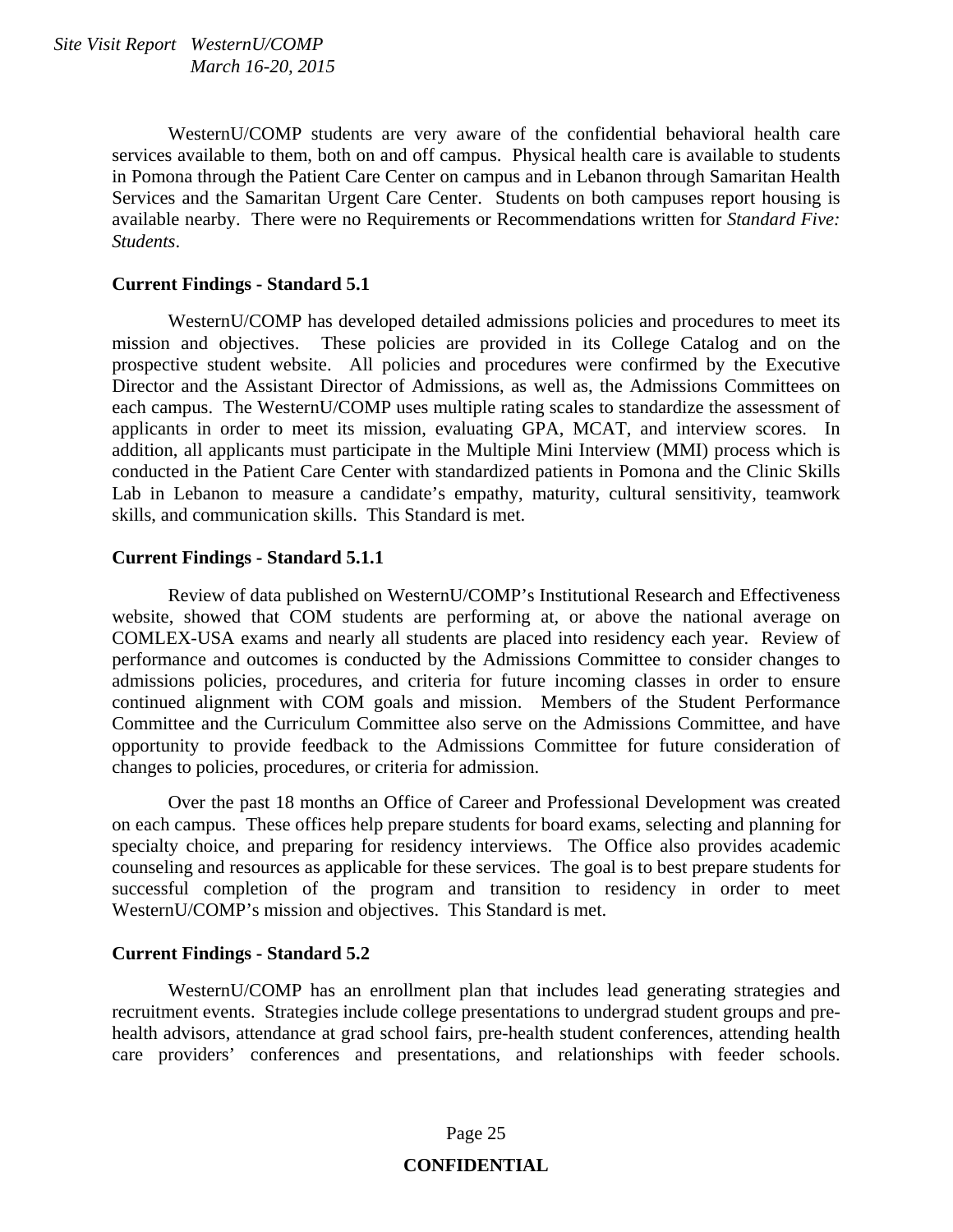WesternU/COMP and WesternU/COMP-NW also host on-campus information sessions and tours for prospective students. According to the Executive Director of Admissions, between the two campuses, there were close to 10,000 applications in the last recruiting season and about 80% of those applicants were invited to submit a secondary application.

 WesternU/COMP and WesternU/COMP-NW also have linkage programs, including the Masters of Medical Science degree program at Western University. The COM reserves ten spots for capable students interested in gaining admissions, and typically admits 10 to 15 students per year from the linkage programs. This Standard is met.

#### **Current Findings - Standard 5.3**

 The WesternU/COMP College Catalog and prospective student webpage state that applicants must have a minimum of 90 semester hours leading towards a baccalaureate degree completed in order to apply to the COM. This was also confirmed in interviews. This Standard is met.

#### **Current Findings - Standard 5.3.1**

 WesternU/COMP has a process in place to verify candidates with credentials from a college or university outside the US have met the equivalency of the minimum requirements for admission. Review of a sample file with one semester of international coursework confirms this process is followed. This Standard is met.

#### **Current Findings - Standard 5.3.2**

 WesternU/COMP has a non-discrimination policy in the online College Catalog under *Admissions Policies and Procedures* as well on the prospective student webpage. Interviews with Executive Director and Assistant Director of Admissions also confirm compliance. This Standard is met.

#### **Current Findings - Standard 5.4**

 WesternU/COMP and WesternU/COMP-NW have transfer credit and waiver policies and procedures in place, as confirmed through the College Catalog documentation and via interviews. The COM requires transferring students to apply through AACOMAS, provide letters of recommendation, and proof of good standing at the sending COM. Each transfer student must go through the same application process as any other incoming student. The application and review process was confirmed through interviews with the Director of Admissions, Assistant Director of Admissions, and the entire Admissions Committee. Transfers are rare at WesternU/COMP and there have been none so far to WesternU/COMP-NW. The file was reviewed of one recent transfer into WesternU/COMP from another COM in June 2014 and all documents were in order. The Admissions Committees are aware of the transfer process and their roles are the same as with traditional applicants. This Standard is met.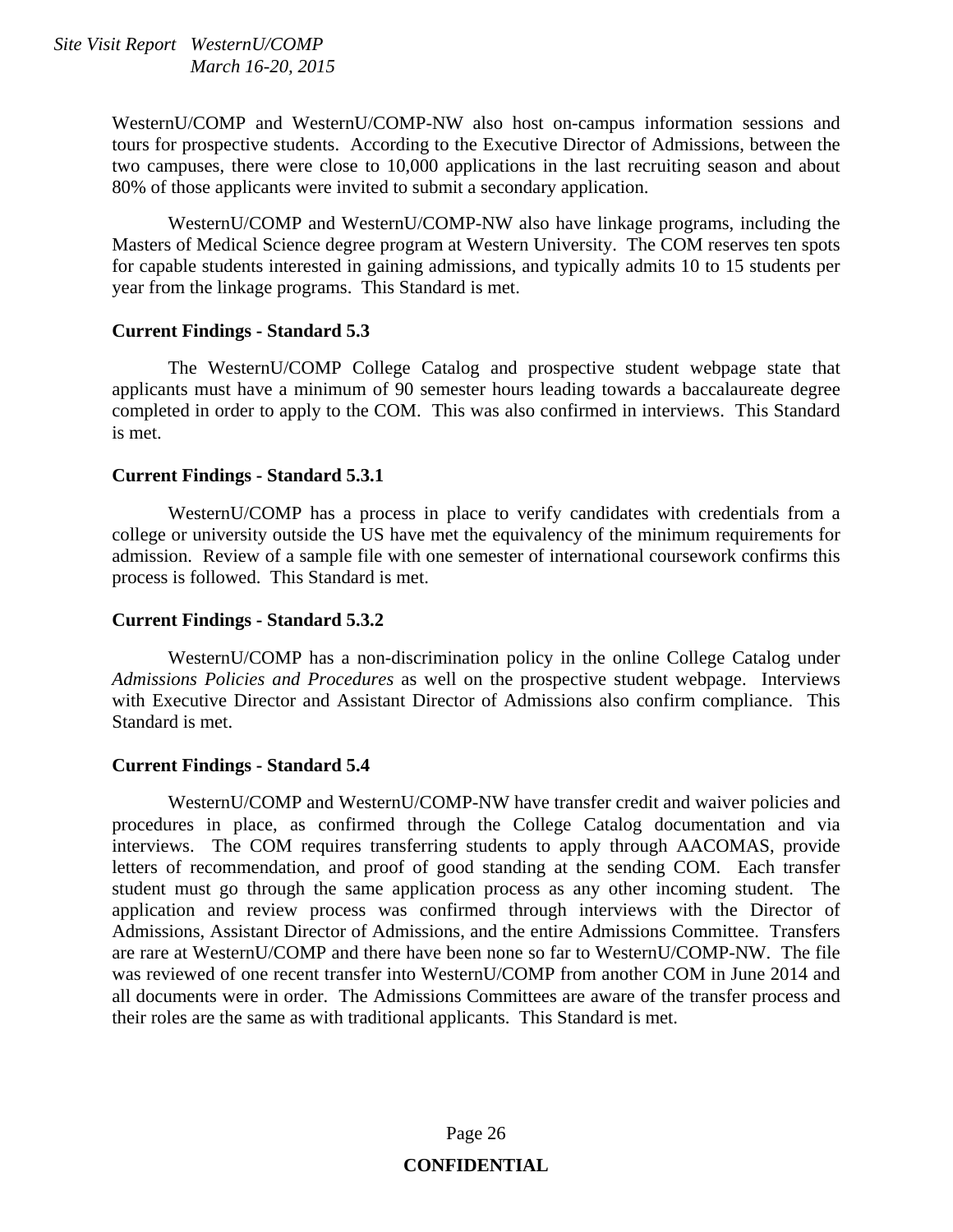#### **Current Findings - Standard 5.4.1**

 The WesternU/COMP College Catalog, the prospective student website, and interviews with the Executive Director of Admissions and Assistant Director of Admissions confirm that credits may only be transferred from COCA or LCME accredited colleges or universities. This Standard is met.

#### **Current Findings - Standard 5.4.2**

 The WesternU/COMP College Catalog, the prospective student website, and interviews with the Executive Director of Admissions and Assistant Director of Admissions confirm that when a student transfers from another COM, the last two years of instruction must be completed at WesternU/COMP or WesternU/COMP-NW. This Standard is met.

#### **Current Findings - Standard 5.4.3**

 The WesternU/COMP College Catalog, the prospective student website, and interviews with the Executive Director of Admissions and Assistant Director of Admissions confirm that when a student transfers from an LCME accredited medical school or college, the last two years of instruction must be completed at WesternU/COMP or WesternU/COMP-NW. This Standard is met.

#### **Current Findings - Standard 5.4.4**

 The WesternU/COMP College Catalog, the prospective student website, and interviews with the Executive Director of Admissions and Assistant Director of Admissions confirm that when a student transfers from an LCME accredited college or university, the last two years of instruction must be completed at WesternU/COMP or WesternU/COMP-NW. This Standard is met.

#### **Current Findings - Standard 5.4.5**

 As noted in the WesternU/COMP Self-Study, the COM policy indicated that it does not transfer courses from student's prior medical school. Therefore, the policy does not include credit criteria or transfer articulation agreements. A notation is simply made on the student's transcript indicating from which medical school he or she transferred. A brief update to the Self-Study was provided that indicated that effective July 1, 2015 the COM will transfer course credits from another institution and indicate those transfer credits on the transcript. This upcoming change was confirmed with the University Registrar. This Standard is met.

#### **Current Findings - Standard 5.4.6**

 As noted in the WesternU/COMP Self-Study, the COM policy indicated that it does not transfer courses from student's prior medical school. Therefore, the policy does not include credit criteria or transfer articulation agreements. A notation is simply made on the student's

## Page 27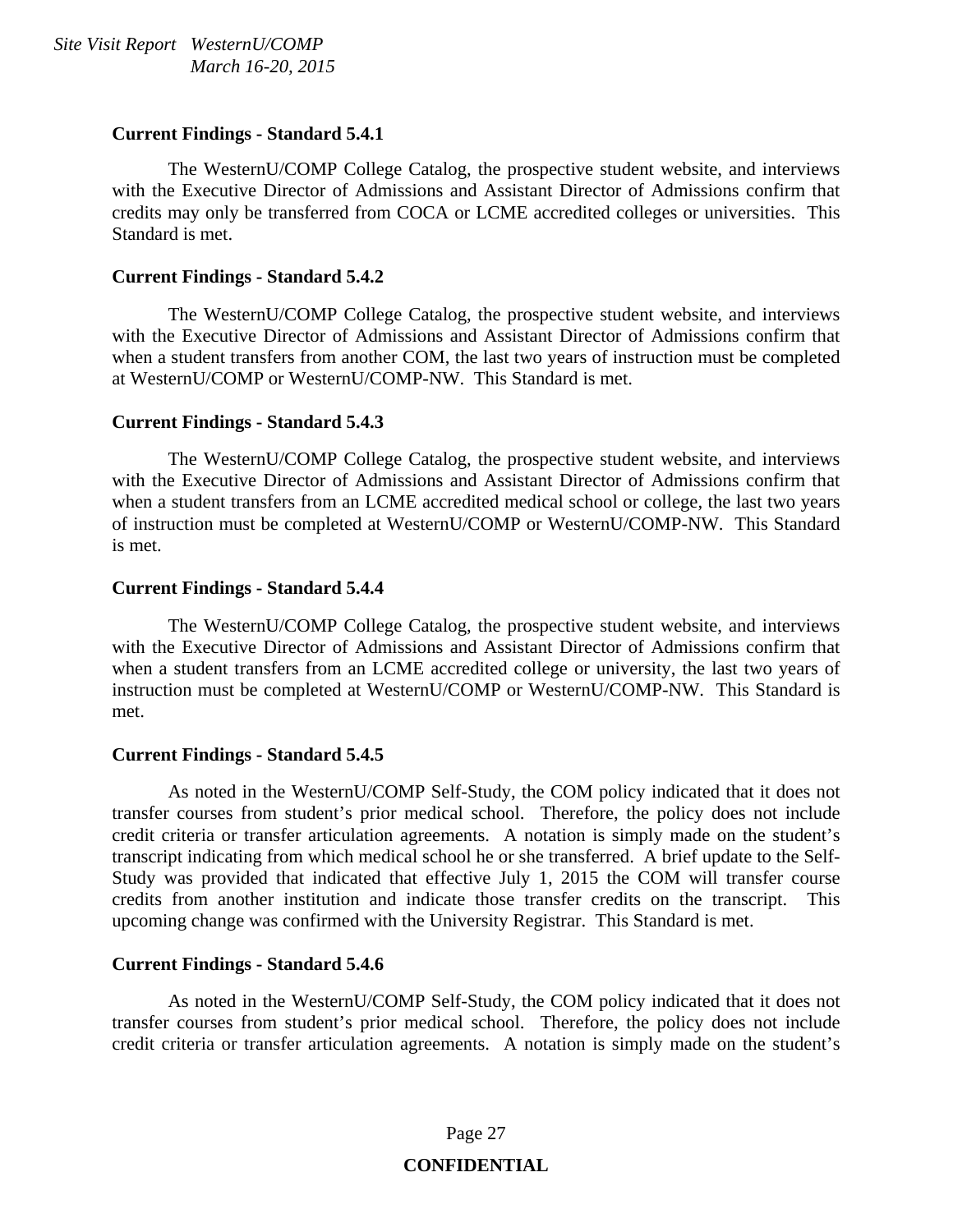transcript indicating from which medical school he or she transferred. A brief update to the Self-Study was provided that indicated that effective July 1, 2015 the COM will transfer course credits from another institution and indicate those transfer credits on the transcript. This upcoming change was confirmed with the University Registrar. This Standard is met.

#### **Current Findings - Standard 5.4.7**

 The institutional accreditor for Western University is the Accrediting Commission for Senior Colleges and Universities of the Western Association of Schools and Colleges (WASC). Since COCA is not the institutional accreditor for the COM, this Standard is not applicable.

#### **Current Findings - Standard 5.5**

 WesternU/COMP students on both campuses report that regular access to administrators is available. The Dean and/or Vice Dean host monthly town hall meetings and invite all students. The Dean also holds open office hours bi-weekly. Each COM student is assigned a faculty mentor and students report faculty are responsive to their requests via email, and are open to in-person meetings. They report that there is strong support from the Assistant Dean of Student Affairs, Pomona, who oversees their Student Government Association (SGA), and is a true advocate for student needs. The Assistant Dean in Pomona, who is exclusively dedicated to the COM, also handles all of their general student concerns in a timely, professional, confidential manner. Students also reported the same strong support and dedication from the Director of Student Affairs in Lebanon.

 The Office of Financial Aid reported that students have online access to their student loan indebtedness at any time and students confirmed this to be the case. The Director of Financial Aid reports the Western University provides the SALT program, an online debt management program, to all students, and they are encouraged to sign up for this program at matriculation. The financial aid counselor in Lebanon was particularly highlighted by students for the excellent personalized service she provides to them.

 WesternU/COMP has a department called Learning Enhancement and Academic Development (LEAD) which offers academic counseling, advice on time management, testtaking strategies, and stress management. The Director of LEAD is an ex-officio member of the Student Performance Committee (SPC). LEAD services are available to all students, but regular meetings with LEAD are required for students who are experiencing academic difficulties. These requirements are provided to the student by the SPC. Tutoring services, provided by other students, are also available and are coordinated through the LEAD office. This Standard is met.

#### **Current Findings - Standard 5.5.1**

 Confidential physical health care services are available to WesternU/COMP students. Information about these services is posted on the COM website and students confirmed their awareness of the services. In Pomona students have access to the on campus Patient Care Center (PCC) and to area medical centers off campus. Students reported that the administration has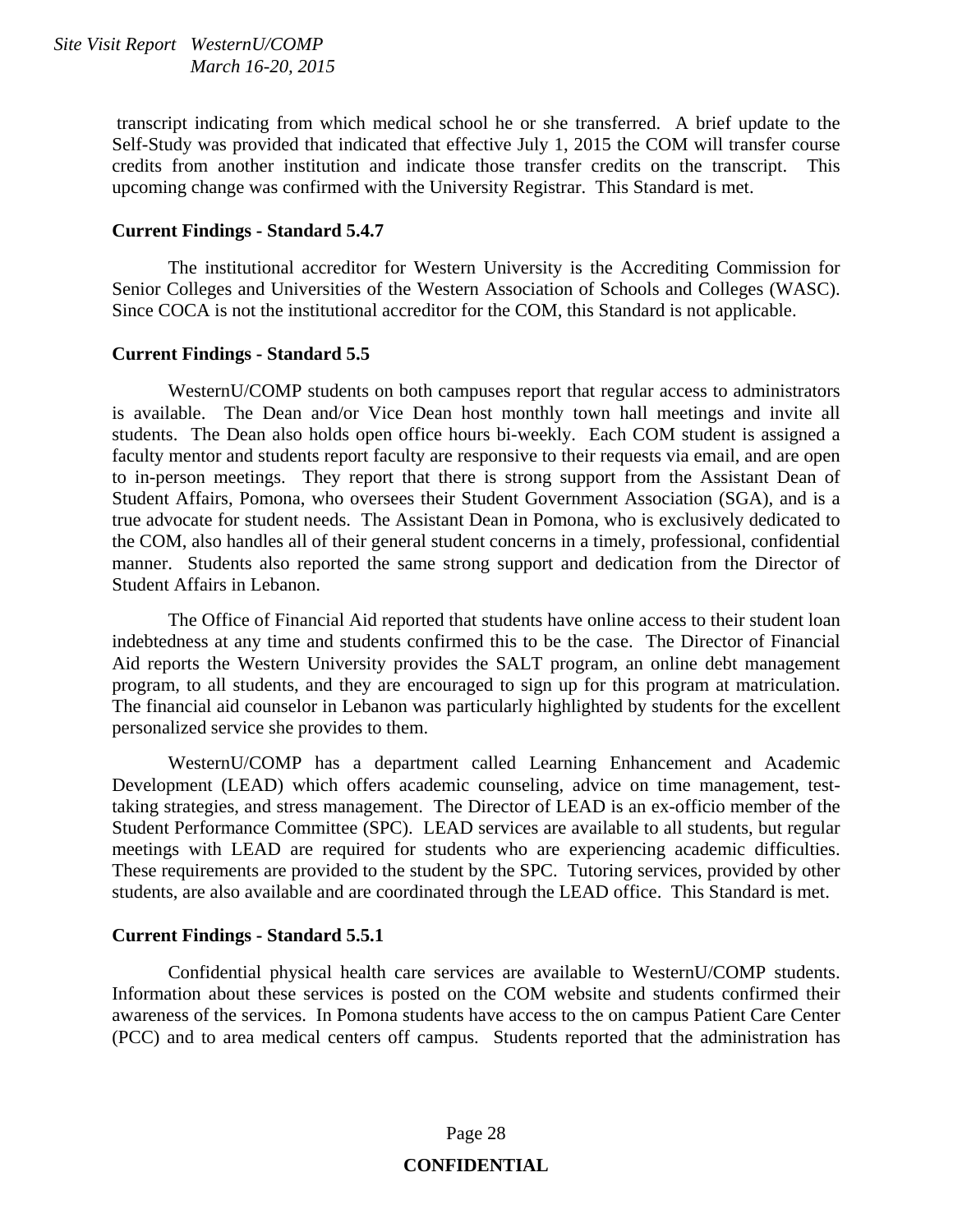worked with the PCC to address their concerns about length of time it takes to secure an appointment and that they can now get same or next day appointments. In Lebanon students have access to Samaritan Health Services and Samaritan Urgent Care, as well as clinics and physicians in Lebanon and Corvallis. This Standard is met.

#### **Current Findings - Standard 5.5.2**

 WesternU/COMP has a counseling services website with information for its students on how to confidentially access behavioral health care services through an EAP via OptumHealth. In the Student-Driven Analysis, 96.61% of students reported the awareness of these behavioral health care services. Interviews with students confirmed their knowledge of these services and how to secure them. Additionally, the COM has an onsite behavioral health care specialist located in a private area near the LEAD office that students can access confidentially. WesternU/COMP-NW has a counselor who has off-site appointment availability just across the street from the COM building. This Standard is met.

#### **Current Findings - Standard 5.6**

 According to the Western University Registrar, student files are completely paperless. The Registrar oversees electronic access to student records, with IT granting access as approved by the Registrar. The Registrar also oversees annual FERPA training for Western University. Training is provided online and those who do not comply with the training requirements have their access to the Western University systems revoked. This Standard is met.

#### **Current Findings - Standard 5.7**

 WesternU/COMP maintains an online College Catalog which is updated on an annual basis, and throughout the year as needed. College Catalogs from the various programs are maintained by the Western University Registrar. If any changes are made throughout the year, students are notified via email and the appropriate edits are made to the online catalog. Each Catalog contains information on standards of academic progress, evaluation and grading, attendance, tuition and fees, refund policy, student promotion and graduation, students' rights and responsibilities, and academic freedom. Issue/dispute resolution procedures and appeal procedures are also included. This Standard is met.

#### **Current Findings - Standard 5.8**

 The online WesternU/COMP College Catalog details the procedure for complaints regarding accreditation standards under *Issue/Dispute Resolution*. The address, email, and phone number for the COCA in the AOA Office of Predoctoral Education are listed in the Catalog. The recording of student complaints against the COCA accreditation standards is the responsibility of the Assistant Dean of Student Affairs in Pomona and the Director of Student Services in Lebanon. A review of the records indicates that 1 complaint was filed since the last comprehensive site visit that occurred in Jan 30-Feb 1, 2008. The complaint addressed Standard 6.8.1. The resolution was that COCA reviewed and subsequently dismissed the complaint and found WesternU/COMP in compliance with the standard. This Standard is met.

#### Page 29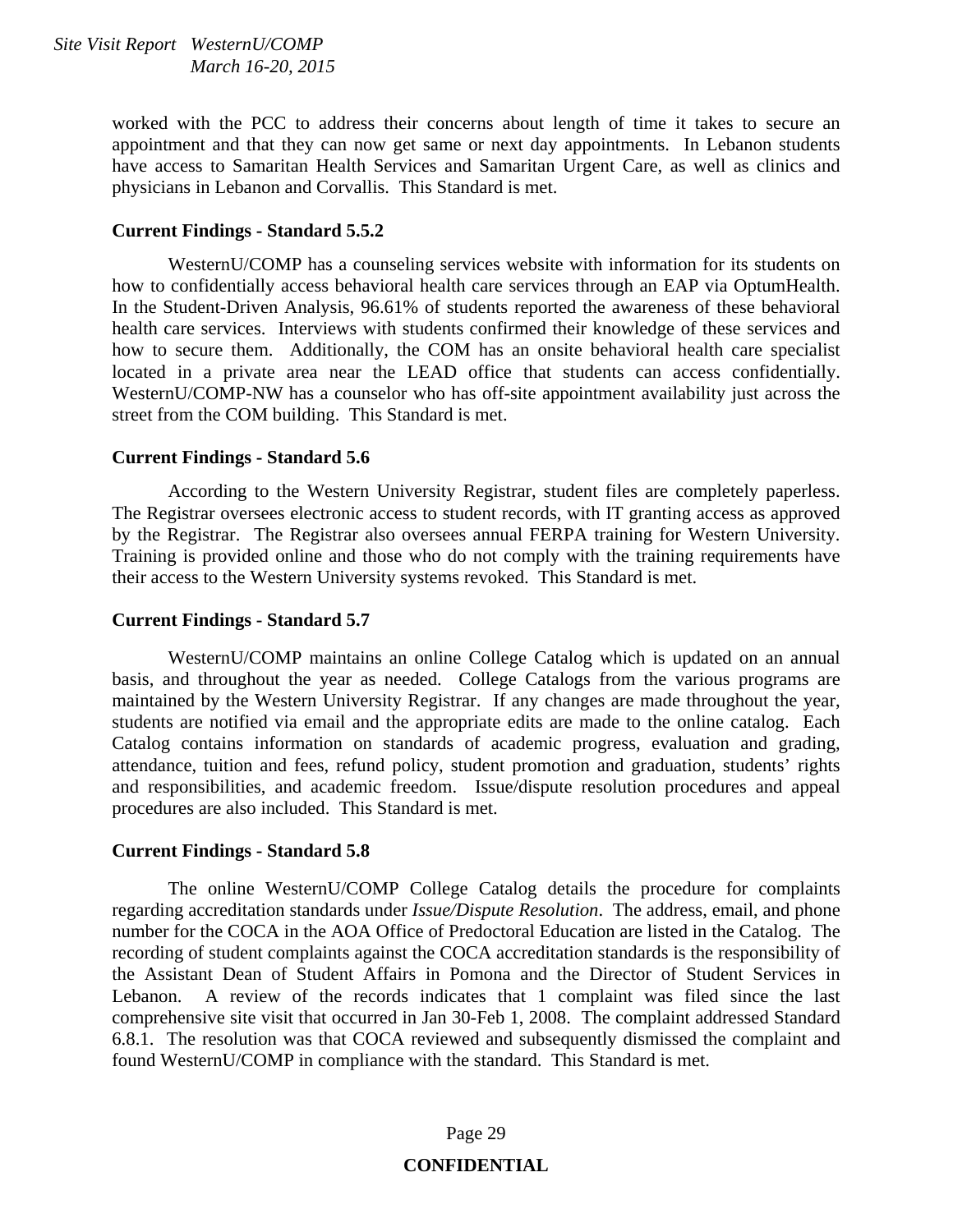#### **Standard Six: CURRICULUM**

#### **Introduction**

 The Western U/COMP curriculum is a fairly traditional systems-based curriculum with some unique aspects. Small and large group sessions take place, along with appropriate laboratory session and SIM medicine experiences. There is a "one curriculum" approach such that students at both campuses receive the same educational program. The curriculum meets the mission of the COM. OPP is integrated appropriately throughout all four years of the curriculum, and there is a comprehensive assessment approach utilizing many variables such as COMLEX-USA data, GPA, and other parameters. Use of the Academic Progress Portal (APP) is quite valuable to the demonstrated success of both assessment and curricular mapping. The APP also is an important tool for faculty and students as the class moves through the curriculum. Eventually the APP will be used to explore pre-matriculation trends associated with academic performance measures.

 Clinical education at WesternU/COMP is delivered primarily in community-based hospitals with only a few team based programs. All students must take at least one team based training experience before graduation. The  $3<sup>rd</sup>$  Year clinical rotations are the "core" standards with four weeks of OMM and eight weeks of electives. The  $4<sup>th</sup>$  Year is committed to four weeks of ER rotation, two weeks of sub-I IM and two weeks of sub-I-surgery rotations. Site availability is adequate for all the core rotations.

 WesternU/COMP is committed to OPP and OMM in all four years of its curriculum. The Academic Progress Portal tracks the grades and performance of COM students and also acts as a warning for potential insufficiencies. Student evaluations continue throughout the four-year process with multiple modalities of testing including Didactic week, OSCE, standardized patients, COMLEX-USA exams, rotation evaluations, written evaluations and OMM practical. Results of the Student-Driven Analysis were provided and serve as a respected feedback tool for curriculum and rotation site evaluations. There were two Commendations and one Recommendation written for *Standard Six: Curriculum*.

#### *General Requirements*

#### **Current Findings - Standard 6.1**

WesternU/COMP has a curriculum which is appropriate to meet its mission and goals. The curriculum includes the following areas of biomedical sciences and disciplines related to Osteopathic Medicine as delineated in this Standard: principles, history and practice of osteopathic medicine, human anatomy, biochemistry, pharmacology, genetics, physiology, pathology, microbiology, physical and differential diagnosis, medical ethics and legal aspects of medicine; internal medicine, family medicine, pediatrics, geriatrics, obstetrics and gynecology, preventive medicine and public health, psychiatry, surgery, radiology, and basic knowledge of the components of research.

## Page 30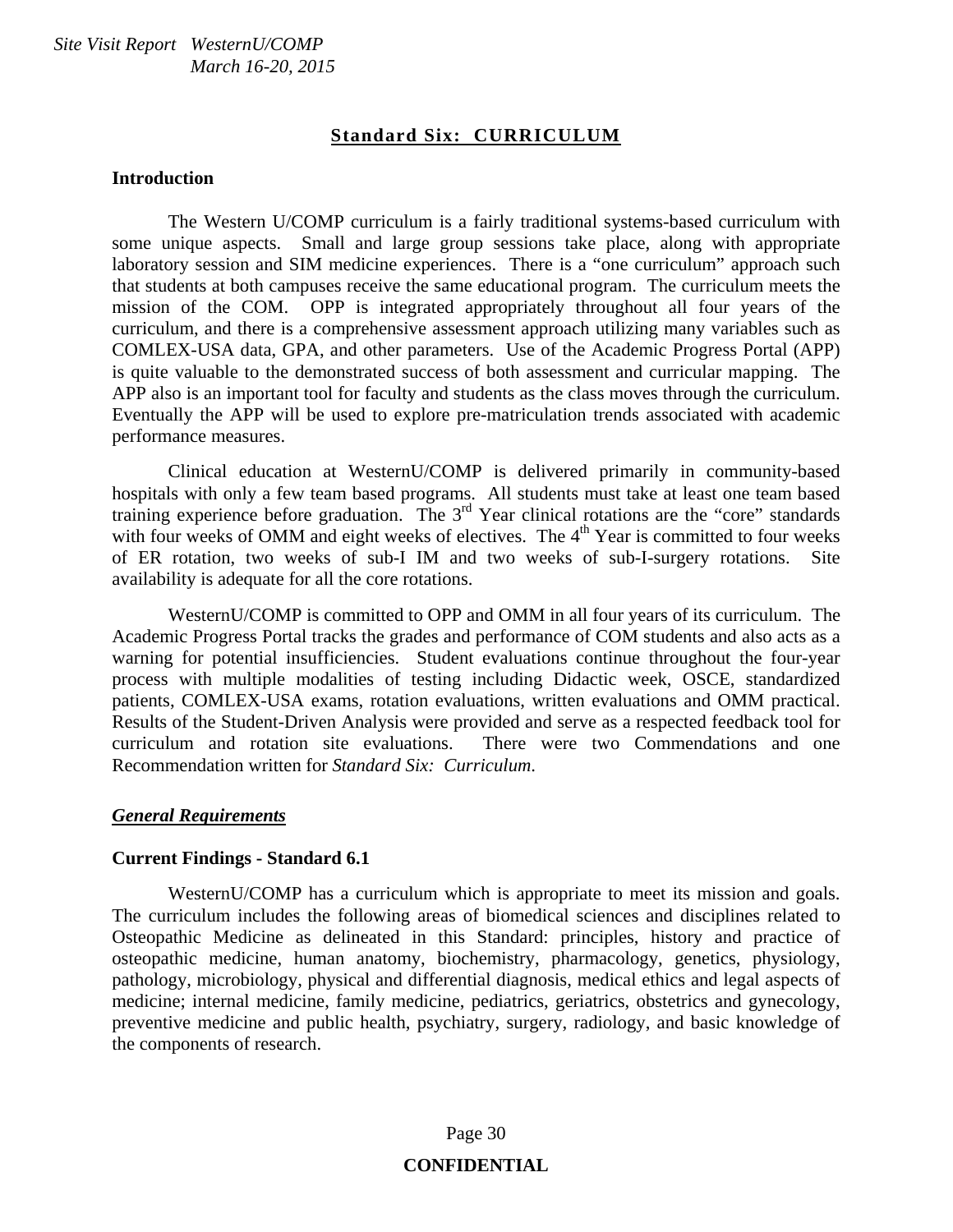The 3<sup>rd</sup> Year clinical curriculum includes four-week rotations in each of the seven disciplines, including twelve weeks in IM, eight weeks of electives and a four-week rotation in Essentials in Clinical Medicine (ECM). The 4<sup>th</sup> Year includes four weeks in the ER, as well as two rotations in sub-internships in IM and Surgery. The  $4<sup>th</sup>$  Year includes seven weeks of electives plus one week of vacation. Opportunities exist to take online extra ECM courses throughout the  $4<sup>th</sup>$  Year. These courses are congruent with the 7 AOA Core Competencies and promote the COM's mission. This Standard is met.

#### **Current Findings - Standard 6.1.1**

 The WesternU/COMP academic curriculum is 167 weeks over four years. This Standard is met.

#### **Current Findings - Standard 6.2**

 The WesternU/COMP Curriculum Committee is a diverse, all inclusive body with representatives from both campuses and includes both student and administrative leaders. The Committee utilizes Course Directors and Vice Directors to process student performance and evaluations from each clinical site. Information is processed via "SharePoint" and ultimately through a 360 degree feedback system. The Student Driven Analysis provided to the COM administration was also reviewed by the team and it is clearly a valuable tool for curricular feedback and course improvement. The results of the curricular assessment process are, for the most part, successful as confirmed by the faculty and the students. All four years of the curriculum are reviewed on a regular basis. This Standard is met. A Commendation is written.

#### **Commendation:**

**WesternU/COMP is to be commended for its encouragement, support, and response to the Student Driven Analysis. The institutions of the changes based upon the results have greatly enhanced the student experience on both campuses.** 

#### **Current Findings - Standard 6.3**

In the  $3<sup>rd</sup>$  Year at WesternU/COMP, OMM is required in a four-week course integrated into the yearlong curriculum. OMM is offered as an elective in the  $4<sup>th</sup>$  Year. There is also an ECM (online) training course available. These modalities are in addition to preceptor input at each rotation. This Standard is met.

#### **Current Findings - Standard 6.4**

 WesternU/COMP is in an extraordinary position to develop and provide training and experience in interprofessional education (IPE). Western University has graduate schools in Nursing, Podiatry, Dentistry, Allied Health Professionals, OT, PT, Pharmacy and Optometry. The COM has developed a Phase 1 and Phase 2 required IPE curriculum for preclinical years and is in process of developing Phase 3 for clinical IPE. Phases 1 and 2 have already been reviewed and evaluated with ongoing improvements in progress. As a result of feedback in the Student

#### Page 31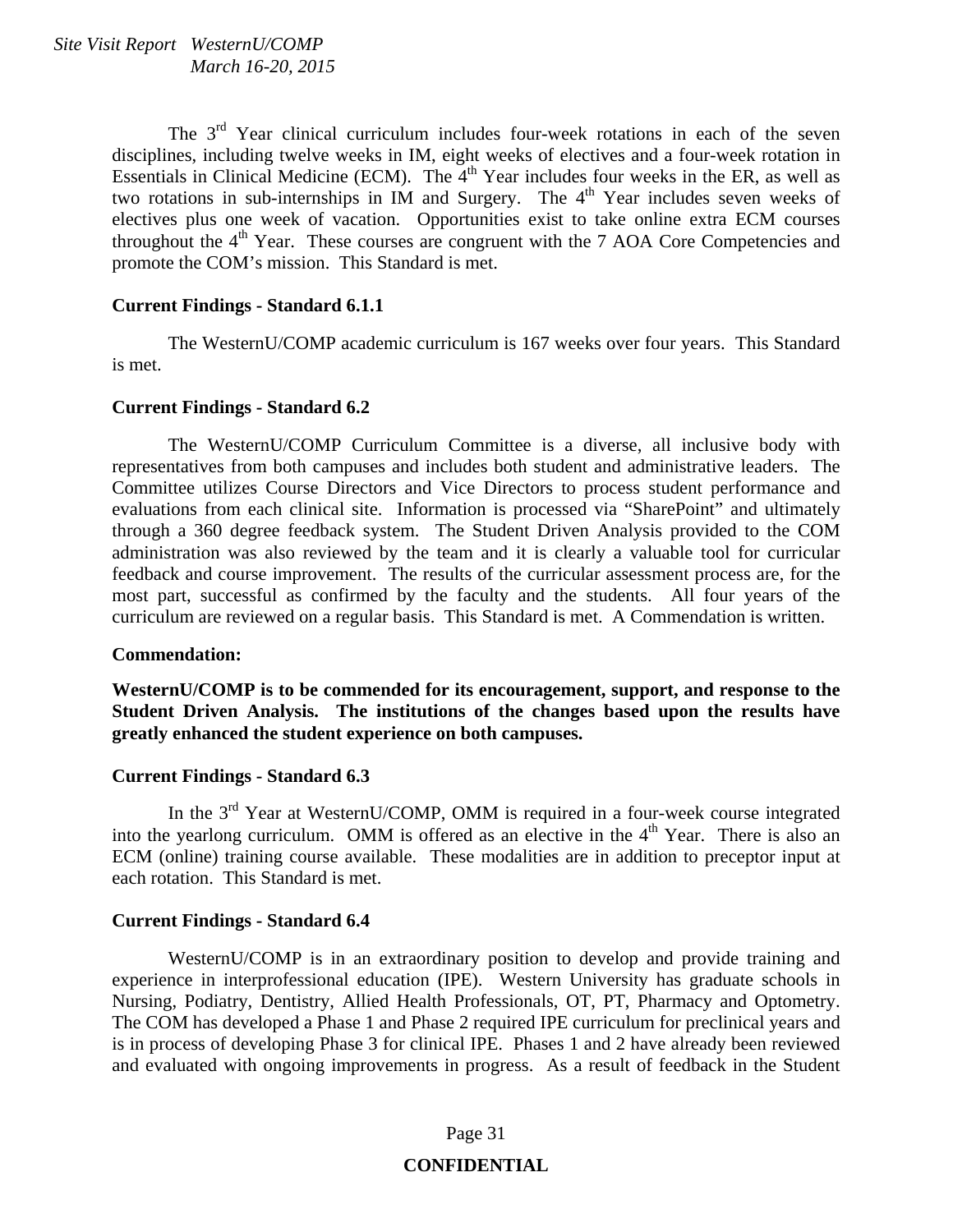> Driven Analysis, WesternU/COMP has developed a pilot program called "Longitudinal Chronic Care" where students follow a chronic care patient throughout their four years of professional training. It is a "patient centered medical home" which will prepare the students for future comprehensive interactive care. This Standard is met. A Commendation is written.

#### **Commendation:**

**WesternU/COMP is to be commended for developing an extensive interactive, four-year interprofessional education program which will prepare its students for future comprehensive interactive care throughout their careers.** 

#### *Core Competencies*

#### **Current Findings - Standard 6.5**

 WesternU/COMP clearly stipulates specific educational objectives for its educational program, primarily through its syllabi. The COM has made progress in curricular mapping, and "tags" learning objectives with AOA Core Competencies, areas emphasized by the NBOME and exam questions from their curriculum and COMLEX-USA performance. As COMSAE becomes a gatekeeper exam, these results will also be incorporated into the assessment protocol. Students expressed satisfaction. Curriculum and core educational objectives are instituted using Institutional Learning Objectives (ILO) as a mirror of the AOA/AACOM Program Learning Outcomes (PLO). These objectives are correlated with the core competencies and the mission of the COM. The SharePoint curriculum map is used for overall "tagging" of learning activities. Clinical core training is provided for each discipline by the Clinical Chair for each rotation. This Standard is met.

#### **Current Findings - Standard 6.5.1**

 At WesternU/COMP, competency is tracked with COMLEX-USA passing rates, passage of end of rotation exams, preceptor evaluations, OSCE, COMAT, CPE, IPE courses, and preceptor evaluations. This Standard is met.

#### **Current Findings - Standard 6.6**

 The WesternU/COMP Academic Progress Portal is a comprehensive web-based database used to follow each student's academic and core competency proficiencies. The College Catalog was reviewed to document required outcomes leading to the DO degree. Expectations for COMLEX-USA passage are also well documented. This Standard is met.

#### **Current Findings - Standard 6.6.1**

 Western U/COMP addresses 7 AOA Core Competencies individually. OMM/OPP is provided all four years, including end-of-rotation exams, Didactic Week, OSCE, COMAT, and standardized patient exams. The other core competencies are addressed with preceptor

#### Page 32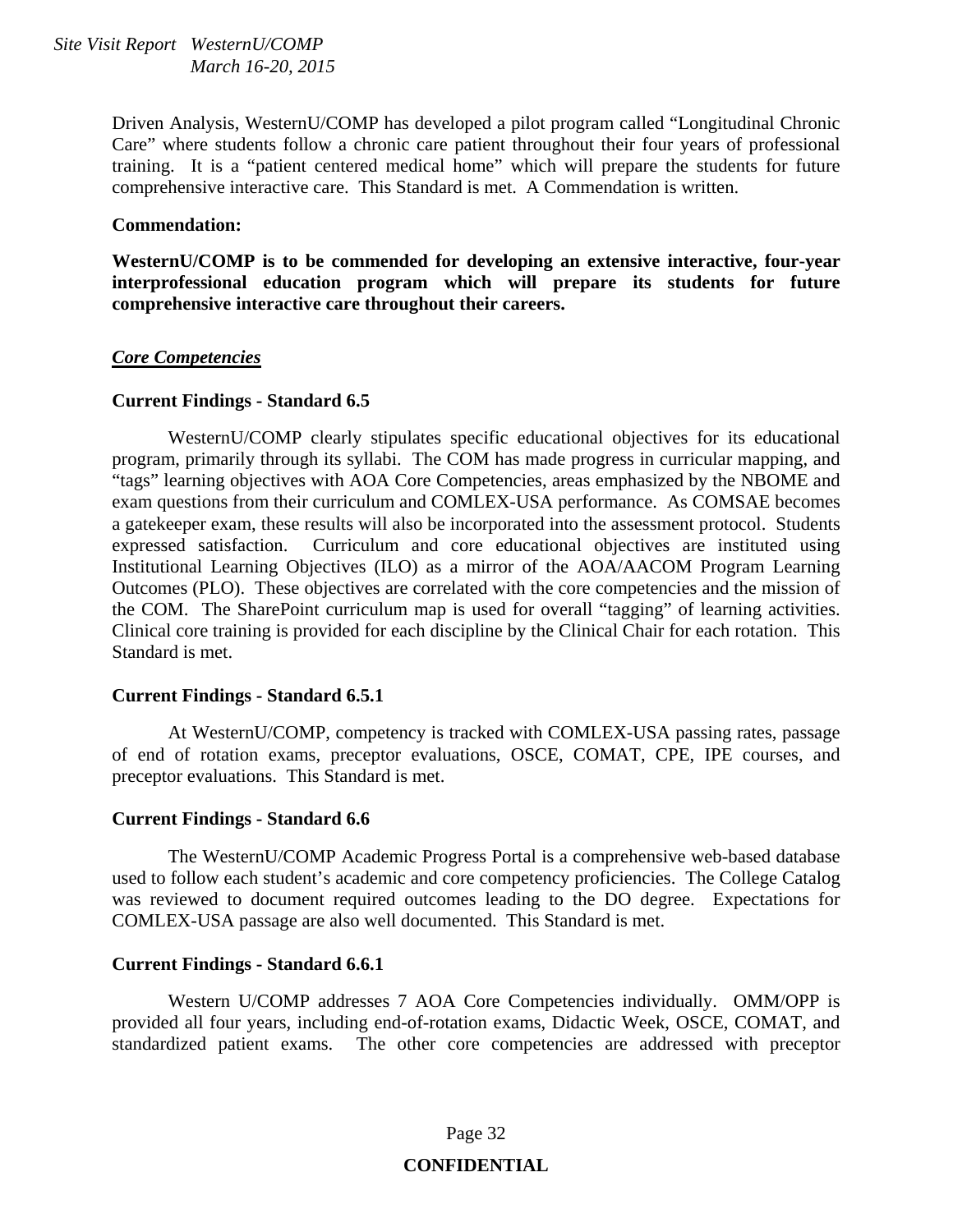> evaluations, COMSAE and COMLEX-USA passage. The IPE course evaluates communication and humanistic skills as well as practice and systems based competency. Professionalism is an ongoing monitor throughout the entire curriculum. This Standard is met.

#### **Current Findings - Standard 6.7**

 WesternU/COMP has the *COMP Placement Report*, Alumni Associate Database and the OPTI-West databank to follow its graduates through GME. The WesternU/COMP-NW campus has not yet graduated a class, but the same methodology is anticipated to be used at that campus. Data is tabulated, charted and used to review Match success of the COM. The Alumni office takes responsibility for tracking and updating graduates' development. This Standard is met.

#### **Current Findings - Standard 6.8**

 The WesternU/COMP Academic Progress Portal is used to assure delivery of the COM mission. Results of all those key assessments are maintained on this site including the listed in the Findings under Standard 6.6.1. This information is utilized to monitor student progress and to brief advisors when any competency require attention. This Standard is met.

#### **Current Findings - Standard 6.8.1**

 WesternU/COMP requires the passing of all COMLEX-USA exams at appropriate stages of training. This Standard is met.

#### **Current Findings - Standard 6.8.2**

 The results of the student assessments for COMLEX-USA are tracked and have been included in the WesternU/COMP Self-Study. COM student pass rates are consistently above the national average. This Standard is met.

#### **Current Findings - Standard 6.8.3**

 COMLEX-USA scores are detailed on the WesternU/COMP Academic Outcomes website. A COMLEX Task Force reviews results and advises the Associate Dean for Academic Affairs, the Executive Leadership Team, the Faculty Assembly, the Dean, and the Curriculum Committee for the appropriate follow-up and modification of the curriculum as needed. This Standard is met.

| <b>COMLEX-USA LEVEL 1(a)</b>      |                             |                        |  |  |
|-----------------------------------|-----------------------------|------------------------|--|--|
| Year (by academic year<br>ending) | <b>NATIONAL % PASS RATE</b> | <b>COM % PASS RATE</b> |  |  |
| 2010                              |                             | 94                     |  |  |
| 2011                              | 88                          | 92                     |  |  |
| 2012                              |                             | 95                     |  |  |
| 2013                              |                             | 93                     |  |  |
| 2014                              |                             |                        |  |  |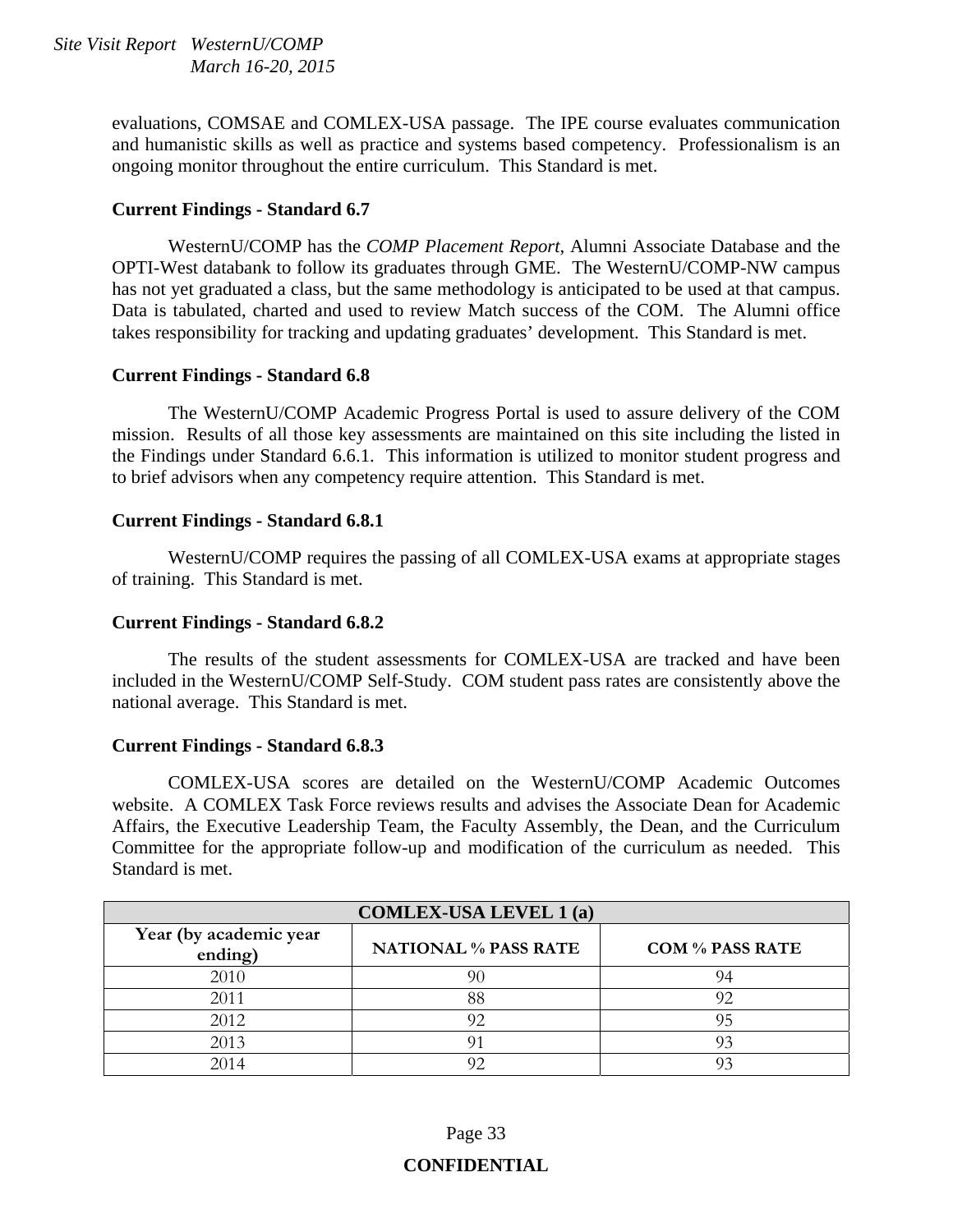| <b>COMLEX-USA LEVEL 2 CE (b)</b>  |                             |                        |  |  |
|-----------------------------------|-----------------------------|------------------------|--|--|
| Year (by academic year<br>ending) | <b>NATIONAL % PASS RATE</b> | <b>COM % PASS RATE</b> |  |  |
| 2010                              | 83                          | 88                     |  |  |
| 2011                              | 86                          | 91                     |  |  |
| 2012                              | 87                          | 89                     |  |  |
| 2013                              | 89                          | 92                     |  |  |
| 2014                              | 92                          | 97                     |  |  |

| <b>COMLEX-USA LEVEL 2 PE (c)</b>  |                             |                        |  |  |
|-----------------------------------|-----------------------------|------------------------|--|--|
| Year (by academic year<br>ending) | <b>NATIONAL % PASS RATE</b> | <b>COM % PASS RATE</b> |  |  |
| 2010                              | 95                          | 99                     |  |  |
| 2011                              | 96                          | 99                     |  |  |
| 2012                              | 95                          | 98                     |  |  |
| 2013                              | 94                          | 99                     |  |  |
| 2014                              | 93                          | 96                     |  |  |

| <b>COMLEX-USA LEVEL 3 (d)</b>     |                             |                        |  |  |
|-----------------------------------|-----------------------------|------------------------|--|--|
| Year (by academic year<br>ending) | <b>NATIONAL % PASS RATE</b> | <b>COM % PASS RATE</b> |  |  |
| 2010                              | 92                          | 92                     |  |  |
| 2011                              | 91                          | 92                     |  |  |
| 2012                              | 95                          | 95                     |  |  |
| 2013                              | 95                          | 97                     |  |  |
| 2014                              | 96                          | 98                     |  |  |

#### *Clerkship Training*

#### **Current Findings - Standard 6.9**

 WesternU/COMP Affiliation Agreements were reviewed and are up to date and appropriate for all listed sites. This Standard is met.

#### Page 34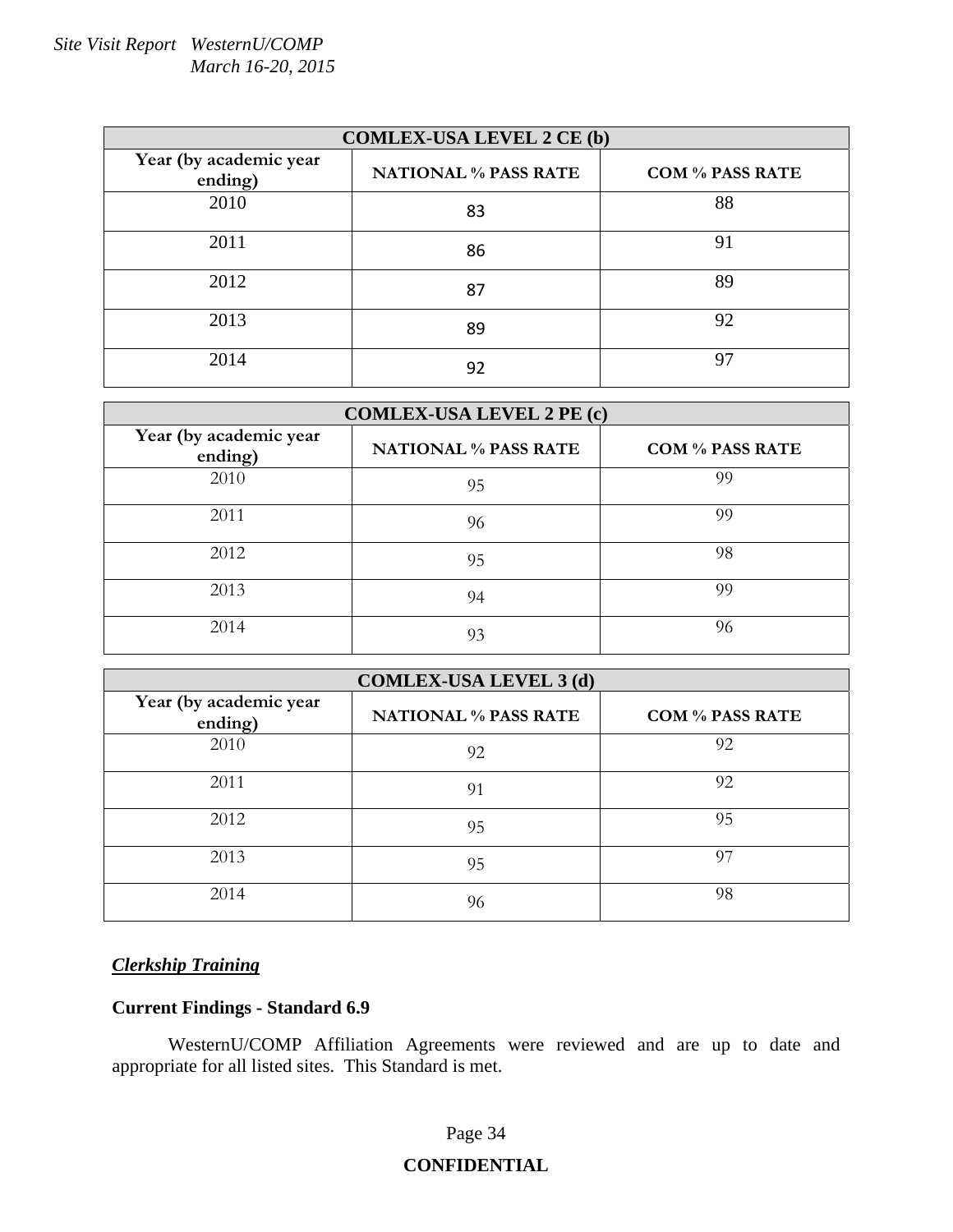#### **Current Findings - Standard 6.9.1**

 Interviews with the WesternU/COMP Clinical Deans confirmed that there are at least one annual site visit and evaluations for all COM affiliated sites. Data from student evaluations is compiled to confirm re-appointment, faculty development or discharge from the program. All sites interviewed and visited had credentialed teaching faculty. Adequacy of affiliation is determined by the Department of Clinical Education, the Office of the Provost and the Office of Academic affairs. This Standard is met.

#### **Current Findings - Standard 6.9.2**

 Each WesternU/COMP affiliated clinical site is surveyed annually to assess the number and type of slots available for the next year. This information is entered into a lottery system for each campus. Match with the top three choices was 100% for Lebanon and 86% for Pomona for the class of 2017. The COM continues to expand clinical training sites for both campuses. This Standard is met.

#### **Current Findings - Standard 6.10**

 The WesternU/COMP clinical clerkship curriculum is driven by the 7 AOA Core Competencies and is delivered via the Essentials of Clinical Medicine course, the Clinical Rotation Syllabi, the ILO and PLO, the Didactic Week, and the clinical rotation sites. They all provide a symphony of educational cooperation to meet the COM's mission and objectives. This Standard is met.

#### **Current Findings - Standard 6.10.1**

 WesternU/COMP is the founding member of OPTI-West Educational Consortium which is very active with 18 affiliated institutions. They all participate in the pre-doctoral clinical education system and provide 67 GME programs. This Standard is met.

#### **Current Findings - Standard 6.11**

 The WesternU/COMP teaching faculty members at all core rotation sites have faculty appointments at the COM. The appointment process for full-time employed faculty is slightly different than that for adjunct faculty. However, all faculty members have a recommendation from the Chair, review of CV, and a verification of credentials. Appointment packets are reviewed by the Department Chair, Vice Dean and Provost. Criminal background checks are not conducted on adjunct clinical faculty, though they are done for employed clinical faculty. Adjunct faculty members are re-credentialed every 5 years. This Standard is met.

#### **Current Findings - Standard 6.12**

 WesternU/COMP adjunct faculty members at clinical sites receive regular faculty development from the COM on teaching methods and OMM/OPP. They receive clerkship specific information on goals, objectives, and expectations from the Clerkship Director, detailed

#### Page 35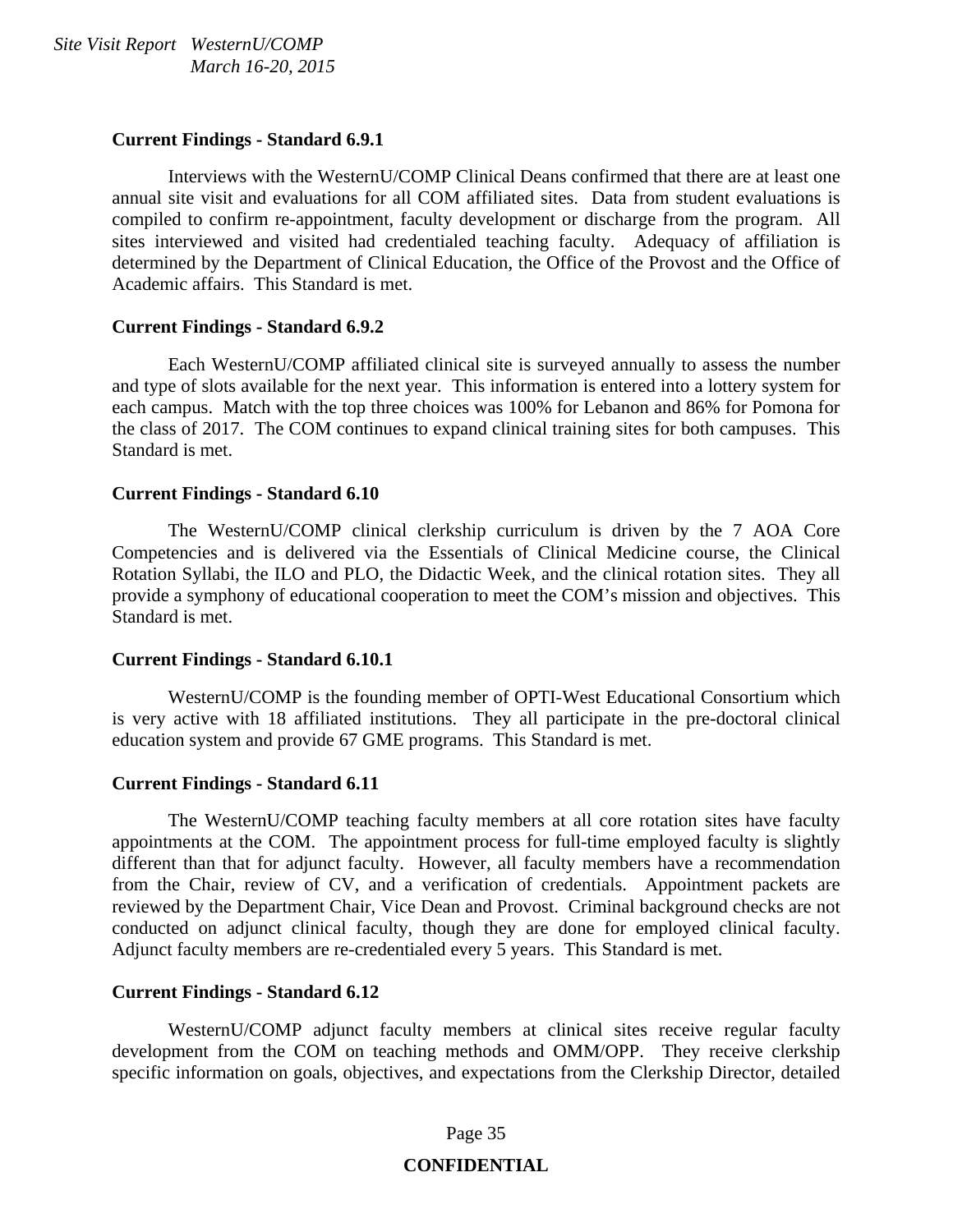information on overall expectations of students and what they can and cannot do on rotations, as well as school policies from COM administration. One clinical preceptor serves on the Curriculum Committee. There were examples provided where clinical preceptors at a site made suggestions for changes in the curriculum which were adopted and resulted in improved preparation for clinical rotations. This Standard is met.

#### **Current Findings - Standard 6.13**

 WesternU/COMP students are assessed in each clerkship via a clinical evaluation completed by the preceptor, as well as an OSCE and/or COMAT in many of the clerkships. Student performance is tracked using the Academic Performance Portal (APP). Low performance flags are reviewed by students' advisors and administrators. The COM is implementing a new LMS platform called RealizeIt to provide for the retention of information across the clinical curriculum. This was used first for the Western University College of Dentistry. It showed good outcomes and therefore it will now be utilized by the COM. This Standard is met.

#### **Current Findings - Standard 6.14**

 WesternU/COMP evaluates all of its clinical sites in several ways. Students complete an end-of-rotation evaluation about their experience. These are tracked by the assessment team for outliers. Low performance flags are sent to the appropriate clinical Chair, Clerkship Director, and the Director of Clinical Education who all coordinate the best way to deal any issues with a preceptor and follow that to resolution by improvement or elimination of site. Also administrators from WesternU/COMP conduct annual site visits where they can evaluate the facilities and the teachers. A review of student performance on evaluations, OSCEs, COMATs, and discipline specific COMLEX-USA performance is conducted by site. All learning objectives are linked to the COM mission and competencies.

 Examples of student evaluations while on clinical rotations were provided to the team. The COM is now beginning to conduct on-site evaluations. Although no comprehensive clinical clerkship evaluations were provided. The COM indicated that these evaluations were going to be conducted by the new assessment office. The COM recently began requiring students to keep electronic logs on the New Innovations website and will be looking at comparability of student experiences, patients, procedures, and volume at the various sites. This Standard is met. A Recommendation is written.

#### **Standard Seven: RESEARCH AND SCHOLARLY ACTIVITIES**

#### **Introduction**

 As part of Western University, WesternU/COMP has had a steadily growing research infrastructure supported by both internal and external funds. There is a COM-specific Research Strategic Plan which complements the Western University Research Strategic Plan. A COM Research Committee works with the Western University Research Committee in what appears to be a successful collaborative approach. All required facilities and equipment are provided, and faculty actively conducting research are permitted adequate time to conduct their research. There was one Recommendation written for *Standard Seven: Research and Scholarly Activities*.

#### Page 36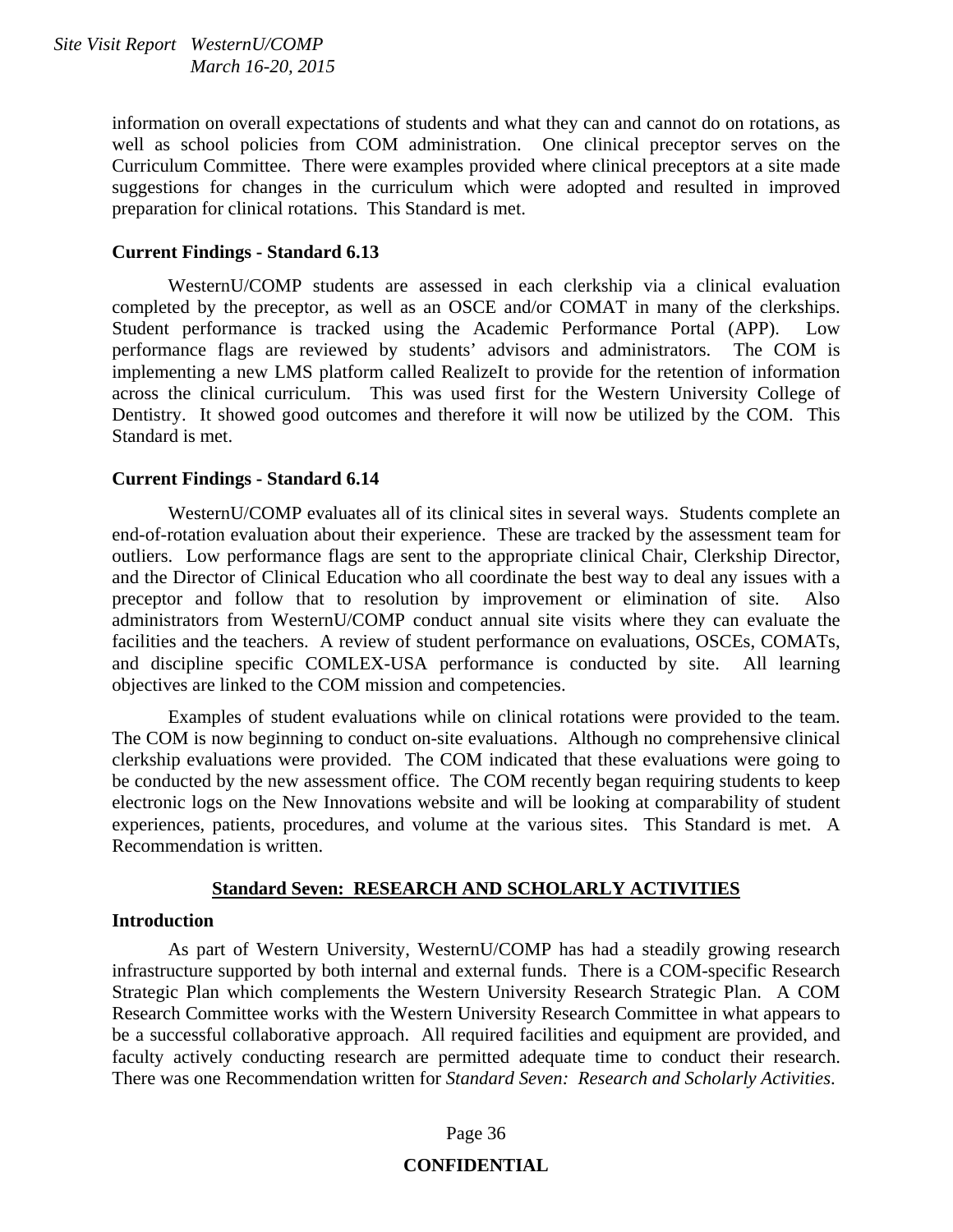#### **Current Findings - Standard 7.1**

 WesternU/COMP has been successful in contributing to the advancement of knowledge and the development of osteopathic medicine through scientific research. The appropriate committee structures (i.e., IRB and IACUC) are in place and functioning. Evidence of success is confirmed by the consistently increasing numbers of publications since 2007. Start-up funds are available, and grant management is accessible, for faculty support. Grants applied for since 2009 have held steady or slightly decreased, but grants received have increased since 2011, thus showing greater efficiency. Both the Pomona and Lebanon campuses have demonstrated evidence of research productivity for faculty and students. Ample research space exists on each campus, and this is supplemented by adequate internal funding, equipment purchase, and adequate allotted time for faculty to conduct research. Research efforts in OMM and NMM are encouraged. One example of Western University support is the creation of a Biosafety Level 3 capable facility for tuberculosis research. Students are included in research and scholarship whenever possible, and faculty spoke highly of opportunities to conduct research and institutional support of research. This Standard is met.

#### **Current Findings - Standard 7.2**

 WesternU/COMP research is primarily supported in clusters for efficiency and to promote collaboration. Both the Pomona and Lebanon campuses have their own Research Committees which, in turn, contribute to Western University research goals. Students are included in research activities as evidenced by the STAR research symposium, student publications, and attendance at the Western University research meeting. Faculty in Oregon cited the opportunity to collaborate with colleagues at Oregon State University (OSU) which is about 23 miles away. OSU's MS in Medical Sciences program appears to be successful, and has led to positive scholarly outcomes, as well as being a "feeder" program to the WesternU/COMP-NW program. Western University is considering an academic research organization, and COM faculty would have opportunities to participate. Faculty expressed a desire for development of doctoral level programs, which would seem to be the next logical extension. This Standard is met. A Recommendation is written.

#### **Standard Eight: GME Outcomes**

#### **Introduction**

 WesternU/COMP was the founder and catalyst of its OPTI, the OPTI West Educational Consortium. Collectively, the COM and OPTI have grown new osteopathic graduate medical education slots to a level which exceeds the needs of graduating students. The GME accountability report data meet or exceed the standard guidelines. The COM has implemented a comprehensive process for curriculum mapping which links institutional, program, and course objectives to mission elements and the 7 AOA Core Competencies. The Academic Progress Portal links numerous data sets to allow data oriented advice to progressing students and aggregated cohort data for use in strategic planning. The COM website contains required published data elements on GME placement COMLEX-USA passage. There was one Commendation written for *Standard Eight: GME Outcomes*.

#### Page 37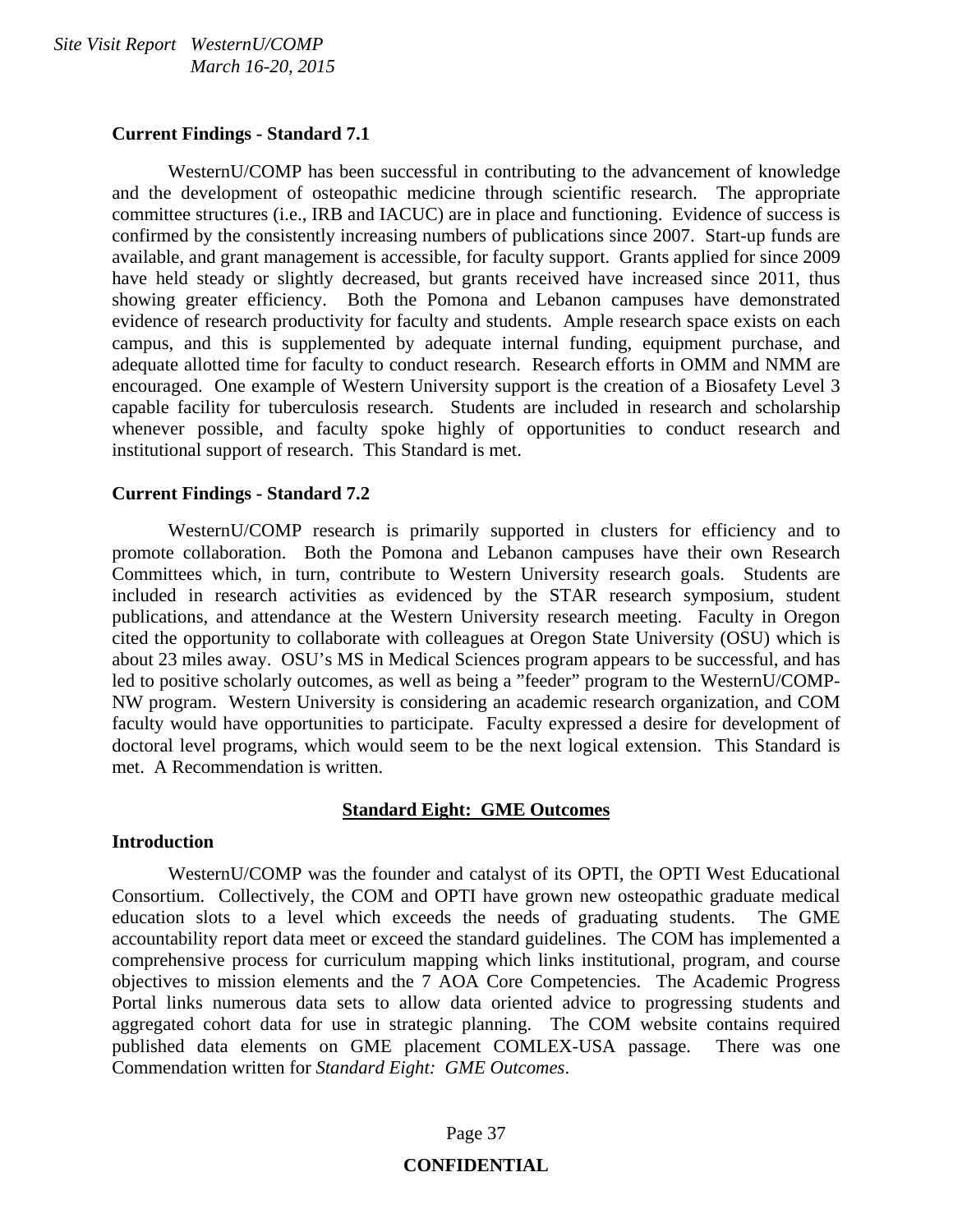#### **Current Findings – Standard 8.1**

 WesternU/COMP is the founding member of the OPTI-West Educational Consortium. OPTI-West is accredited by the AOA's Council on Osteopathic Postdoctoral Training Institutions (COPTI). The COM's OPTI membership is evidenced in a 2007 memo from the COPTI and subsequent correspondence which reaffirms with high total point levels the continuing accreditation of OPTI-West which was granted a continuing five year accreditation on March 26, 2014. This Standard is met.

#### **Current Findings – Standard 8.2**

 WesternU/COMP has fostered significant and continued growth of graduate medical education. OPTI-West has developed 32 new OGME programs and 437 GME positions since 2008, and increased positions in 28 programs. There is an active development process for continuing GME development. The Samaritan Health Services site in Oregon has seven active OGME programs annually graduating 33 residents. A resolution adopted by the AOA's Council on Postdoctoral Training praised OPTI-West for its efforts to increase the number of available osteopathic training positions. WesternU/COMP has some of the nation's leaders in GME development. Its strategic approach to GME development on the West Coast, especially in California and Oregon, is impressive. This Standard is met. A Commendation is written.

#### **Commendation:**

**WesternU/COMP is to be commended as a national leader in successful strategic GME development.** 

#### **Current Findings – Standard 8.3**

 WesternU/COMP has developed a retroactive GME accountability report which contains all the data elements required by this standard. The report data came from the COM's Annual Report to AACOM and the COCA Annual Supplemental Report, as well as internal data compiled for the Western University Board of Trustees. The report shows a 98% placement rate in PGY-1 positions. Moreover, trend analysis show that a consistent 40% of students place into AOA programs, indicating a need for 80 PGY 1 positions which is greatly surpassed by the available 208 OPTI-West positions. This Standard is met.

#### **Current Findings – Standard 8.4**

 WesternU/COMP routinely reviews its students' COMLEX-USA performance as an indicator of preparedness for residency, including a comprehensive review of COMLEX-USA performance that is tied that back to the COM curriculum. The Academic Progress Portal is an innovative tool to track student progress in meeting their competencies. Discussions with clinical preceptors revealed that WesternU/COMP students at nine sites around each campus are well prepared for their clinical training and readiness for entering GME. This Standard is met.

#### **Current Findings – Standard 8.5**

 All data elements listed in this standard are printed on the Institutional Research and Effectiveness page of the COM website. This Standard is met.

#### Page 38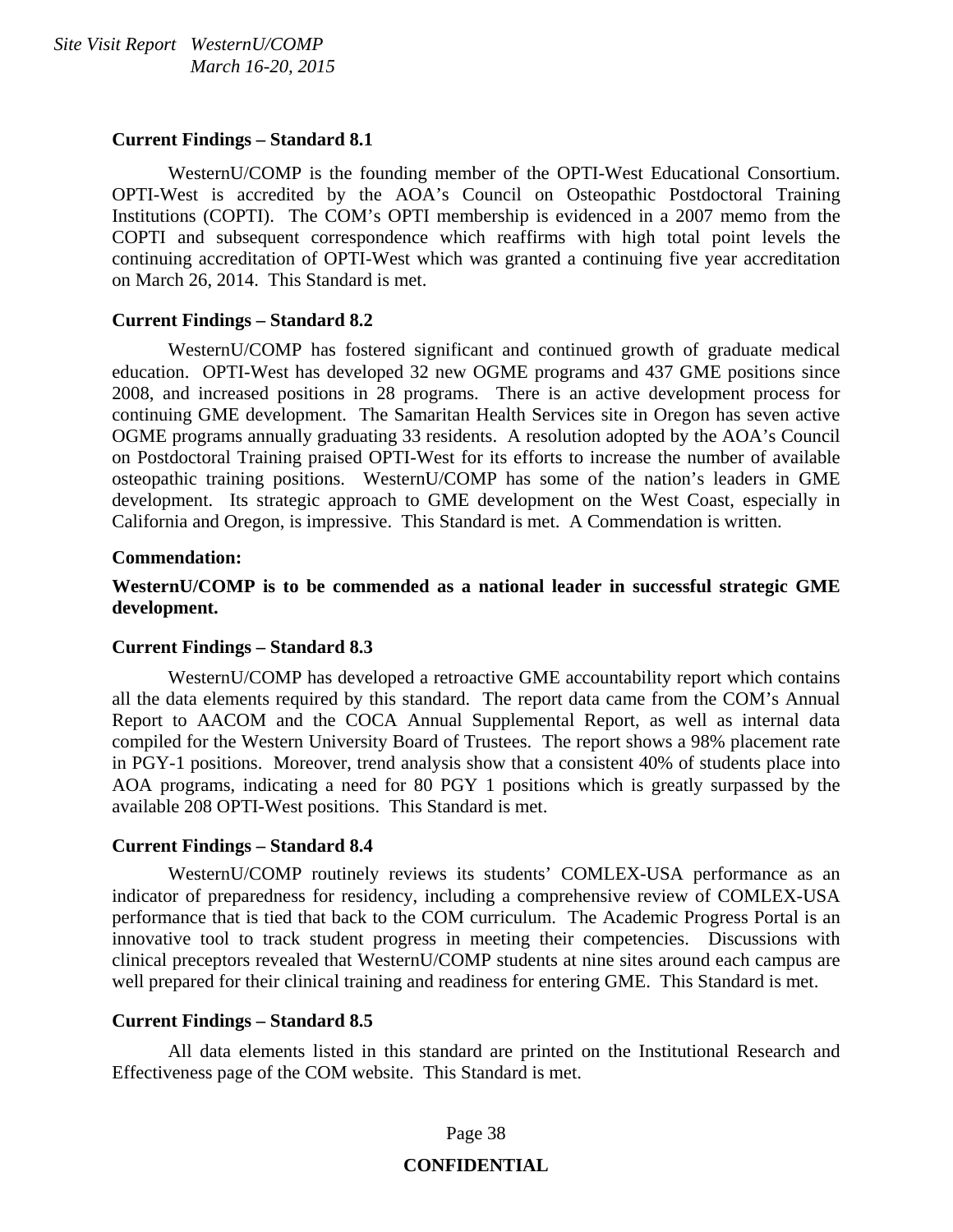#### **SUMMARY OF REQUIREMENTS**

**Comprehensive Site Visit Western University of Health Sciences/College of Osteopathic Medicine of the Pacific Western University of Health Sciences/College of Osteopathic Medicine of the Pacific-NW March 16-20, 2015** 

*There were no Requirements cited on this visit.* 

Page 39 **CONFIDENTIAL**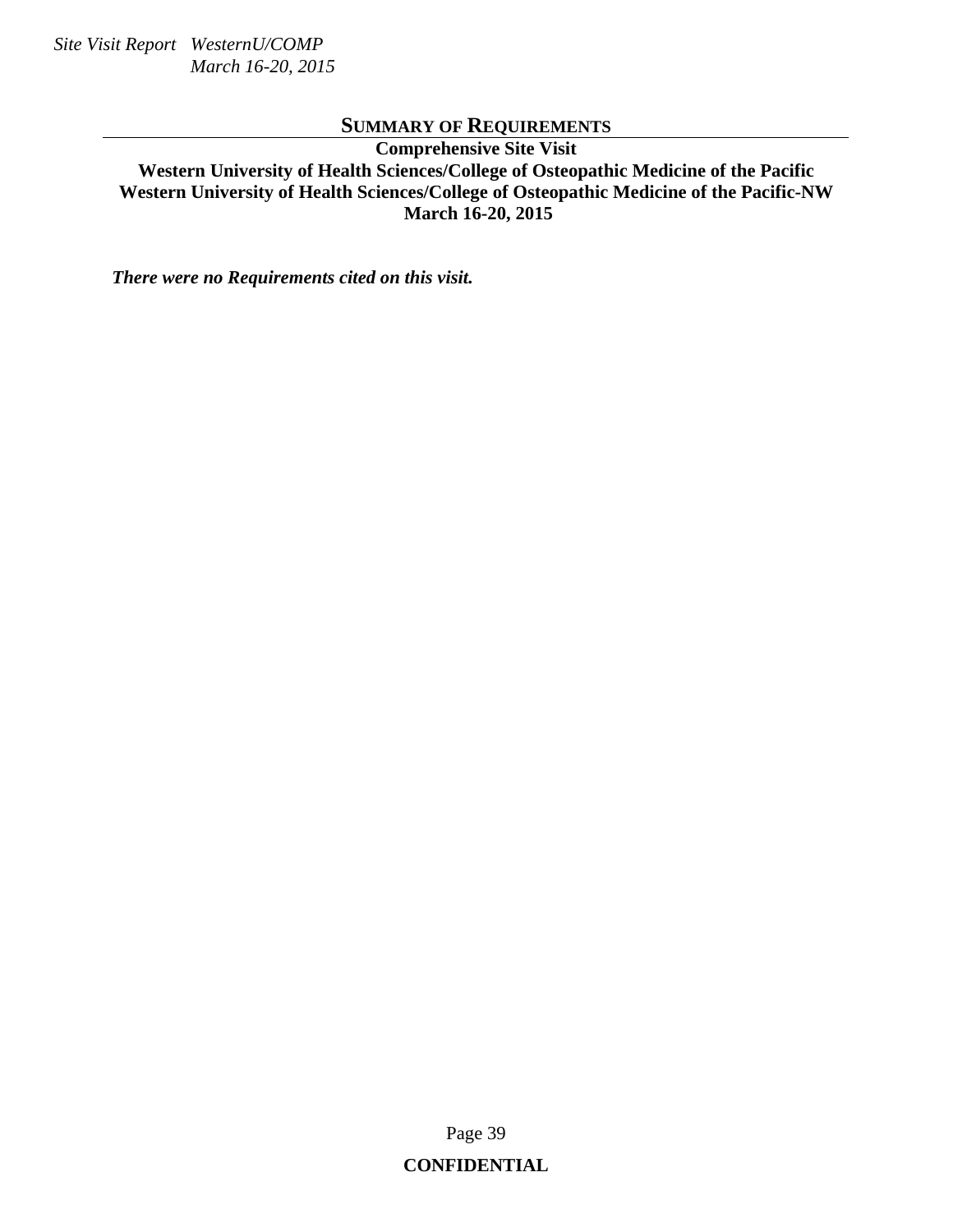#### **COMMENDATIONS**

**Comprehensive Site Visit Western University of Health Sciences/College of Osteopathic Medicine of the Pacific Western University of Health Sciences/College of Osteopathic Medicine of the Pacific-NW March 16-20, 2015** 

| Standard 1.3 | WesternU/COMP is to be commended for its strategic planning        |
|--------------|--------------------------------------------------------------------|
|              | process and its linkage to key mission elements including academic |
|              | achievement and outcomes assessment, research, and distinctive     |
|              | osteopathic health care delivery.                                  |
|              |                                                                    |
|              |                                                                    |

- *Standard 4.1* **WesternU/COMP faculty members at both campuses are to be commended for their dedication and commitment to the institution and to their students.**
- *Standard 4.4* **WesternU/COMP is to be commended for the large number of faculty development programs that it provides to all of its faculty.**
- *Standard 6.2* **WesternU/COMP** is to be commended for its encouragement, support, and response to the Student Driven Analysis. The support, and response to the Student Driven Analysis. **institutions of the changes based upon the results have greatly enhanced the student experience on both campuses.**
- *Standard 6.4* **WesternU/COMP is to be commended for developing an extensive interactive, four-year interprofessional education program which will prepare its students for future comprehensive interactive care throughout their careers.**
- *Standard 8.2* **WesternU/COMP is to be commended as a national leader in successful strategic GME development.**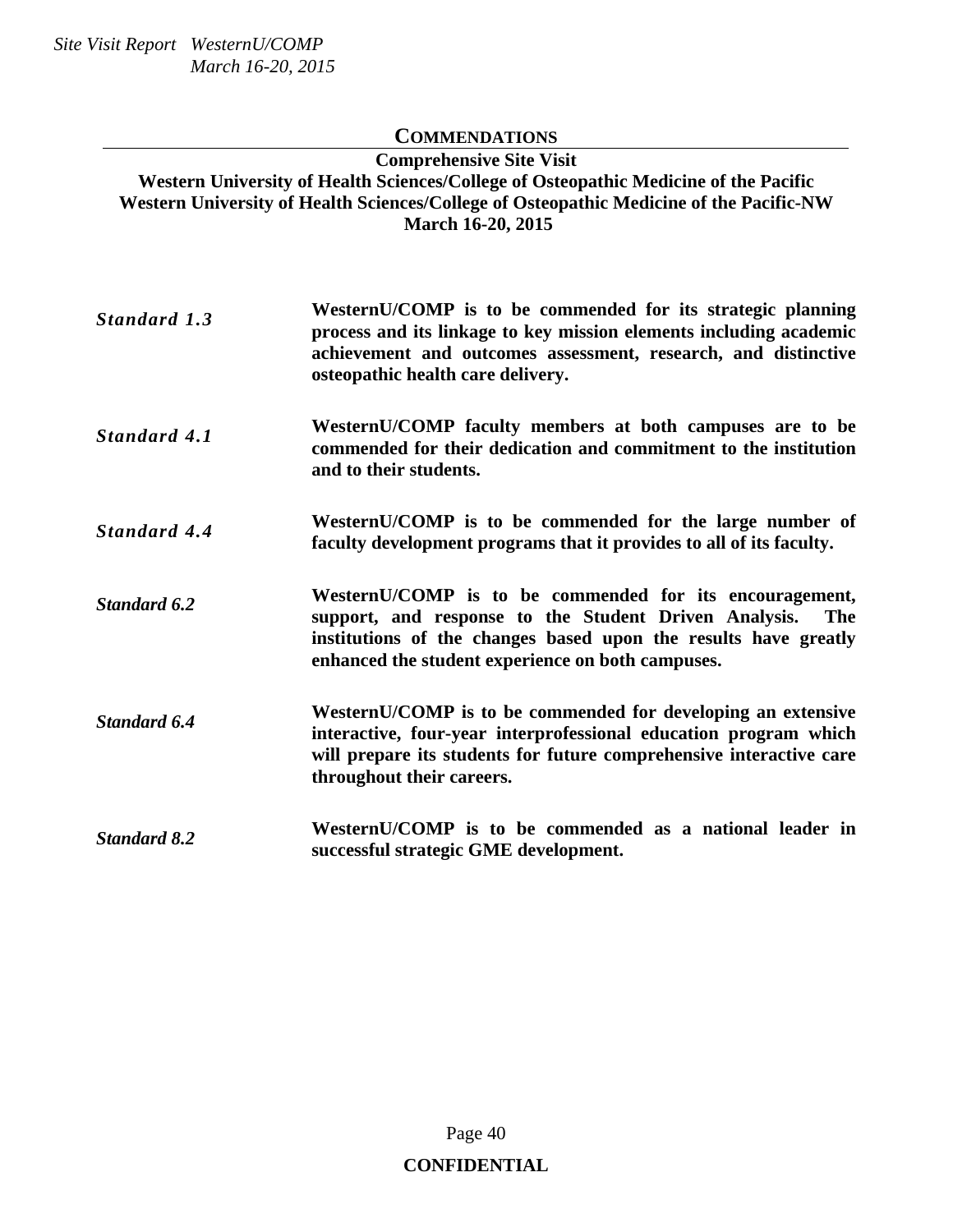#### **SUMMARY OF RECOMMENDATIONS**

**Comprehensive Site Visit Western University of Health Sciences/College of Osteopathic Medicine of the Pacific Western University of Health Sciences/College of Osteopathic Medicine of the Pacific-NW March 16-20, 2015** 

Recommendations refer to advice given for the purpose of improving a COM's operations and programs. A recommendation does not signify that the COM does not comply with a standard. Recommendations made within the visiting team report serve as a mechanism for consultative advice to a COM. The AOA Commission on Osteopathic College Accreditation and subsequent visiting teams reviews recommendations only for informational purposes. Recommendations are not designated as elements of the official and final site visit report.

*The following recommendations were cited at the [Year and Type of Visit] on-site visit. Current findings on these recommendations can be found in the official on-site visit report of the March 2015 Comprehensive visit.* 

**New Recommendations:** 

| 2015-1<br><b>Standard 3.2</b>   | It is recommended that WesternU/COMP explore the purchase of a<br>microphone system to use in its large classrooms so as to provide a more<br>interactive learning environment.                                                                                                                                        |
|---------------------------------|------------------------------------------------------------------------------------------------------------------------------------------------------------------------------------------------------------------------------------------------------------------------------------------------------------------------|
| 2015-2<br><b>Standard 3.3</b>   | It is recommended that WesternU/COMP consider adding a librarian to<br>help teach and assist students to navigate the learning resources provided,<br>as well as to oversee learning resources at both campuses and affiliated<br>sites.                                                                               |
| 2015-3<br><b>Standard 4.1.1</b> | It is recommended that WesternU/COMP refine its faculty adequacy<br>model, including time commitment for faculty travel between campuses,<br>so that as an institution it can better ascertain the faculty need, per<br>discipline/department, to better meet the needs of the students and faculty<br>at each campus. |
| 2015-4<br><b>Standard 6.14</b>  | 6.14<br>It is recommended that the Western/COMP assessment office consider<br>conducting more comprehensive evaluations of clinical clerkships,<br>including statistical analysis of student performance outcomes at<br>individual clerkship sites.                                                                    |
| 2015-5<br><b>Standard 7.2</b>   | It is recommended that WesternU/COMP explore the development of<br>doctoral level programs to complement its existing research and scholarly<br>efforts.                                                                                                                                                               |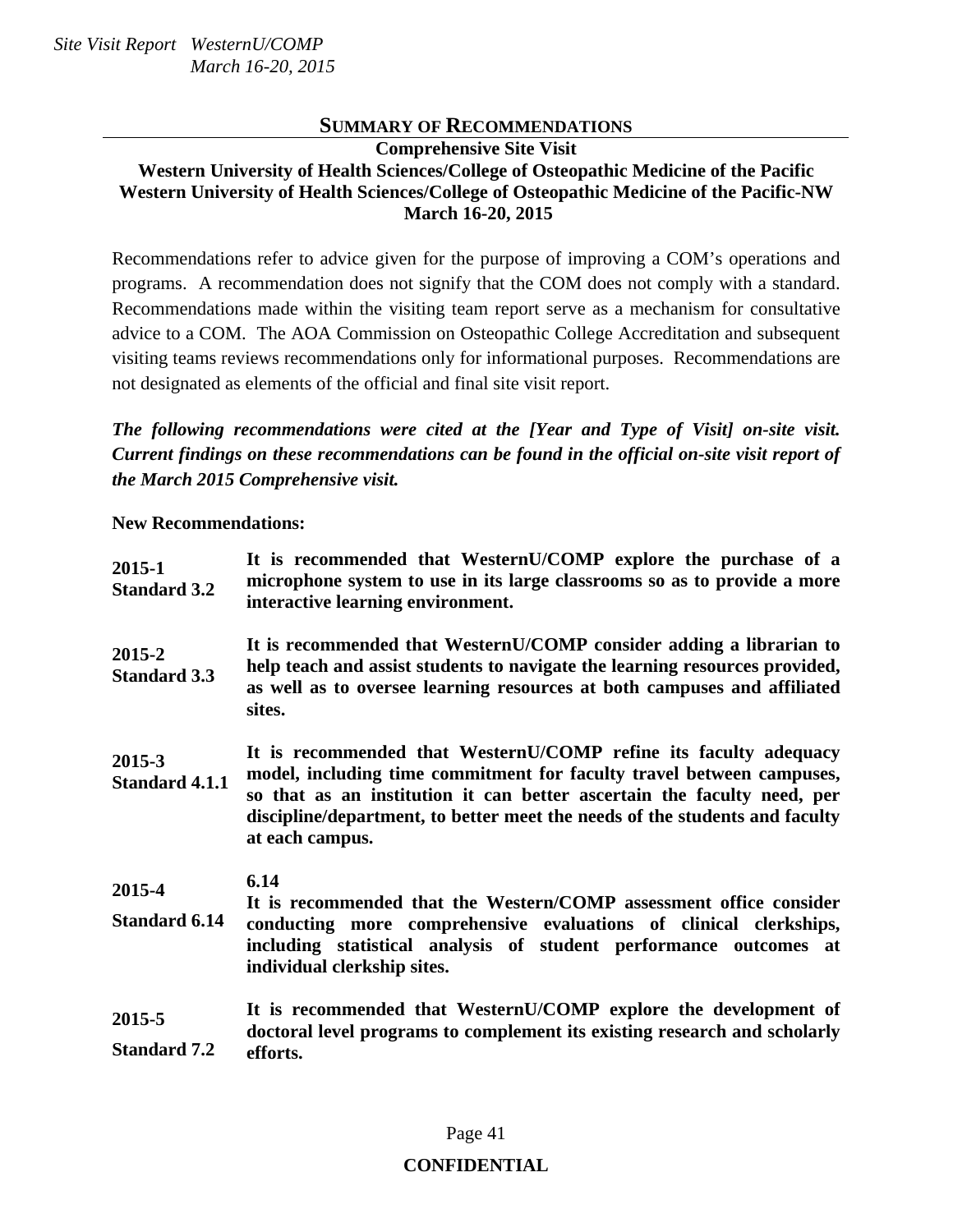## **ROSTER OF VISITING TEAM & ASSIGNMENTS**

#### **Comprehensive Site Visit Western University of Health Sciences/College of Osteopathic Medicine of the Pacific Western University of Health Sciences/College of Osteopathic Medicine of the Pacific-NW March 16-20, 2015**

#### **COLLEGE ADDRESS : 309 East 2nd Street/College Plaza; Pomona, CA 91766 200 Mullins Drive, Lebanon, OR 97355**

| <b>TEAM MEMBER</b>                                  | <b>EXPERTISE</b>              | <b>ASSIGNMENT</b>                                        |
|-----------------------------------------------------|-------------------------------|----------------------------------------------------------|
| James Cole, DO<br><b>Retired COM Administration</b> | Administration/Finance        | <b>Team Chair</b>                                        |
| Matthew Schure, PhD                                 | <b>Administration/Finance</b> | Team Chair<br><b>Administration/Finance</b>              |
| Kimberly Brown, PhD                                 | <b>Student Services</b>       | <b>Student Services</b>                                  |
| Michael P. Mahalik, PhD                             | <b>Preclinical Education</b>  | <b>Preclinical Education</b>                             |
| Samuel T. Coleridge, DO                             | <b>Clinical Education</b>     | <b>Clinical Education</b>                                |
| Randall L. DeArment, DO, FACOFP                     | <b>Clinical Education</b>     | <b>Clinical Education</b>                                |
| Linda Boyd, DO                                      | <b>Clinical Education</b>     | <b>Evaluator Trainee</b><br><b>Clinical Education</b>    |
| Stephen C. Jones, PhD                               | <b>Preclinical Education</b>  | <b>Evaluator Trainee</b><br><b>Preclinical Education</b> |
| Konrad C. Miskowicz-Retz, PhD, CAE                  | <b>AOA Staff</b>              | <b>Team Secretary</b>                                    |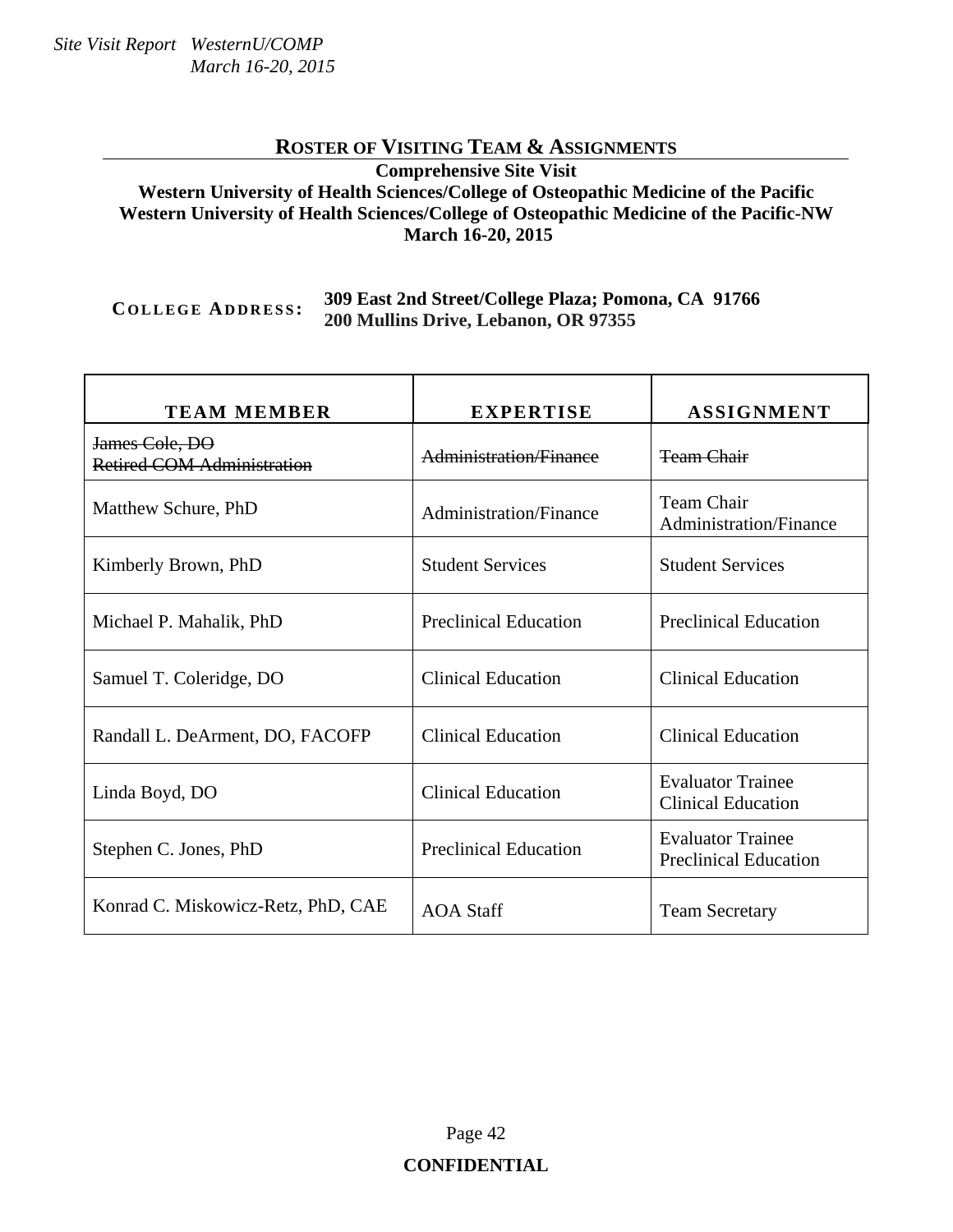## **APPENDIX A**

## **INDIVIDUALS INTERVIEWED AND DOCUMENTS REVIEWED**

**Comprehensive Site Visit** 

**Western University of Health Sciences/College of Osteopathic Medicine of the Pacific Western University of Health Sciences/College of Osteopathic Medicine of the Pacific-NW March 16-20, 2015** 

#### **INDIVIDUALS INTERVIEWED BY SITE VISIT TEAM**

- President, Western University
- Provost / COO, Western U
- Dean, WesternU/COMP
- Vice Dean, WesternU/COMP Vice Chair, NMM/OMM
- Associate Dean, Academic Affairs and Medical Education
- Associate Dean, Basic Medical Sciences and Research
- Associate Dean, Graduate Medical Education
- Associate Dean, Interprofessional Leadership, Assessment and Compliance
- Director of Operations, WesternU/COMP-NW
- Associate Dean, Pre-clinical Education
- Assistant Dean, Student Affairs
- Vice President for Research and Biotechnology
- Vice President for Enrollment Management and Univ. Student Affairs
- Director Learning Enhancement & Academic Development
- Director, Harris Family Center for Disability and Health Policy
- 
- Executive Director of Admissions
- Assistant Director of Admissions
- Discipline leads for pharmacology, physiology, microbiology, biochemistry, internal medicine
- Assistant Dean of Longitudinal and Experiential Learning
- Promotion and Tenure Committee
- Assistant Vice President of Enrollment Management / Registrar
- Assistant Dean, Interdisciplinary Professional Education and Director, Institute for Medical Educators
- 
- Conference calls to clinical sites: Community Memorial Hospital-Ventura, Riverside County Regional Medical Center, Marian Regional Medical Center, Arrowhead Regional Medical Center, Salem clinic, Medford/Ashland clinic, Tacoma area, St. Charles Hospital in Bend, Interim GME Director, Portland area, Roseburg area clinic
- Student Performance Committees om Pomona and Lebanon
- Assistant Director of Operations
- Students at WesternU/COMP
- Clinical Site Visits: Hemet Valley Medical Center, Rancho Los Amigos
- Admissions Committee
- Research Committee
- Director, WesternU/COMP-NW Research Lab
- Director of Financial Aid Chair, Department of Anatomy
	- Director, Clinical Education Pomona
	- Director, Clinical Education Lebanon
	- SGA Class officers for classes of 2017 and 2018
	- Curriculum Committee
	- Staff of Offices of Career and Professional Development – Pomona and Lebanon
	- Assistant Dean, Community Engagement – Lebanon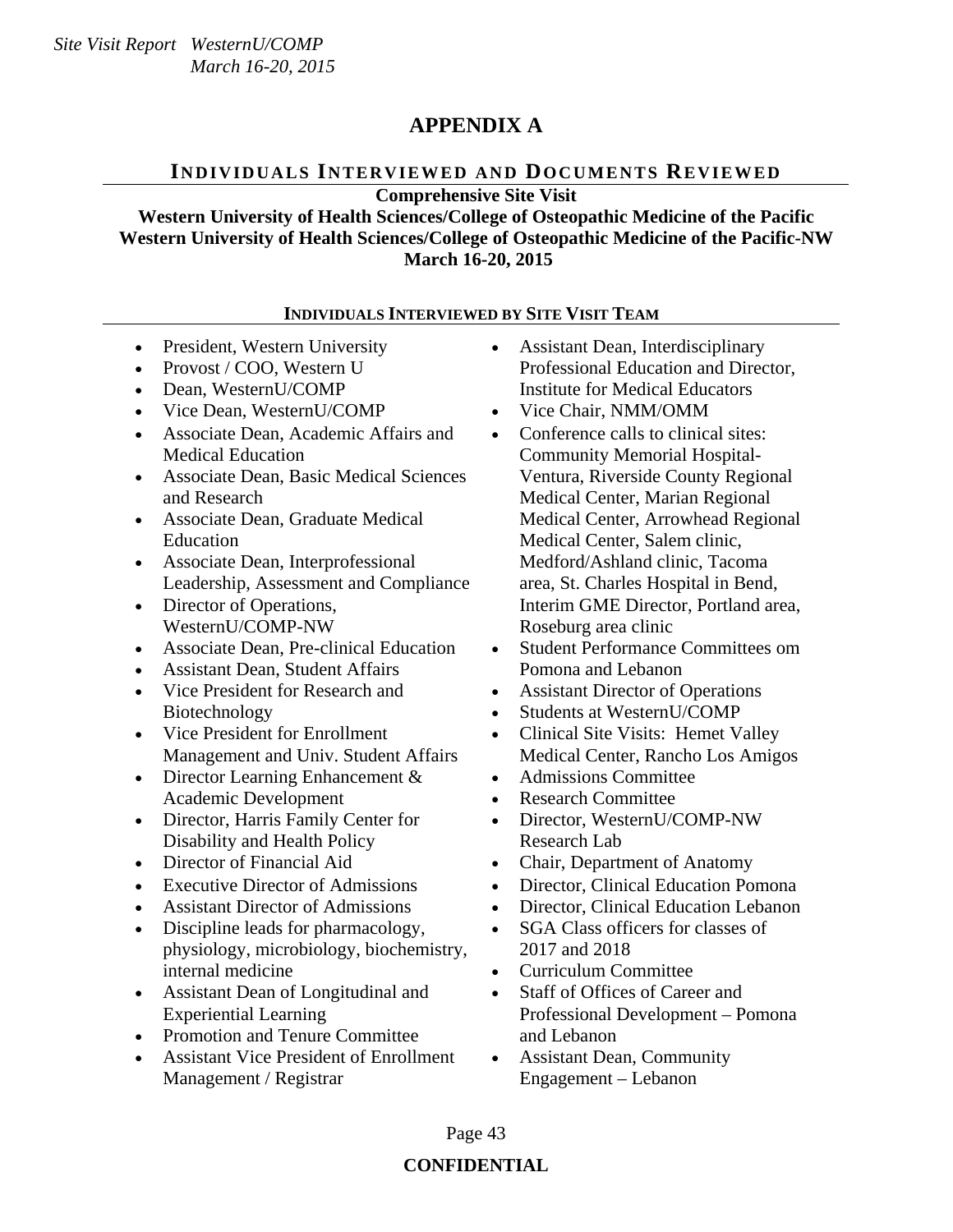- 
- Discipline chairs for Family Medicine. NMM/OMM, Internal Medicine, Pediatrics, Clinical Sciences/PM&R, Surgery, Psychiatry, Pathology, OB/Gyn
- Senior Director, Office of Medical Simulation
- 
- 
- Assistant Dean of Longitudinal & Experiential Learning
- Executive Director of Information Technology
- 
- Executive Director of the University Library
- Student Performance Committee Lebanon
- 
- Student leadership of classes of 2016, 2017 and 2018 - Lebanon
- Director, Clinical Education Vice Chair NMM/OMM Lebanon
	- Vice Chair Family Medicine Lebanon
	- Vice Chair Pediatrics Lebanon
	- Vice Chair Anatomy Lebanon
	- Director of Student Affairs Lebanon
	- Vice Chair Basis Medical Sciences Lebanon
- Board of Trustees members Director, Standardized Patient Program
	- Assistant Dean, Academic Informatics Simulation and Clinical Skills Educator
		- Assistant Vice President, Oregon Campus Operations
		- Clinical Visit to Adventist Medical Center, Portland
	- Technology Lead, Lebanon Student Services Office Lebanon (7#)
		- Preclinical and Clinical Vice Chairs, Lebanon: Anatomy, Basic Medical Sciences, Family Medicine, NMM/OMM, Pediatrics
	- Research Committee Lebanon Admissions Committee Lebanon
		- Clinical Visits to Good Samaritan Regional Medical Center, Corvallis, OR and Samaritan Lebanon Community Hospital, Lebanon

#### **DOCUMENTS REVIEWED BY SITE VISIT TEAM**

- Self study: 181 pages of narrative prose
- Self study: Appended materials for self-study
- WesternU/COMP committee list
- WesternU/COMP organization chart
- WesternU/COMP student driven analysis of both campuses
- Department Chairs' CVs
- Executive Leadership Team's CVs
- Faculty CVs
- College Catalog
- COMP Faculty Handbook
- WesternU/COMP New Student Guidebook
- WesternU/COMP-NW New Student Guidebook
- WesternU Employee Handbook
- WesternU Faculty Handbook
- WesternU/COMP Leadership Org Chart
- Affiliation Agreements with Cover letters
- Active Agreements as of 2015-03-11
- Course Reports and Course Evaluations SharePoint

Page 44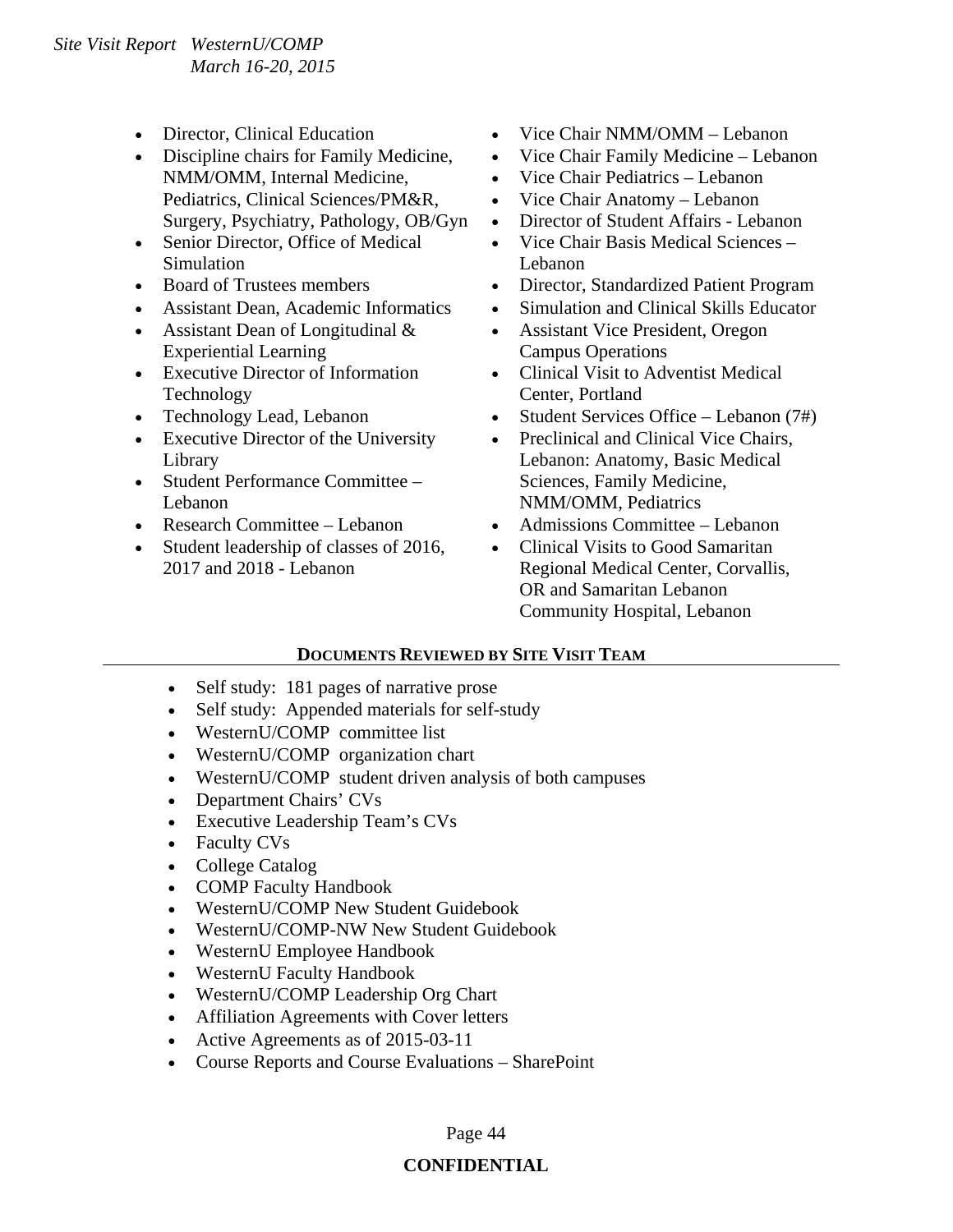## **APPENDIX B**

#### **COM BACKGROUND INFORMATION**

**Comprehensive Site Visit** 

**Western University of Health Sciences/College of Osteopathic Medicine of the Pacific Western University of Health Sciences/College of Osteopathic Medicine of the Pacific-NW March 16-20, 2015** 

| <b>COM ADDRESS:</b>            | 309 East 2nd Street/College Plaza; Pomona, CA 91766<br>200 Mullins Drive, Lebanon, OR 97355 |
|--------------------------------|---------------------------------------------------------------------------------------------|
| DEAN:                          | Paula M. Crone, DO                                                                          |
| <b>APPROVED CLASS</b><br>SIZE: | WesternU/COMP $- 220$ ;<br>WesternU/COMP-NW - 100                                           |

**ACADEMIC YEAR: 2014-2015 (verified)** 

| <b>STUDENTS</b>                                      |            |             |              |             |  |
|------------------------------------------------------|------------|-------------|--------------|-------------|--|
|                                                      | <b>MSI</b> | <b>MSII</b> | <b>MSIII</b> | <b>MSIV</b> |  |
| NUMBER OF<br><b>STUDENTS</b><br>(POMONA, CA)         | 228        | 223         | 217          | 224         |  |
| <b>NUMBER OF</b><br><b>STUDENTS</b><br>(LEBANON, OR) | 110        | 100         | 108          | 98          |  |

| <b>FACULTY</b>                                                                                        |    |   |   |  |  |
|-------------------------------------------------------------------------------------------------------|----|---|---|--|--|
| <b>Basic Science</b>                                                                                  |    |   |   |  |  |
| Full<br>Part<br><b>Volunteers</b><br><b>Volunteers</b><br>Time<br>Time<br>$<$ 200 hrs.<br>$200+$ hrs. |    |   |   |  |  |
| NUMBER OF FACULTY<br>(POMONA, CA)                                                                     | 23 | 7 | 0 |  |  |
| NUMBER OF FACULTY<br>(LEBANON, OR)                                                                    | Q  |   |   |  |  |
|                                                                                                       |    |   |   |  |  |
| TOTAL<br><b>BASIC SCIENCE</b>                                                                         |    |   |   |  |  |
|                                                                                                       |    |   |   |  |  |